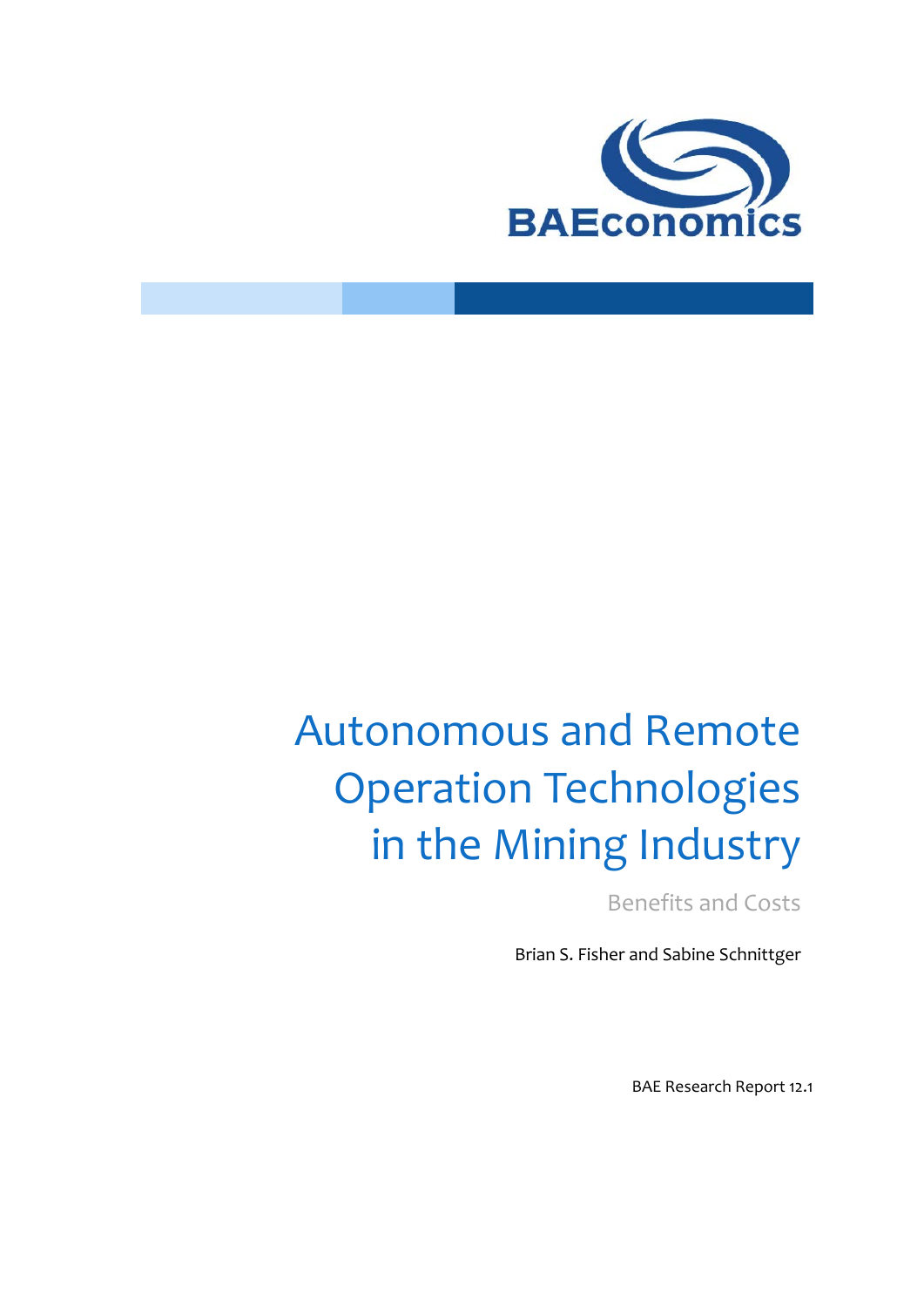Autonomous and Remote Operation Technologies in the Mining Industry: Benefits and Costs

Brian S. Fisher and Sabine Schnittger

BAE Research Report 12.1

February, 2012 BAEconomics Pty Ltd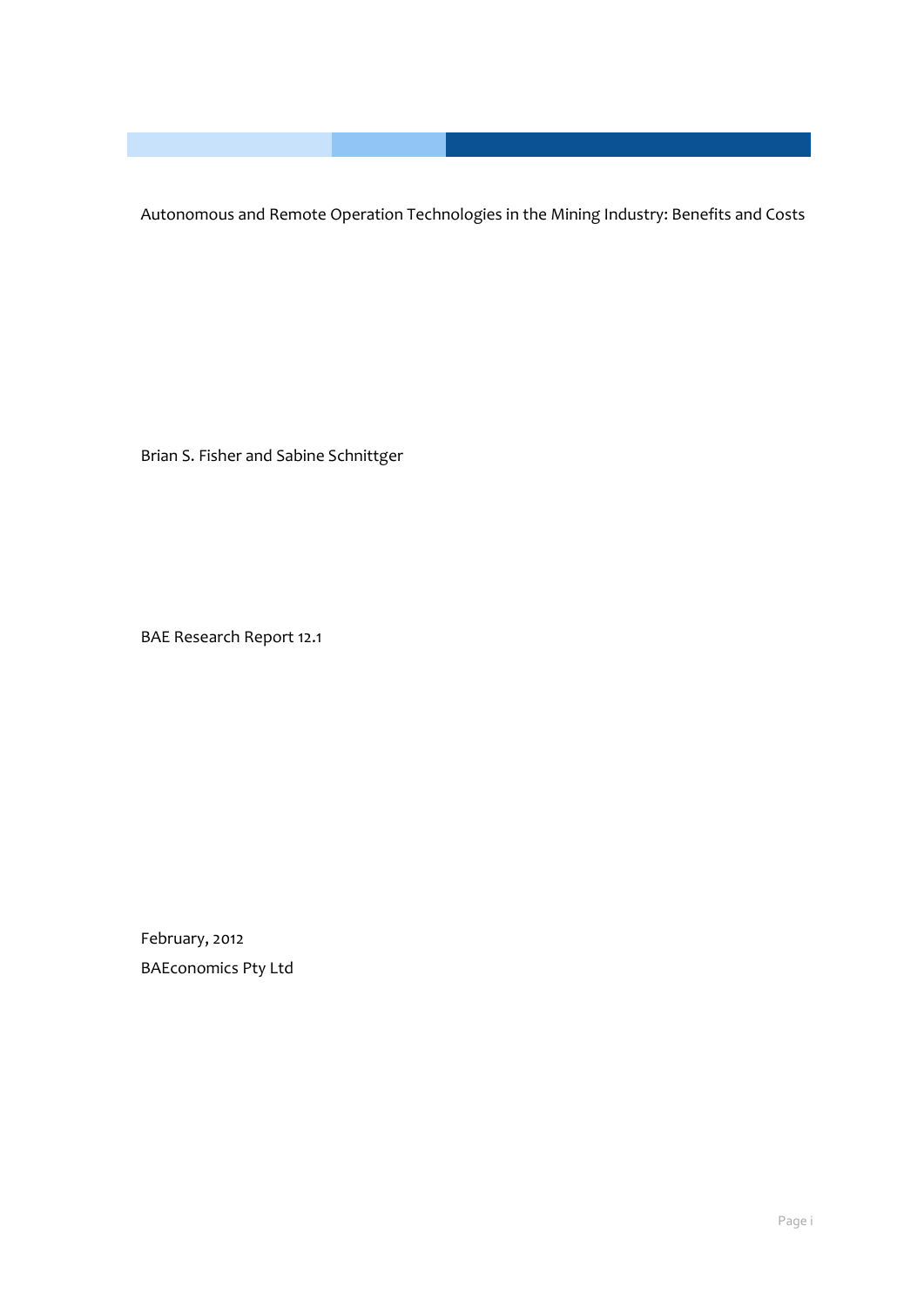#### © BAEconomics Pty Ltd, 2012

This work is copyright. The Copyright Act 1968 permits fair dealing for study, research, news reporting, criticism or review. Selected passages, tables or diagrams may be reproduced for such purposes provided acknowledgement of the source is included. Major extracts or the entire document may not be reproduced by any process without the written permission of the Managing Director of BAEconomics Pty Ltd.

ISBN: 978-0-9870894-1-0

Brian S. Fisher and Sabine Schnittger, 2012, *Autonomous and Remote Operation Technologies in the Mining Industry: Benefits and Costs*, BAE Report 12.1, Canberra, February

BAEconomics Pty Ltd GPO Box 5447 Kingston, ACT 2604, Australia Telephone +61 437 394 309; +61 2 62951306 Facsimile +61 2 6239 5864 Internet www.baeconomics.com.au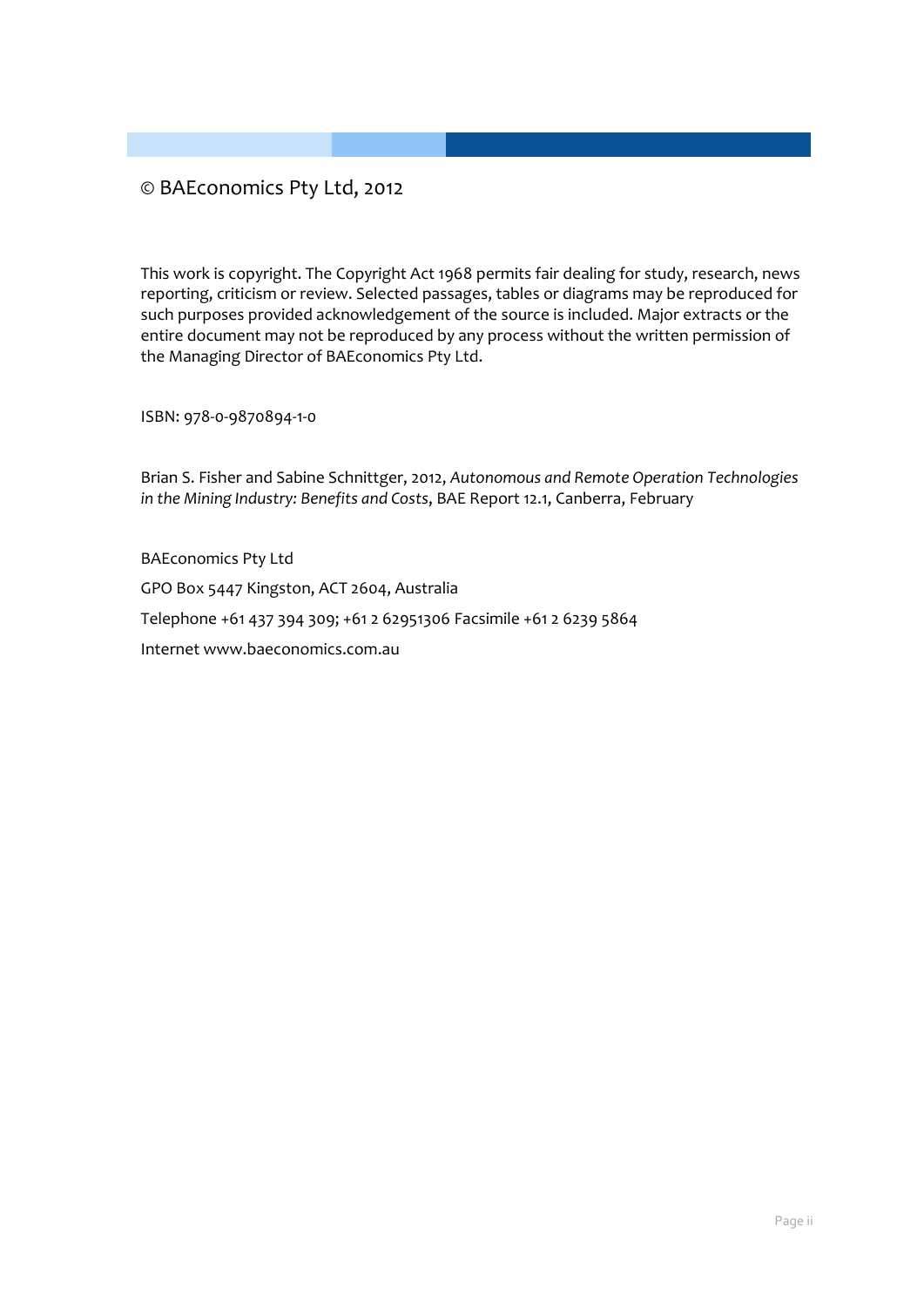#### **Foreword**

Fundamentally there are two sources of economic growth: increasing the use of inputs such as labour, capital, land and other natural resources such as minerals; or increasing the productivity of those inputs. Over the past century most of the economic growth has been derived from improvements in productivity, that is, improvements in output per unit of input. The ongoing revolution in technology has been crucial in making these productivity improvements possible.

Humans have been mining for at least 40 000 years. Two thousand years ago the Romans developed large scale hydraulic mining methods for use in alluvial gold deposits in Spain. They also developed underground mining techniques. Despite the long human history in mining and the ongoing development of new techniques mining has in the past typically involved much hard labour in often difficult and dangerous work environments.

This report was commissioned by Rio Tinto with the aim of exploring the likely future impacts of automation and other new technologies in the mining industry. Improvements in technology have the potential not only to extend the life of mines and thus increase returns both to the miners and the community more broadly but also to make mining safer for those who work in the industry. This report explores those potential impacts as well as the possible impact of new techniques in mineral exploration.

> Dr Brian Fisher Managing Director BAEconomics Pty Ltd February, 2012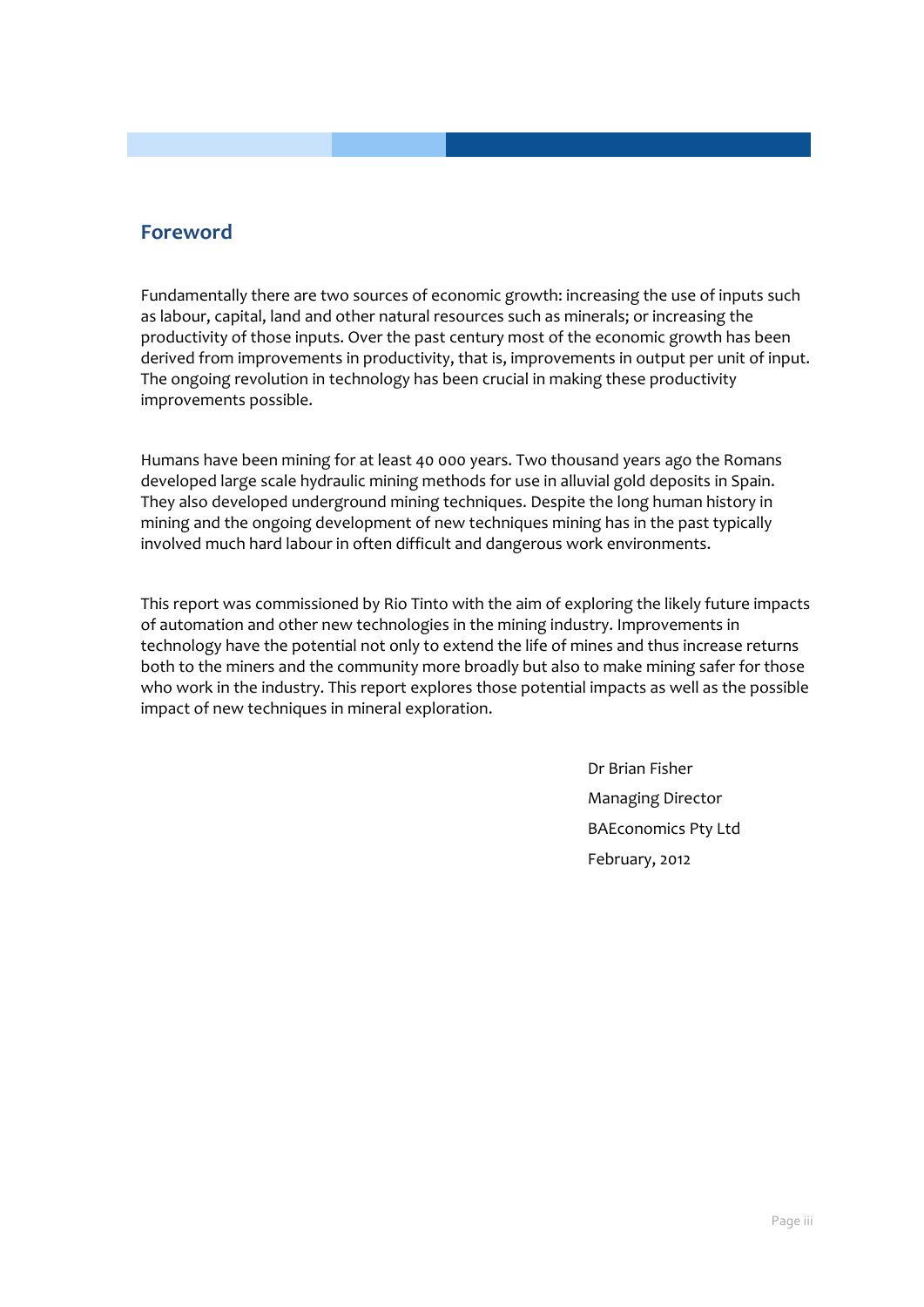## Table of contents

| Foreword                |                                                                 | iii |
|-------------------------|-----------------------------------------------------------------|-----|
|                         | <b>Executive summary</b>                                        | 1   |
| $\mathbf{1}$            | Introduction                                                    | 4   |
| $\mathbf{2}$            | Today's mining industry in context                              | 5   |
| 2.1                     | What is mining?                                                 | 5   |
| 2.2                     | A global context                                                | 6   |
| 2.2.1                   | Increasing demand for resources                                 | 6   |
| 2.2.2                   | Global competition                                              | 7   |
| 2.3                     | Other industry trends                                           | 10  |
| 2.3.1                   | More complex ore bodies                                         | 10  |
|                         | Health and safety issues<br>2.3.2                               | 17  |
|                         | 2.3.3 Shortages of skilled workers                              | 19  |
|                         | 2.3.4 The environment and possible carbon constraints           | 20  |
| $\overline{\mathbf{3}}$ | Innovation and autonomous technologies in the mining industry   | 23  |
| 3.1                     | Historical innovation trends in the mining industry             | 23  |
| 3.2                     | Recent innovation trends                                        | 23  |
| 3.2.1                   | Incremental innovations                                         | 24  |
|                         | Step-change innovations<br>3.2.2                                | 28  |
| 3.3                     | Automation                                                      | 29  |
| 3.4                     | Case studies of remote and autonomous systems                   | 31  |
| 3.4.1                   | Automated subsystems and processes                              | 31  |
|                         | 3.4.2 Automated mining operations                               | 34  |
| 3.5                     | Research and investment in mining automation                    | 37  |
| 4                       | Benefits and costs of remote and autonomous mining technologies | 40  |
| 4.1                     | Economic framework                                              | 40  |
| 4.2                     | Direct benefits and costs                                       | 40  |
| 4.2.1                   | Health and safety benefits                                      | 41  |
|                         | 4.2.2 Efficiency benefits                                       | 42  |
|                         | Benefits from reduced environmental impacts<br>4.2.3            | 44  |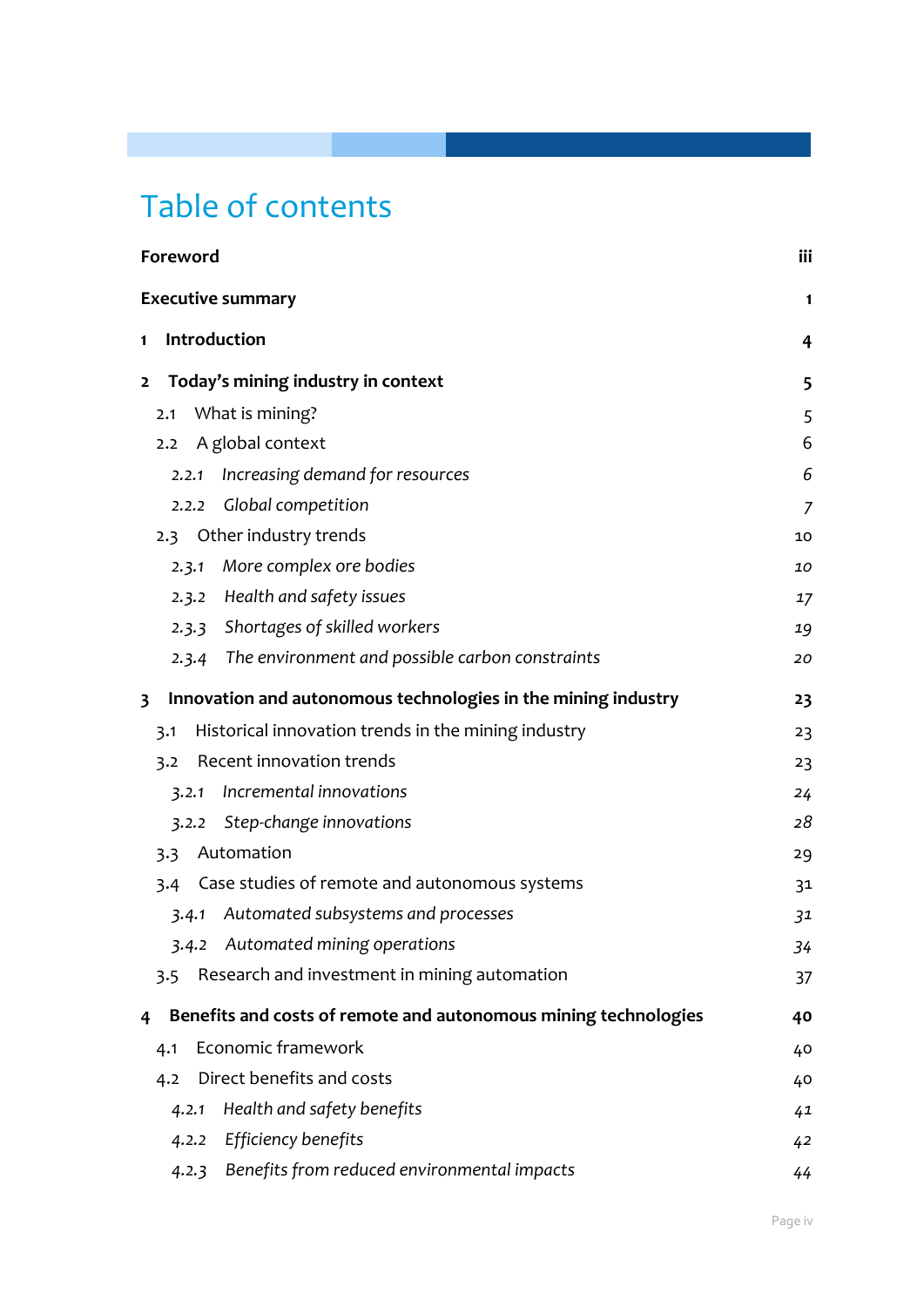| 4.2.4 Costs<br>44                                                                      |
|----------------------------------------------------------------------------------------|
| Broader economic effects<br>4.3<br>45                                                  |
| 4.3.1 Direct and indirect effects of the resources sector on the national economy $45$ |
| 4.3.2 Sector-specific benefits<br>47                                                   |
| Implications for the benefits and costs of automation<br>48                            |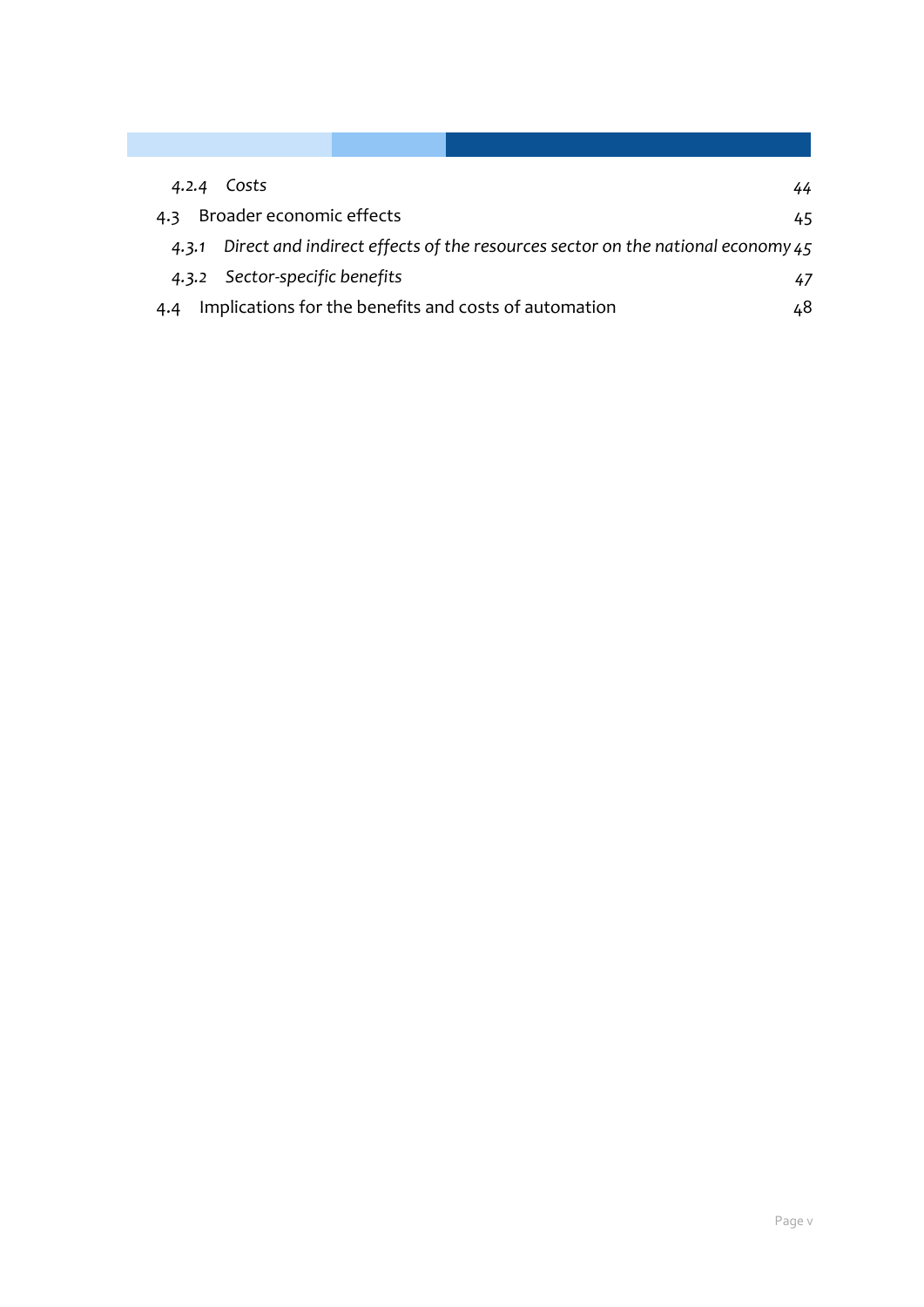#### **Executive summary**

Over the past decade, Australia has benefited greatly from its natural resource endowments. The sustained mining boom has contributed significantly to economic growth, investment, employment, as well as taxation and royalty payments to governments, and continues to do so. While some parts of the manufacturing sector have suffered from the appreciation of the Australian dollar, Australia's services sector has played a key role in supporting the growth of the mining sector and has profited accordingly. On recent Reserve Bank of Australia estimates, around half of the cost of new mining investment was spent locally on labour and other inputs. In addition, Australian residents received more than half of the earnings from the mining sector. Moreover, while mining operations are concentrated in the resource-rich states, the distribution of mining receipts has been dispersed across the country and has played a key role in keeping unemployment rates low in all states since the onset of the resources boom.

In the future, the consensus is that the strength in demand for raw materials will be sustained as developing countries industrialise and lift the living standards of their populations. Rising demand and recent higher prices have accordingly fuelled a global exploration and development effort that will result in mining activities expanding in both traditional and emerging minerals producing countries.

Australia has the reserves to remain a major resources producer for many years, but faces a number of challenges in remaining competitive. Productivity improvements in the mining sector have been weak for a number of years, reflecting a declining quality of deposits and increasing difficulties in accessing them. Surface and underground mining is inherently hazardous; the health and safety of employees is a priority for mining companies and must be assured at great cost. The mining sector also faces a shortage of skilled workers that is projected to become more severe in the future. Finally, the impact of mining operations on all aspects of the environment is a key issue and must be addressed as an integral part of all mining operations. This context contrasts with that in many other resource rich countries with significant untapped deposits that have only recently begun to develop their own mining industries. While non-traditional producing countries face a number of hurdles in bringing their mines to full production, a significant development effort with associated large capital flows is directed toward the emerging mining industries in these countries. In order to succeed in the global market place, Australian mining businesses must therefore innovate and change their operations to at least match the costs of their international competitors.

A process of incremental innovation has taken place in the mining industry for many years, but has recently accelerated with the emergence of powerful new technologies. These innovations have delivered a broad range of benefits, including enhanced employee health and safety outcomes, technical efficiencies that make better use of equipment and cut down on materials and energy usage, and improved environmental outcomes. They are also diverse and specifically tailored to a particular mining environment, such as a wide range of safety and monitoring systems developed for underground and surface mines.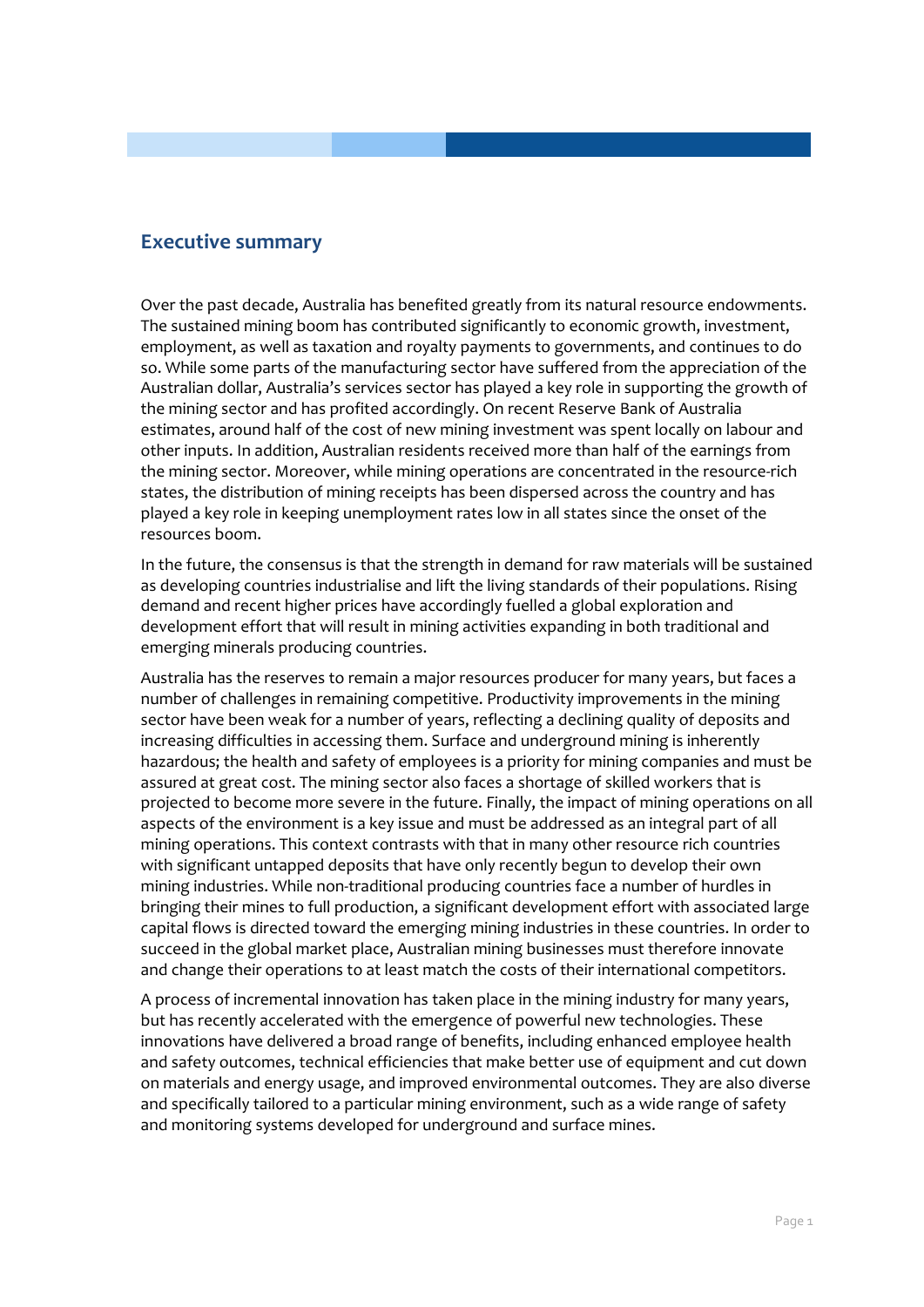Today, the focus in mining innovation has turned to the development of remotely operated and autonomous mining equipment and systems. These technologies represent a class of innovations that involve a step-change in the research and development (R&D) effort and are likely to profoundly change how minerals are mined and processed in the future. Automated systems allow humans to communicate with and control machinery remotely without exposure to hazardous mining environments, reduce or entirely eliminate health and safety risks, and make for a more attractive work place, including for women. Automated equipment can be better utilised, operates in a more controlled and precise manner and has a longer useful life, resulting in significant efficiency improvements. In many instances, efficiency improvements translate into reduced requirements for energy and consumables, as well as less waste, and therefore better environmental outcomes. Examples of existing innovations range from specific pieces of equipment such as remote controlled or autonomous vehicles and drilling equipment, to entire mines that have been designed and built around automated systems so as to minimise the human presence in a dangerous mining environment. Such automated mines also deliver material improvements at the system level, in terms of the ability to monitor and control all aspects of an operation in realtime. In Australia, Rio Tinto's ambitious 'Mine of the Future™' program to automate and remotely control almost all aspects of the company's Pilbara operations from Perth is the most high-profile of these initiatives.

While the direct benefits of automated mining operations, in terms of improved safety, efficiency and environmental outcomes are immediately apparent, these systems also come at a significant cost. Automated mining relies on an array of new technologies in the fields of computing, signalling and sensing technologies, as well as sophisticated communications systems. Developing these technologies for a particular mining environment is correspondingly complex and requires collaboration between experts from different scientific fields, as well as between mining companies and equipment producers. The fullscale roll-out and commercial use of these technologies can only occur after extensive R&D and multiple intermediate testing stages; a process characterised by very high rates of failure.

In spite of these challenges, Australia today is a global leader in research into mining automation. Institutions such as the CSIRO and CRCMining that are funded partly by government and partly by business, have developed a number of mining and associated processing innovations, including in the field of mine automation. Rio Tinto funds three Australian research centres, including the Rio Tinto Centre for Mine Automation, as well as two centres located overseas. A notable development alongside Australia's world-class mining R&D capability is the emergence of an Australian mining technology services and equipment (MTSE) sector. That sector consists of small to medium-sized companies, and has become a dominant presence in the global market for the supply of innovative products and services for the mining industry.

Overall, and while the costs and associated challenges involved in mine automation are substantial, they are potentially far outweighed by the benefits they can deliver to Australians and the Australian economy. Such innovations can significantly reduce the risks to human health and safety, as well as delivering process and systems efficiencies and environmental benefits. These benefits may help to counteract a number of the challenges currently facing the industry, including persistent skills and labour shortages, declining ore grades and more complex mining environments, as well as environmental challenges arising from the need to reduce emissions and impacts on the environment. From a longer-term perspective, increased automation may sustain Australia's competitiveness compared to a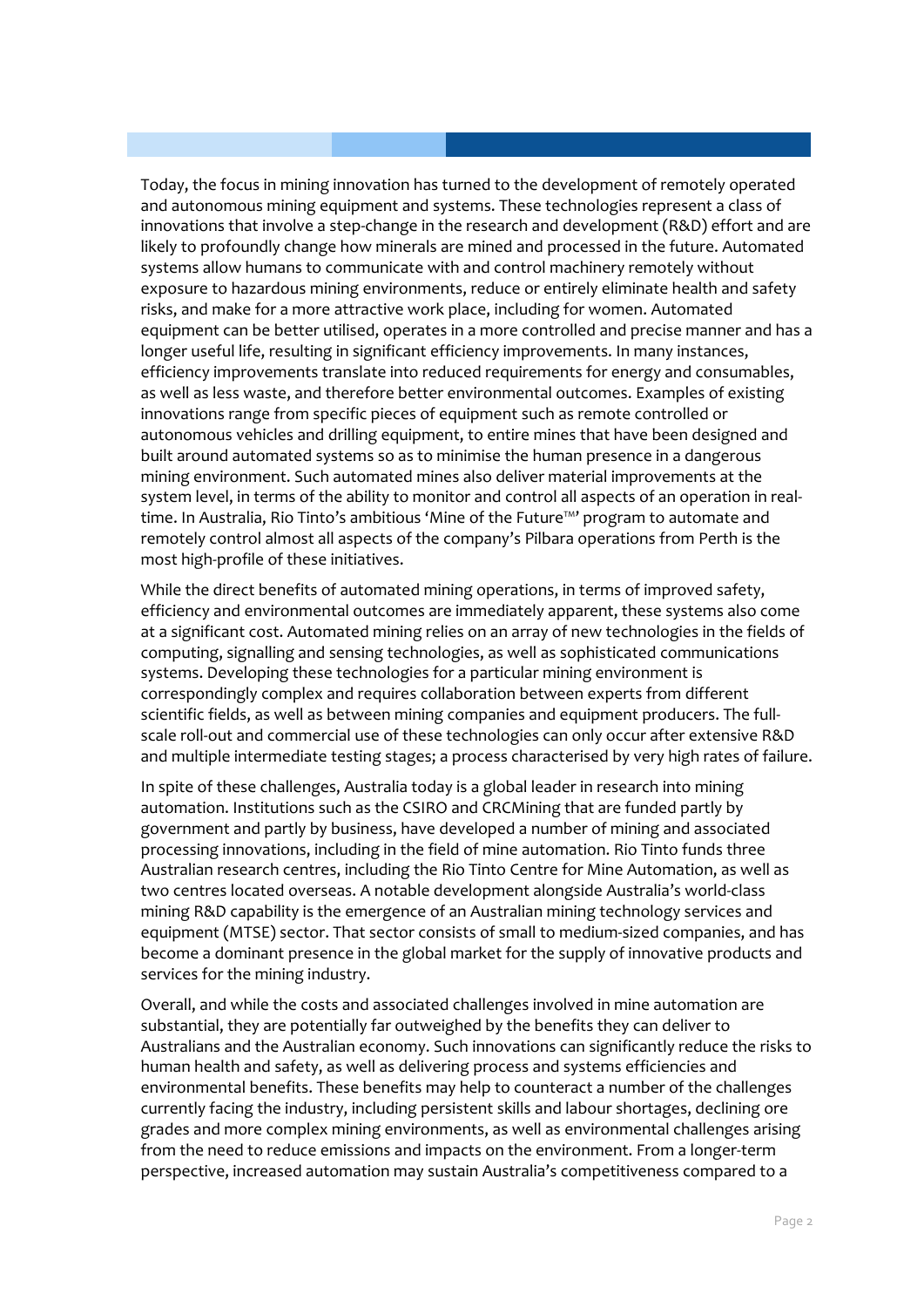situation where resource exports decline in importance relative to those from competitor countries with equally good or better resource endowments but fewer constraints. In addition, the Australian mining technology services and equipment sector is now a dominant presence in the global market for the supply and development of technology goods and services for the minerals industry. As technologies have progressed, the range of applications has also widened and a number of companies now supply industries beyond mining. This industry is set to become a major export earner as a spin-off from the mining industry. Longer-term, and if trends over the past decade are anything to go by, the corresponding economic benefits for the economy are likely to be substantial.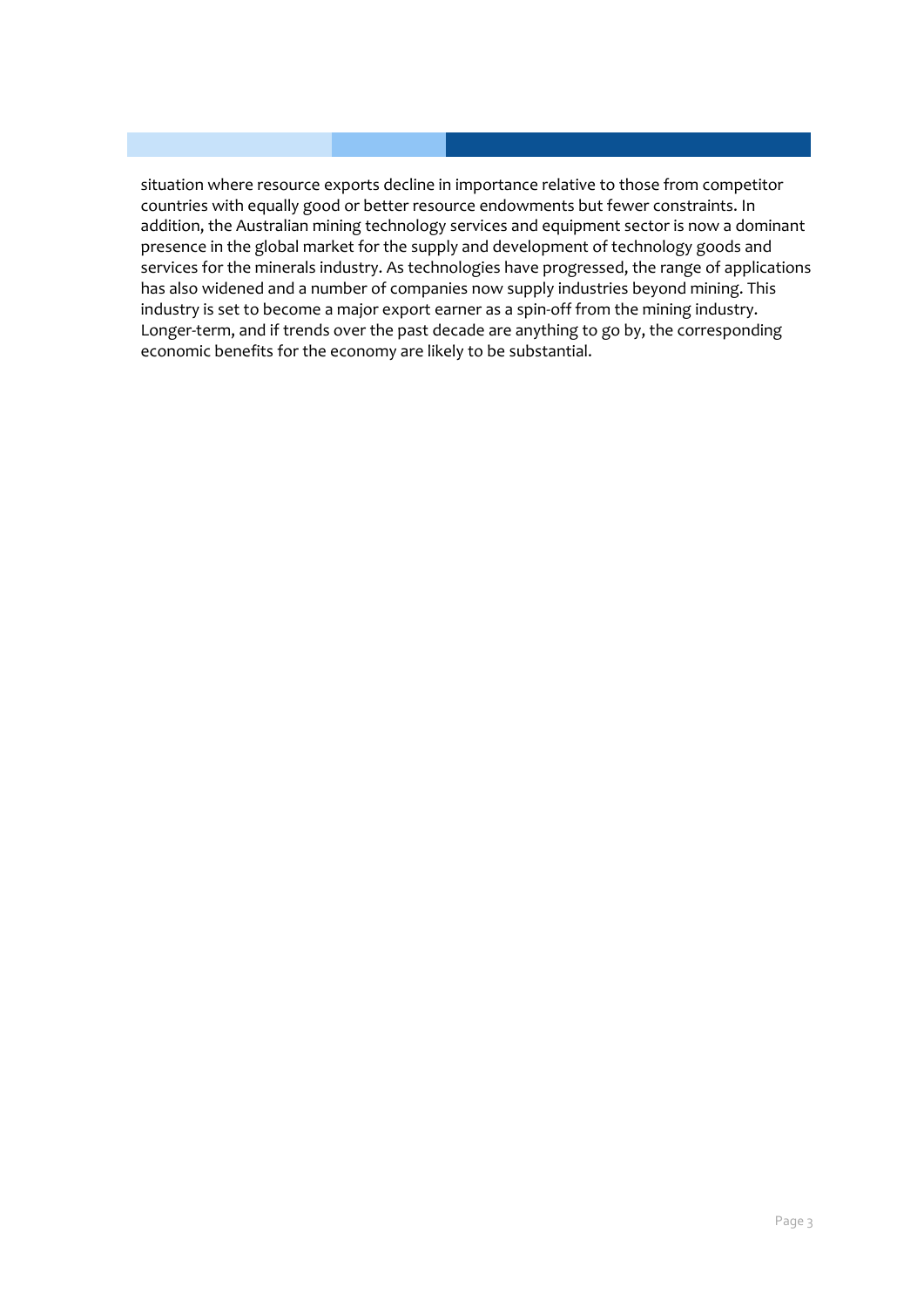#### **1 Introduction**

The mining industry is going through a period of rapid change. There is a broad consensus that the demand for mineral resources will continue to grow strongly as developing countries industrialise and lift the living standards of their populations. As a country that is rich in minerals, Australia should be well placed to benefit from rising demand for minerals.

At the same time, Australian minerals producers face a number of challenges:

- Competition in global commodities markets is intense. Australia is only one of many countries with minerals resources, and new deposits are constantly being developed. To remain competitive, producers must constantly improve their efficiency.
- Within Australia (as in other countries with existing production) recoverable mineral deposits are declining in quality or otherwise becoming less accessible.
- The health and safety of employees has increasingly become a priority for mining companies.
- Australia faces a shortage of skilled workers that is projected to become more severe in the future.
- The impact of mining operations on all aspects of the environment is a key concern for mining companies.

The mining industry must therefore operate in an environment where more (regulatory and other) demands are made of it and where there are more constraints. In order to compete in this context, miners must adapt their operation to produce large volumes at a cost where they remain competitive.

The industry is addressing these challenges by undertaking significant investment in the development and deployment of innovative new technologies across all aspects of the minerals exploration, mining, processing and transportation chain. A central focus of these efforts is the increasing application of automated systems that operate in the field largely or entirely without direct human involvement. These new technologies have the potential to deliver significant advances in safety, improved process productivity and better utilisation of resources, labour and equipment. Overall, the trend toward automation will profoundly change how mines and associated facilities operate.

The aim in this paper is to explore the broader benefits and costs of trends toward greater automation within the mining industry for the Australian economy in qualitative terms.

This paper is organised as follows. Sectio[n 2](#page-10-0) describes the mining industry and the broader economic and policy context in which it operates. Sectio[n 3](#page-28-0) explores the history of innovation in the mining industry and describes recent trends in the use of remotely operated and autonomous technologies in the industry. Section [4](#page-45-0) considers the identified benefits and costs of automation within an economic cost-benefit framework.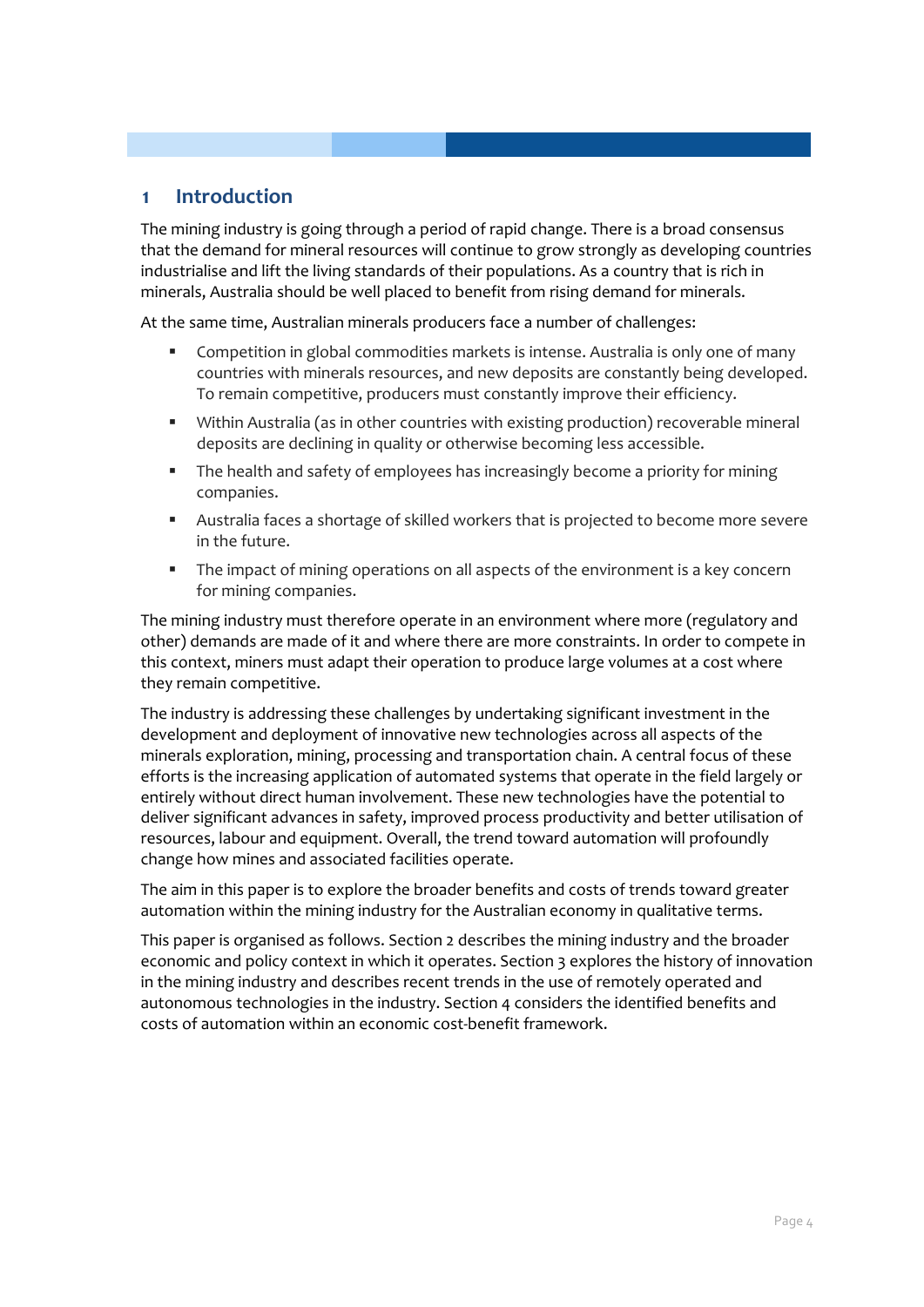#### <span id="page-10-0"></span>**2 Today's mining industry in context**

The minerals industry encompasses a broad spectrum of activities and final products, many of which are traded as commodities in intensely competitive global markets. Australia is well placed to benefit from strong projected demand for minerals, but must remain competitive relative to other existing and emerging producers and address a number of broader challenges facing the industry.

#### **2.1 What is mining?**

1

Mining is a diverse industry. In many situations mining involves breaking apart in-situ materials and hauling these out of a mine, but this definition hardly does justice to the multiplicity and range of distinct activities undertaken by the sector. Mining involves the extraction of a heterogeneous range of commodities, the deposits of which are distributed unevenly in terms of geographic location and qualities or grades, and a variety of extraction and processing techniques (Topp et al. (PC), 2008). Although there are a number of common mining methods, the techniques applied within these broad groupings vary widely:<sup>[1](#page-10-1)</sup>

- Surface mining entails removing vegetation, top soil, and overburden materials above a mineral deposit and removing the deposit. In open-pit mining, waste is transported to a disposal site, and ores are transported to a downstream processing site.<sup>[2](#page-10-2)</sup> In areastrip mining used for mining coal and phosphate, a trench is dug through the overburden to expose and mine the deposit.
- In underground mining the deposit is accessed from the surface via vertical shafts, horizontal adits, or inclines. The deposit itself is developed by traversing the orebody to enable human access, the extraction of blocks of ore, the transport of ore and waste and ventilation. For 'soft' deposits such as coal, potash or salt, mechanical means can be used to cut and load the deposit. In hard-rock mines drilling and blasting techniques are used.
- Other mining methods rely on the use of high-pressure fluids such as water. Solution mining uses fluids to pump out the resource (and sometimes to reinject other fluids), and is mainly used in the oil and gas sector, but also for potash or uranium production. Hydraulic mining (used for gold, tin and other metals) uses water power to fracture and transport earth or gravel for further processing.

The mining process itself is typically only one of many steps that must be undertaken to produce a saleable product and meet broader environmental, social and other obligations placed on mining companies. In most cases, mined products require further processing (beneficiation) to improve product quality. Beneficiation encompasses a great variety of processes that depend on the specific characteristics of the resource. Mining operations also often incorporate transportation facilities, including trucks, trains, conveyor belts or other means to deliver the finished product to port or customers. Taking an even broader view, the

<span id="page-10-1"></span><sup>&</sup>lt;sup>1</sup> In this report the focus is on traded mineral resources, as distinct from industrial minerals. Industrial minerals comprise crushed stone, sand, and gravel (aggregate); limestone and other construction materials; phosphates and other materials used in agriculture; many compounds used in the chemical industries; and other products. For most industrial minerals, international competition is limited.

<span id="page-10-2"></span><sup>&</sup>lt;sup>2</sup> Quarrying is similar to open-pit mining, but generally refers to the extraction of dimension stone and aggregates.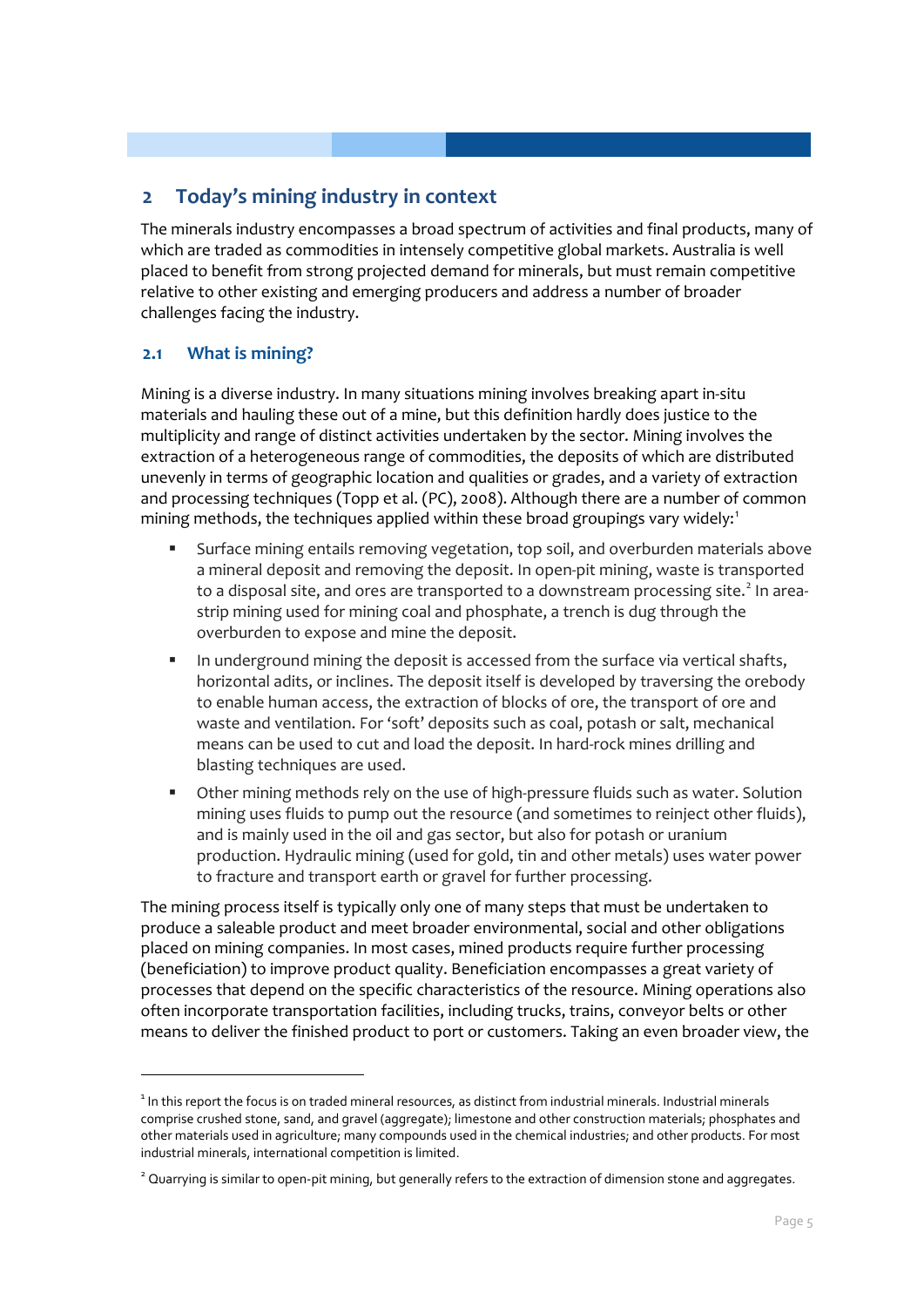mining process begins with minerals exploration, which in turn encompasses many different activities depending on the stage of exploration, the size of the area being explored and the type of information sought. Finally, mine reclamation activities take place throughout the life cycle of a mine and, once a mine has reached the end of its economic life, in order to deal with disturbed land, mineral waste, and water and other environmental impacts.

#### **2.2 A global context**

Over the past decade, the minerals industry has experienced both a dramatic increase in demand for globally traded commodities, as well as a rapid supply response from existing and non-traditional producing countries.

#### **2.2.1 Increasing demand for resources**

Over the past ten or so years, industrialisation and urbanisation in China and elsewhere in Asia have significantly increased the global demand for resources, a trend from which Australia and other exporters of bulk commodities have benefited greatly. Over the medium term, most analysts expect strong demand for minerals commodities to continue, driven by rapid and continued growth of economies across Asia [\(Figure 2-1\)](#page-11-0). While these economies will need to address a number of challenges, including the need to undertake structural reforms, manage inflationary pressures and reduce their current account surpluses, the fundamental drivers for economic growth are strong (Huang and Wang (RBA), 2011). On current expectations, Asian economies will account for 40 per cent of world gross domestic product (GDP) in purchasing power parity (PPP) terms by 2020, and will become not only prominent producers but also major consumers of finished goods.



#### <span id="page-11-0"></span>**Figure 2-1. Economic growth projections - real PPP GDP (index 100 = 2000)**

Source: IMF WEO, 2010; World Bank; Global Insight; Oxford Economic Forecasting; US Department of Agriculture Economic Research Service, 2010; PJP analysis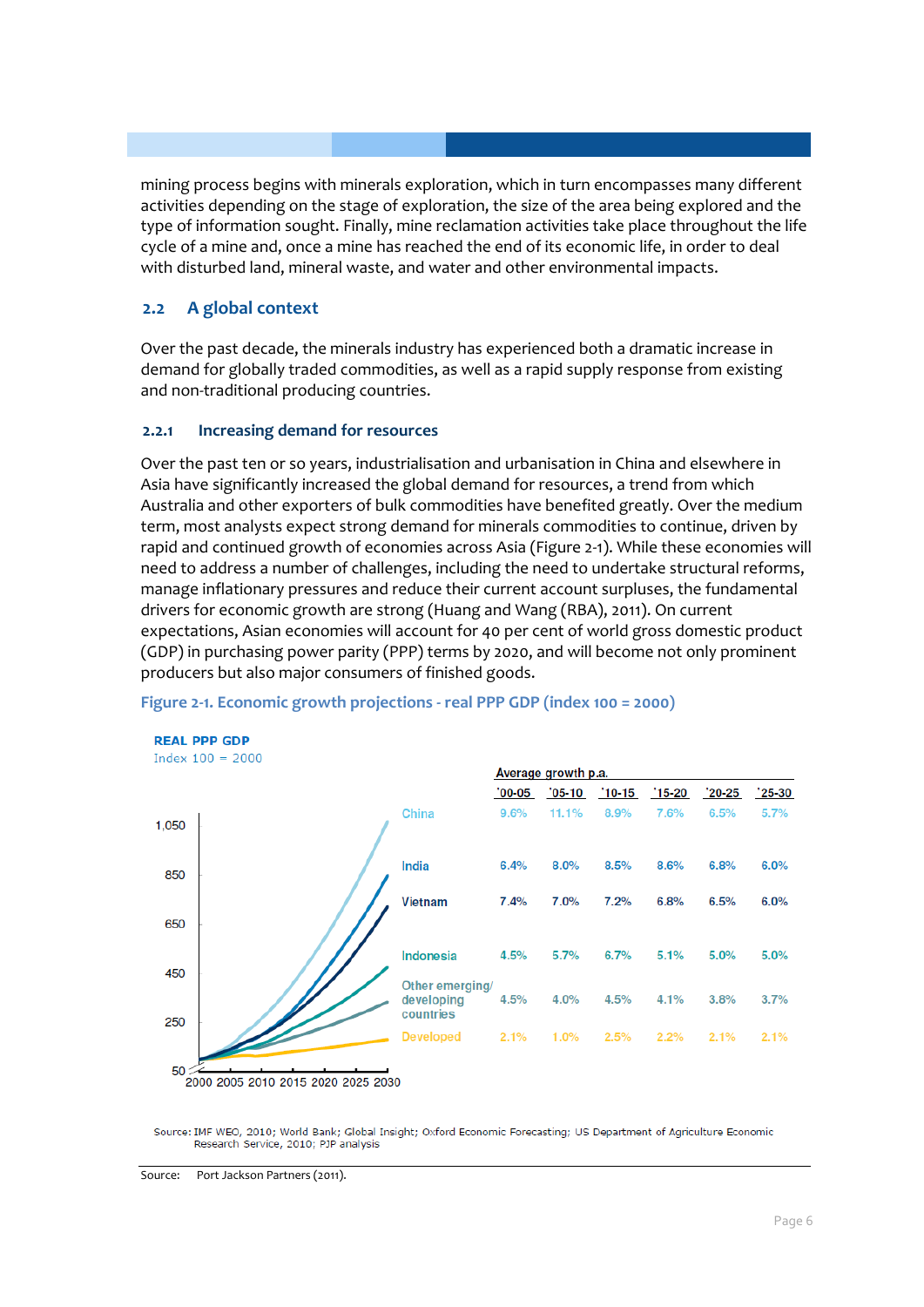The projections for an increasing demand for raw materials, but also for energy and food are driven by the aspirations of developing countries to modernise their economies and raise the standard of living of their populations. As economies develop an industrial base and employment shifts away from subsistence agriculture, populations relocate to urban centres and incomes begin to rise. In these circumstances, a large proportion of growing incomes is spent on better housing, consumer durables such as household appliances and cars, and on the provision by governments of improved urban infrastructure such as roads, railways, water and sewerage, and electricity generation and distribution infrastructure (Eslake 2011). Meeting the demand for better living standards is resource intensive and is expected to translate in turn into increasing demand for energy commodities such as gas, thermal coal, crude oil and uranium; steel making inputs such as iron ore and metallurgical coal; as well as for base metals such as copper, nickel, aluminium and zinc.

Further pressure on the demand for commodities, including for food commodities, is expected to come from rapidly growing populations in some parts of the world. The United Nations (2007) forecasts that the world's population will surpass 9 billion by 2050, an increase from around 7 billion today. Furthermore, while the population of developed countries is expected to remain virtually unchanged, the populations of the 50 least developed countries will likely more than double from 0.8 billion to 1.7 billion by 2050, while growth in the remainder of developing countries, although somewhat slower, is also robust with populations projected to increase from 4.6 billion to 6.2 billion in 2050. Overall, between 2005-2050, just eight countries are expected to account for half of the world's projected population increase, including India and China.

#### **2.2.2 Global competition**

Given Australia's wealth in mineral resources and its proximity to Asia, growing demand for resources can potentially underpin economic growth in this country for many years to come. Port Jackson Partners (2011) estimate that Australia could achieve a total commodity export revenue growth rate significantly faster than overall GDP for the next two decades. On reasonable estimates, total commodity exports could reach around \$480 billion in real terms by 2030 from a base of \$210 billion in 2010. If these projections come to pass, commodity exports would increase to more than 20 per cent of GDP.

Forecasts of rapidly growing minerals exports presuppose that Australian production remains competitive in the global marketplace. Today, large consumers, such as Chinese steel mills care less about long-established relationships and supply reliability, and focus increasingly on price and on spot trades. Prices are highly transparent. Non-ferrous metals (copper, tin, aluminium and aluminium alloys, lead, nickel and zinc), minor metals (cobalt, molybdenum) and precious metals (gold, silver) are traded on commodity exchanges. Spot and contract prices for iron ore, coal and uranium are routinely published by industry publications such as Platts, The Tex Report and the McCloskey Group, as are spot freight rates and vessel fixtures.

In the future, the evolution of the Australian mining sector will be shaped in a context where it is necessary to produce at costs that are determined by international competition. Mining businesses competing in global markets must maintain and improve the efficiency of their operations to maintain their competitiveness over time, not just relative to existing other producers but also to emerging producers as new deposits are developed. While Australia and other traditional producers such as Canada, the Russian Federation and the United States hold a significant proportion of world reserves of many important commodities, many other countries also have large reserves of energy and mineral commodities [\(Figure 2-2\)](#page-13-0). China is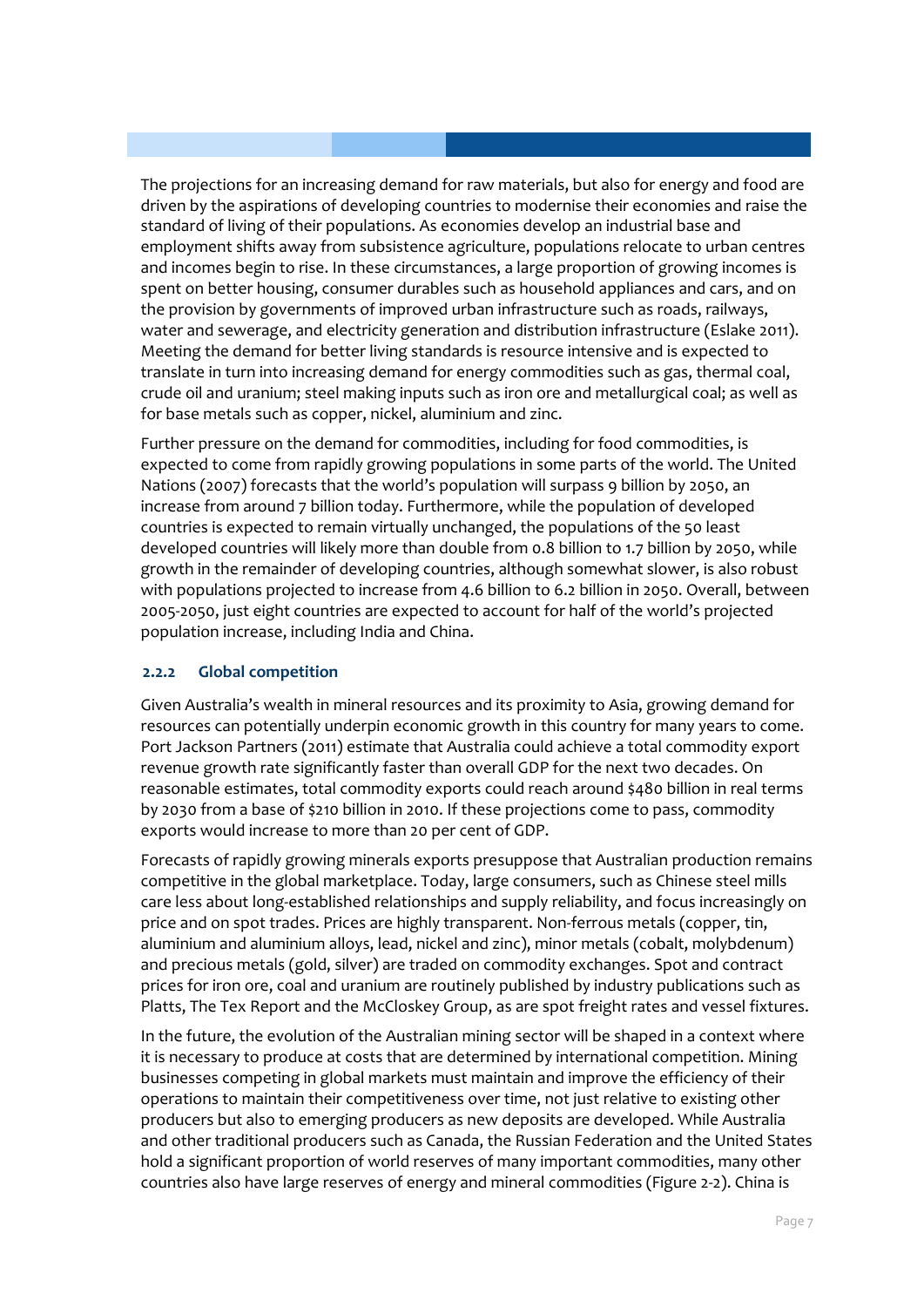itself a leading producer of aluminium, coal, copper, gold, iron ore and coal, magnesium, manganese, rare earths, tin, tungsten, zinc and many other commodities (USGS 2009).



<span id="page-13-0"></span>

Notes: Uranium reserves refer reserves recoverable at a cost of less than US\$ 130/kg Uranium.

Source: U.S. Geological Survey, Mineral Commodity Summaries, January 2011; IAEA, 2011 Red Book; U.S. Energy Information Administration, http://www.eia.gov/cfapps/ipdbproject/IEDIndex3.cfm?tid=1&pid=7&aid=6 accessed on 7 October 2011.

Outside of Australia a number of significant new mining projects are under development or expanding, many of these in developing countries, to compete for a share of growing demand [\(Table 2-1\)](#page-14-0). They include:

- for iron ore, the planned expansion of the Carajás Mine in Brazil, which contains the world's largest reserves and concentration of iron ore (as well as manganese, copper, tin and other deposits) and the planned development of the Simandou deposit in Guinea (but also of other deposits in Sierra Leone and Liberia);
- for thermal coal, the expansion of the Cerrejón mine in Colombia, as well as the Ovoot Tolgoi project in Mongolia and the East Kutai project in Indonesia; and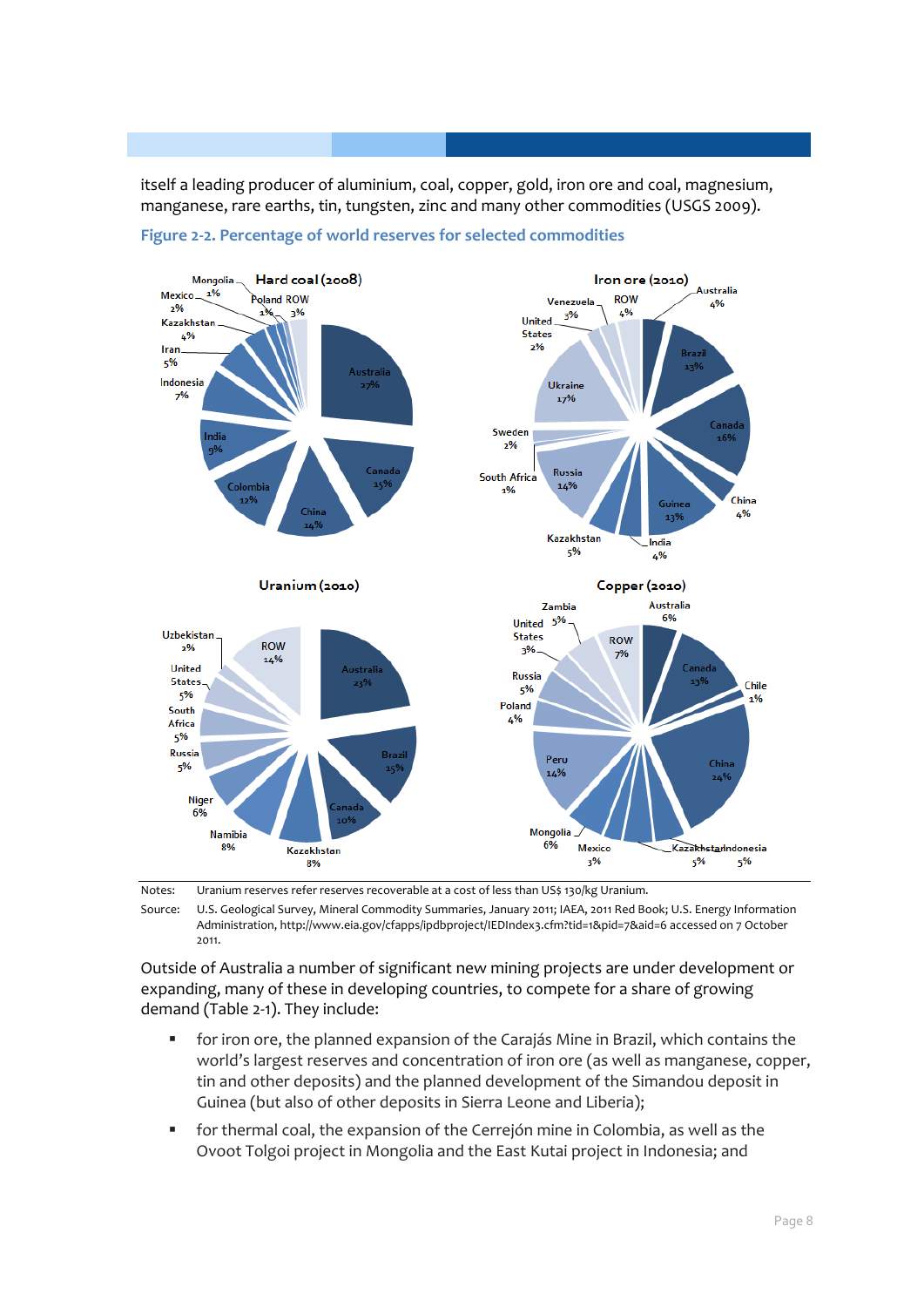for coking coal, the Zambeze project in Mozambique and the expansion at Tavan Tolgoi, one of the largest coking coal deposits in the world.

| Country                | <b>Mine</b>              | <b>Minerals</b>                                     | <b>Reserves</b>                                                             | <b>Status</b>                                                                                                     |
|------------------------|--------------------------|-----------------------------------------------------|-----------------------------------------------------------------------------|-------------------------------------------------------------------------------------------------------------------|
| <b>Brazil</b>          | Carajás                  | Iron ore,<br>copper, nickel,<br>bauxite,<br>alumina | 7.2 b tonnes proven<br>and probable (high<br>grade) reserves                | \$2.5 b expansion<br>underway                                                                                     |
| Guinea                 | Simandou                 | Iron ore                                            | 2.25 b tonnes<br>indicated and<br>inferred (Fe>62%)                         | Development<br>announced                                                                                          |
| Guinea                 | Kalia                    | Iron ore                                            | 2.39 b tonnes of<br>inferred JORC<br>magnetite resources                    | Planned production of<br>50 Mtpa by 2014                                                                          |
| Cameroon /<br>DR Congo | Mbalam                   | Iron ore                                            | Probable reserves of<br>251.5 Mt at 63.57% Fe                               | Development to<br>production of 35 Mtpa<br>over 20 years                                                          |
| Colombia               | Carbones del<br>Cerrejón | Thermal coal                                        | 740 Mt of proven<br>and probable<br>reserves                                | Planned expansion<br>from currently 32 Mt to<br>50 Mt per year                                                    |
| Mongolia               | Ovoot Tolgoi             | Thermal coal                                        | 150 Mt measured<br>and indicated, 29 Mt<br>inferred                         | Production ramp up<br>from 1 Mt in 2008, rising<br>to 8 Mt by 2012                                                |
| Indonesia              | East Kutai               | Thermal coal                                        | 961 Mt proven and<br>probable                                               | Planned expansion to<br>30 Mtpa over 25 years                                                                     |
| Mongolia               | Tavan Tolgoi             | Coking coal                                         | Reserves estimated<br>at 6 b tonnes                                         | Development to 15<br>Mtpa                                                                                         |
| Mozambique             | Zambeze                  | Coking coal                                         | 9 b tonnes indicated<br>and inferred<br>resources                           | Development for<br>production scheduled in<br>2014                                                                |
| Mongolia               | Oyy Tolgoi               | Copper and<br>gold                                  | Measured and<br>indicated 36.3 b lbs<br>copper, 20.2 million<br>ounces gold | Current expansion to<br>av. annual prod. > 1 b lbs<br>of copper and<br>330,0000z of gold for at<br>least 35 years |
| Zambia                 | Kansanshi                | Copper                                              | 235.7 Mt measured<br>and indicated<br>resources                             | Current expansion from<br>250,000 t per year to<br>400,000 t per year by<br>2015                                  |

<span id="page-14-0"></span>**Table 2-1. Significant international mining expansions**

Source: http://www.mining-technology.com; http://www.businessweek.com; http://www.miningaustralia.com.au; accessed on 21 October 2011.

Many of these new projects must overcome significant obstacles before minerals products can be delivered to market, one of the key ones being poorly developed infrastructure. But as global demand for resources has increased, competition for undeveloped resources has also intensified with many large mining businesses now offering to undertake significant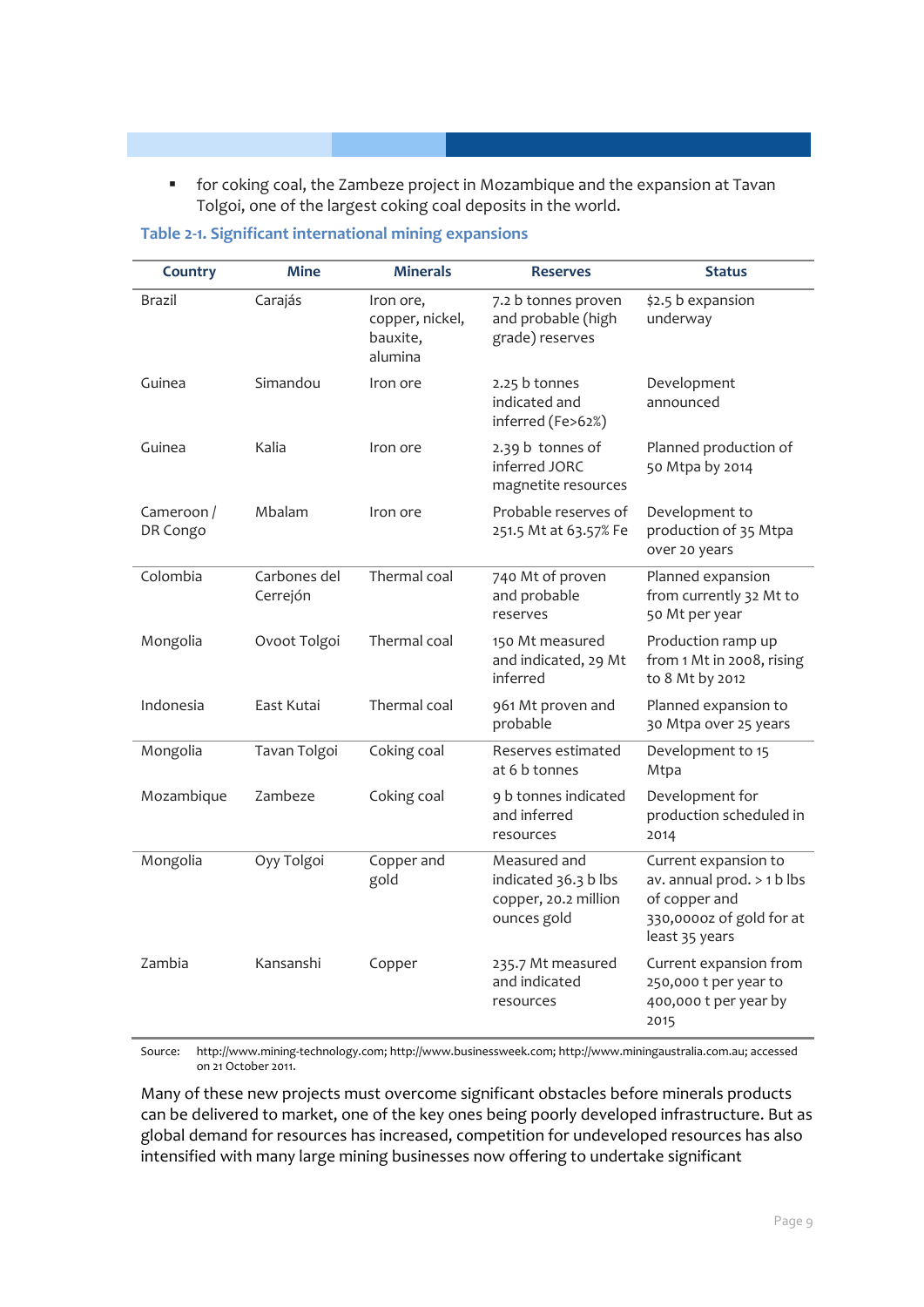development efforts to gain access to minerals. Governments of developing countries also have strong incentives to attract foreign investment and know-how.

#### <span id="page-15-0"></span>**2.3 Other industry trends**

Given this broader competitive context, a number of other factors are shaping how modern mines are operated and designed.

#### **2.3.1 More complex ore bodies**

There is a general trend that deposits, at least in countries with long-established mining operations, are becoming more difficult to mine over time. This is a reflection of the course of development that ordinarily occurs in mining projects.

In the production of mineral commodities, high-grade minerals or those that can be extracted most cost-effectively are generally extracted first (Sandu and Petchey 2009). Over time, and as mineral reserves closer to the surface are depleted, the remaining deposits tend to be of a lower grade, in more remote locations, deeper in the ground, mixed with more impurities, and other factors that make extraction more difficult and costly:

- as the quality and accessibility of deposits decline, more capital and labour are generally needed to extract them;
- when deposits are deeper, more development work is needed to access and mine the resources; and
- **If there are more impurities, greater costs are incurred in extracting and processing** the material into a saleable product.

#### **2.3.1.1 Trends in mining yields in Australia**

Overall, more 'effort' is needed to produce a unit of output, and there is some evidence to suggest that this effect is occurring in Australia. Geoscience Australia (2008) reports that between 2002-03 and 2006-07 the depth of metres drilled increased by 64 per cent, reflecting the need for companies to drill deeper in their exploration efforts. Based on a detailed analysis of minerals production in Australia since its beginning, Mudd (2009a) reports [\(Figure](#page-16-0)  [2-3\)](#page-16-0):

- **IDOM** 10 and the long-term declines in average ore grades processed for copper, gold, lead, zinc, uranium, nickel and silver; and
- dramatic increases in the extent of overburden for coal, copper, gold and uranium since the mid twentieth century and especially since the 1980s.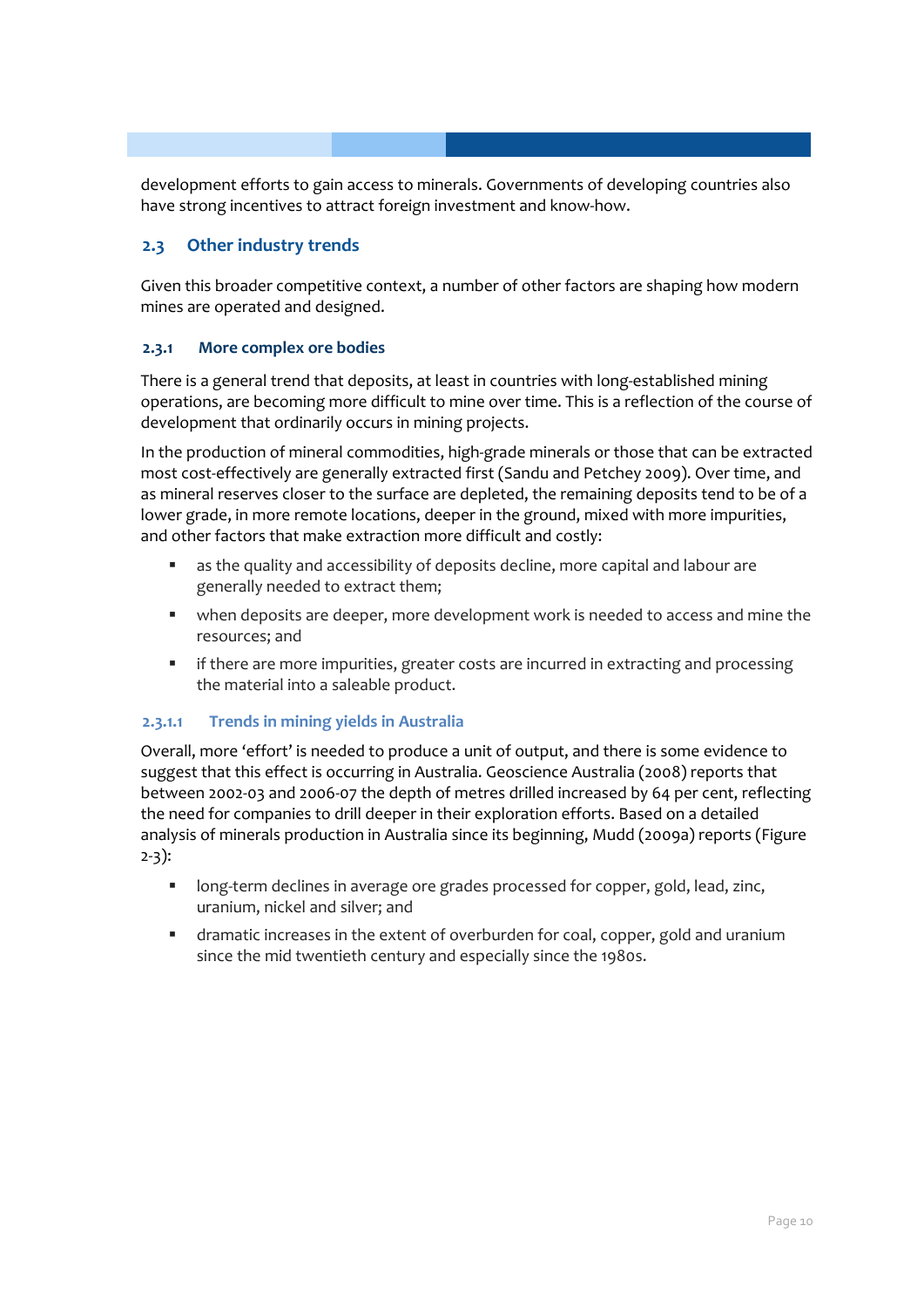

<span id="page-16-0"></span>**Figure 2-3: Trends in average ore grades for base and precious metals (Australia)**

Source: Productivity Commission (2008). Adapted from Mudd (2007).

 $\overline{a}$ 

These trends were analysed in some detail in a 2008 analysis of the falling productivity of the Australian mining sector by the Productivity Commission (PC, 2008). The value of Australian minerals output has grown substantially in recent years, but output growth has remained relatively weak. While the mining sector has been characterised by a high level of labour productivity, in terms of output per hour worked, multifactor productivity (MFP) for the sector declined by 24 per cent between 2000-01 and 2006-07.<sup>[3](#page-16-1)</sup> The mining sector makes up around 8.5 per cent of gross value added of the market sector, and the decline in MFP contributed substantially to a slowdown in productivity growth observed for the market sector as a whole.

The PC's analysis showed that the increasing difficulty of mining and processing minerals, as represented by an index of mining 'yield', was a key explanatory factor in the observed decline in MFP between 2000-01 and 2007-08 [\(Figure 2-4\)](#page-17-0). The index was defined to represent a composite of features that characterise the quality of natural resource inputs used in mining, such as ore grade (metal per tonne of ore), ore quality (impurities, milling characteristics), reservoir pressure (flow rates of crude oil or gas), overburden ratio (waste material to ore or coal production), mine or well depth, distance from markets or key inputs and complexity of terrain/mine geology.

<span id="page-16-1"></span><sup>&</sup>lt;sup>3</sup> Multifactor productivity is the ratio of output to a combination of inputs used in the production of that output, such as labour and capital or capital, labour, energy, materials, and intermediate inputs.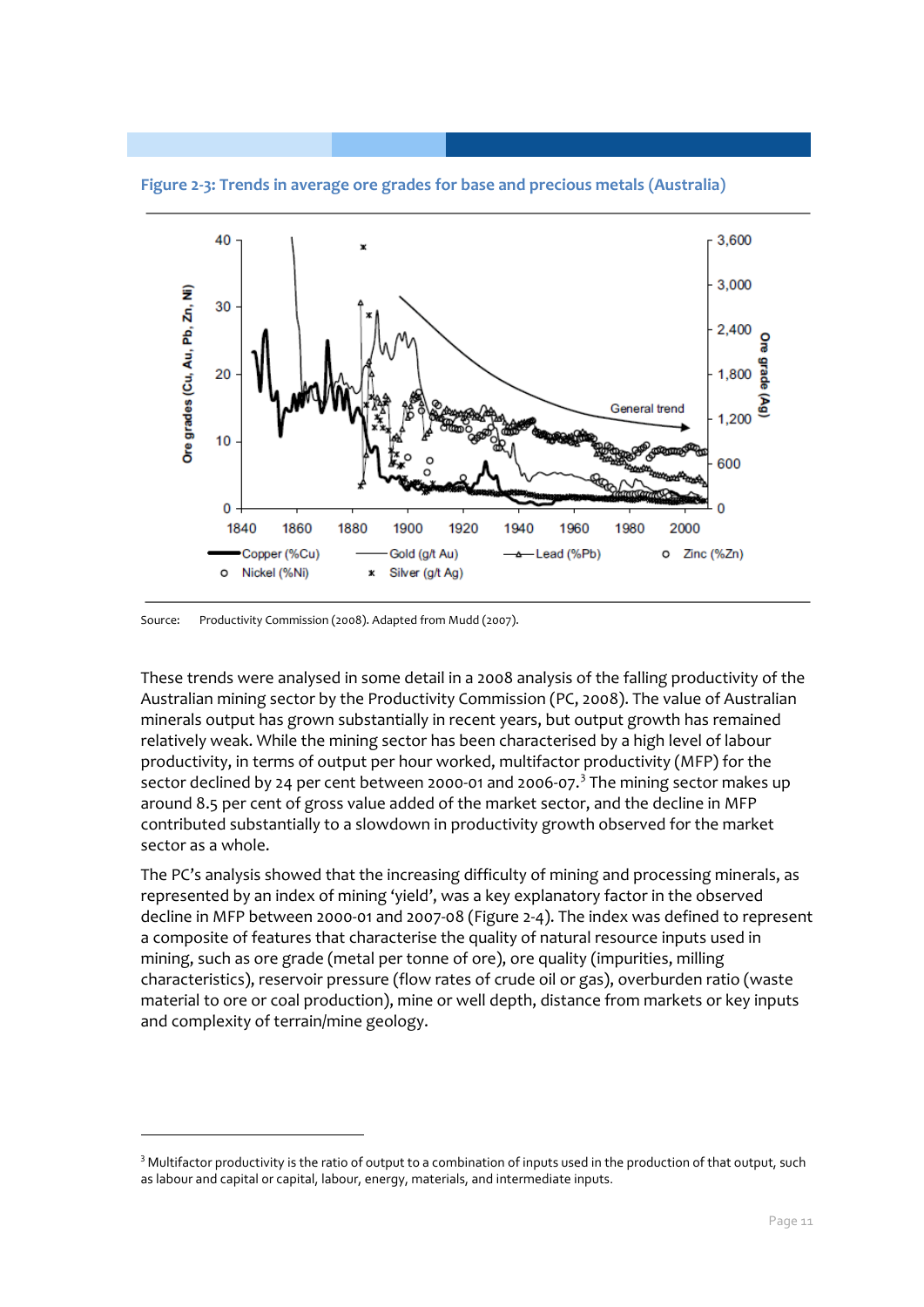<span id="page-17-0"></span>**Figure 2-4. Index of mining industry yield (1974-75 to 2006-07)**



Source: Productivity Commission (2008).

It is clear fro[m Figure 2-4](#page-17-0) that the composite index of the average yield in mining has fallen significantly since the mid-1970s. Resource depletion in the form of yield declines is therefore estimated to have had a significant adverse impact on productivity in the mining industry over the past thirty-two years. Once the effect of yield changes is removed, mining MFP grew at an average rate of 2.5 per cent per year, compared with 0.01 per cent per year in conventionally measured mining MFP. The precise causes for the reduction in average yield depend on the mineral in question:

- for coal mining, relevant factors are an increase in the 'strip ratio' (the ratio of the volume of overburden moved to tonnes of saleable coal produced) due to the increased depth of open-cut mines, and greater depths required in underground coal mines; while
- for iron ore mining, the determinants were thought to be an increase in the production of overburden/waste rock per tonne of saleable iron ore and rising levels of impurities.

The most recent industry productivity estimates published by the ABS (2011) suggest that multifactor productivity in the mining sector has continued to decline in recent years. The gross value-added based multifactor productivity index for the sector as a whole declined from around 150 in 2000-01 to 111.5 in 2007-08 (the last year of the Productivity Commission study), to 87.9 in 2010-11. This represents a decline in productivity of more than 40 per cent over ten years.

Similar results have been reported for Canada where falling MFP productivity growth in the mining, oil and gas sector has also been attributed to lower resource yields, among other things (Arsenault and Sharpe 2008) and in the United States (Höök and Aleklett, 2009).

#### **2.3.1.2 International trends**

Declining ore yields have been reported in other established mining countries. Mudd (2009b) identified long-term declines in ore grade for mined copper in Canada and the United States. In the United States, mining has depleted the best coal seams, with coal reserves, for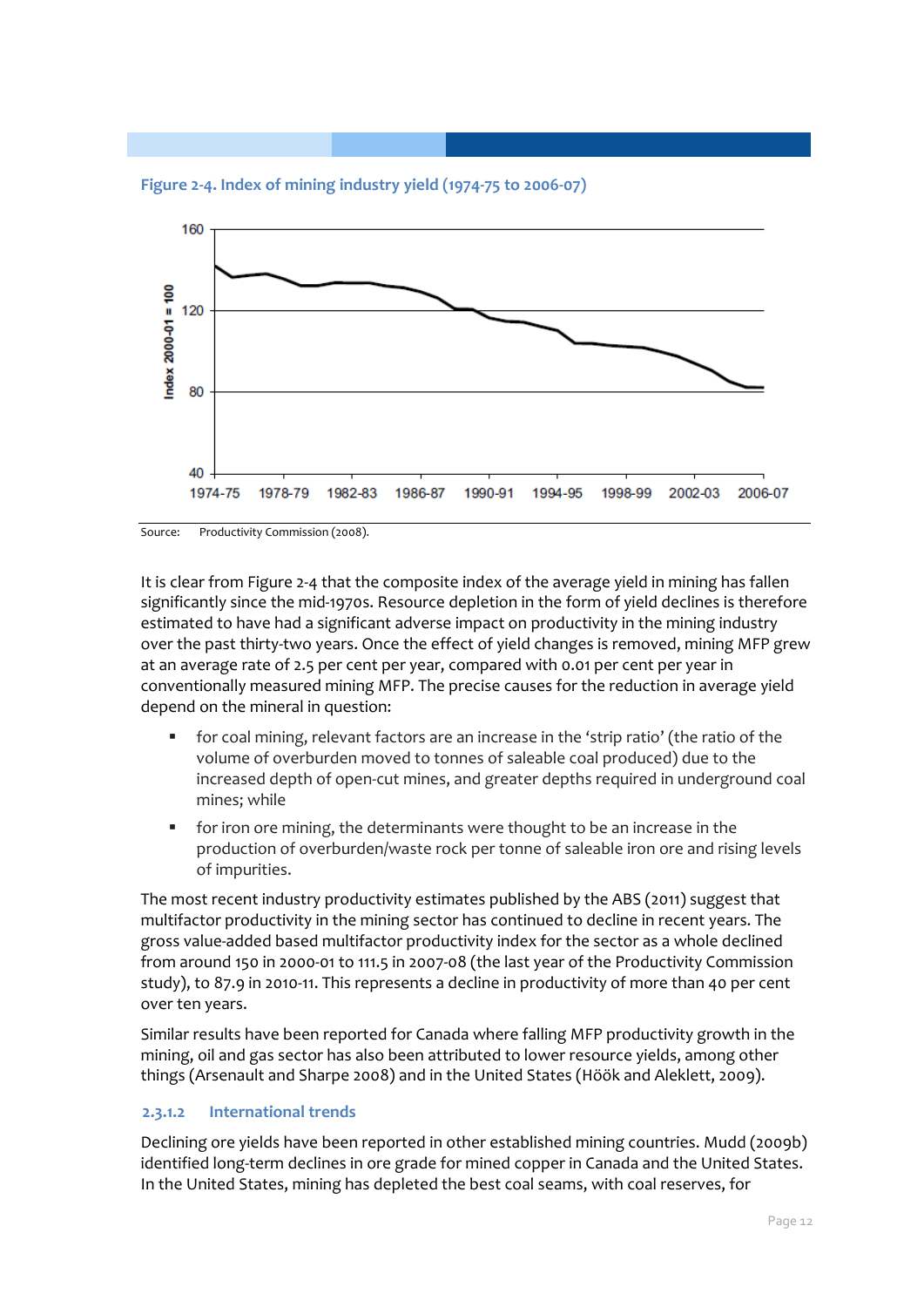instance in the Appalachian basin located in thinner, deeper coal beds than those currently being mined and a declining energy content of extracted coal (Höök and Aleklett, 2009). There is anecdotal evidence that exploration for many minerals is increasingly targeting zones for new deposits that are deeper than existing mines. Giurco et al. (2009 ) point to an increasing depth trend in copper, nickel and platinum metals mines, as well as in gold mines in South Africa and Canada, and for lead, zinc and silver in Australia. In solution mining, similar trends can be observed in the increasing depth of oil and gas fields for instance, the recent Tiber discovery in the Gulf of Mexico in 1,260 m of water depth with a further 9,430 m underground to the oil field.

These trends have significant implications for the mining industry. Quite apart from the technical and cost challenges of accessing deposits in more difficult ore bodies, they also raise new health and safety issues (Abrahamsson et al. 2009). Deeper underground mines increase the risks of overburden pressure with subsequent rock stability problems and risks for structural collapses. More generally, difficult to access orebodies in established mining locations reduce the attractiveness of countries such as Australia as a location for future mining investment. Bellamy and Pravica (2011) cite evidence that at the height of the recent mining boom, resource companies saw Australia as a mature mining region, as evidenced by a fall in capital investment in the gold and metals sector in West Australia in 2008. There was a notable trend to direct more investment to other regions where better mineral deposits were available, and labour costs, taxes and administration expenses were lower.

#### **2.3.1.3 Example: Copper**

Copper is a mineral that serves to illustrate all of the trends described above. Copper is an essential input in both building and construction (wiring and plumbing, heating and cooling, telecommunications), as well in the manufacture of cars and trucks (engines, wiring, radiators, brakes and bearings). The demand for copper is projected to rise substantially with increasing industrialisation and urbanisation, from around 20 million tonnes per annum (mtpa) today to approaching double that figure in 2030 [\(Figure 2-5\)](#page-18-0).



#### <span id="page-18-0"></span>**Figure 2-5. World primary copper demand**

Source: McGagh (Rio Tinto), 2010.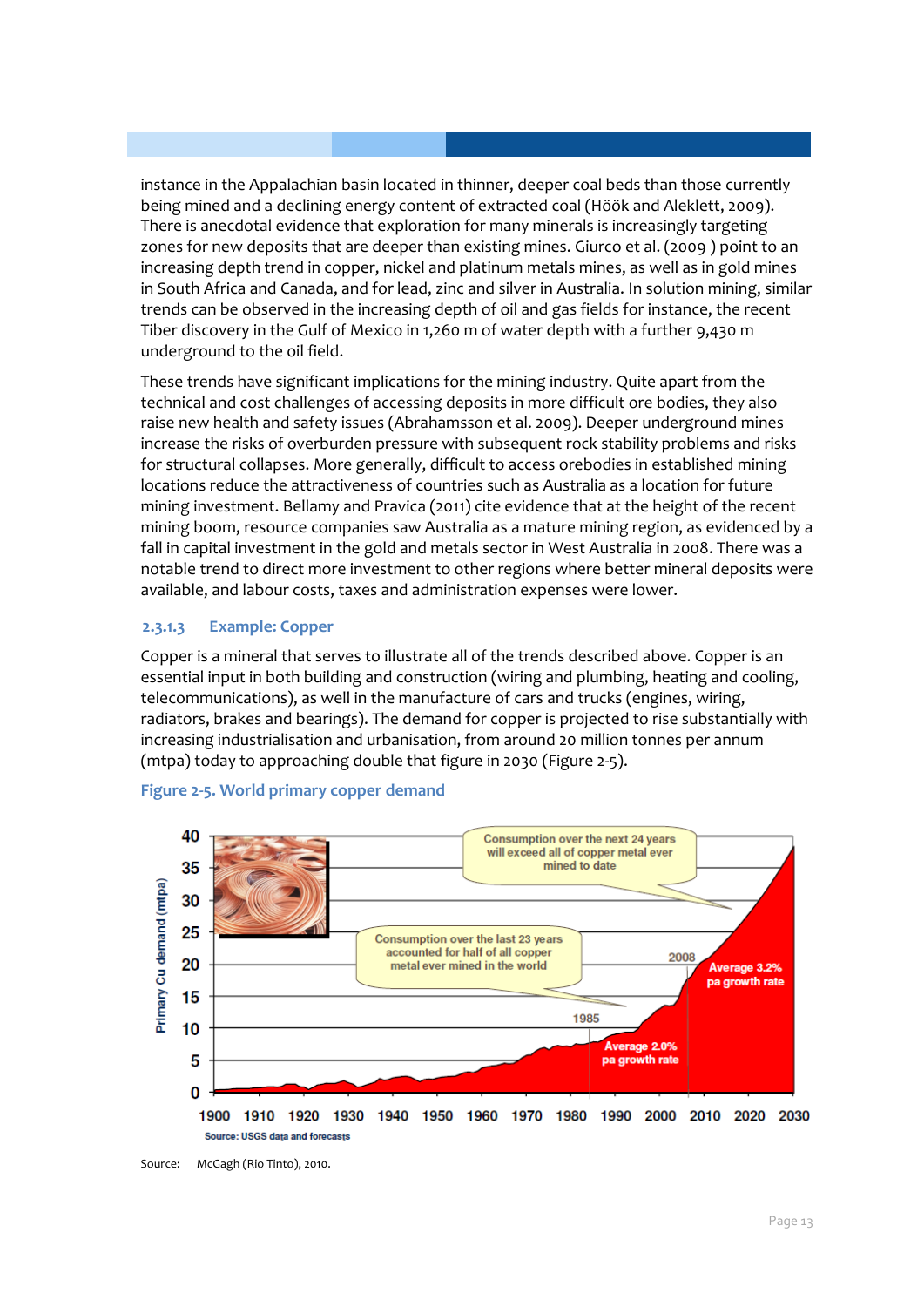**Increased demand pressures have resulted in an intensified exploration effort for copper. This is reflected in rising global estimates of copper reserves, as reserve estimates are updated [\(](#page-19-0)**

[Figure 2-6\)](#page-19-0). However, while reserve estimates overall have grown, the quality and accessibility of reserves declined:

- **•** copper ore grades have declined, particularly in recent years (Figure 2-7); and
- the depths at which new copper discoveries are located and need to be mined have tended to become larger [\(Figure 2-9\)](#page-20-0).



#### <span id="page-19-0"></span>**Figure 2-6. World copper reserves: 1900-2010**

Source: Schodde (MinEx Consulting), 2010.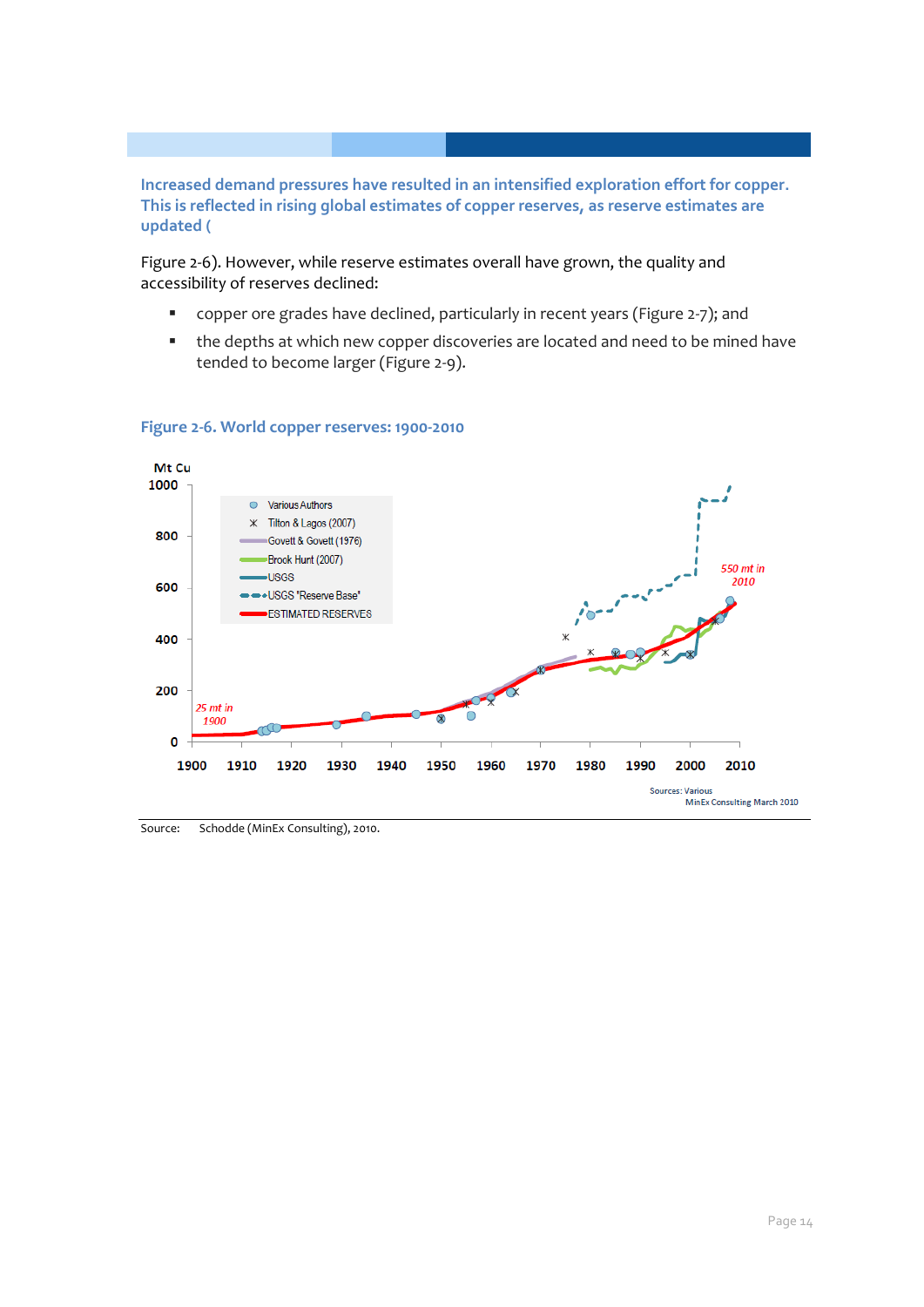**Figure 2-7. Average feed grades of copper**



Source: Goodes (Rio Tinto), 2010, citing Brooke Hunt, 2010.

<span id="page-20-0"></span>



Source: McGagh (Rio Tinto), 2010.

Overall, and while new copper discoveries have kept pace with rising demand, there appears to be a clear trade-off between the volume of copper resources discovered and the grades of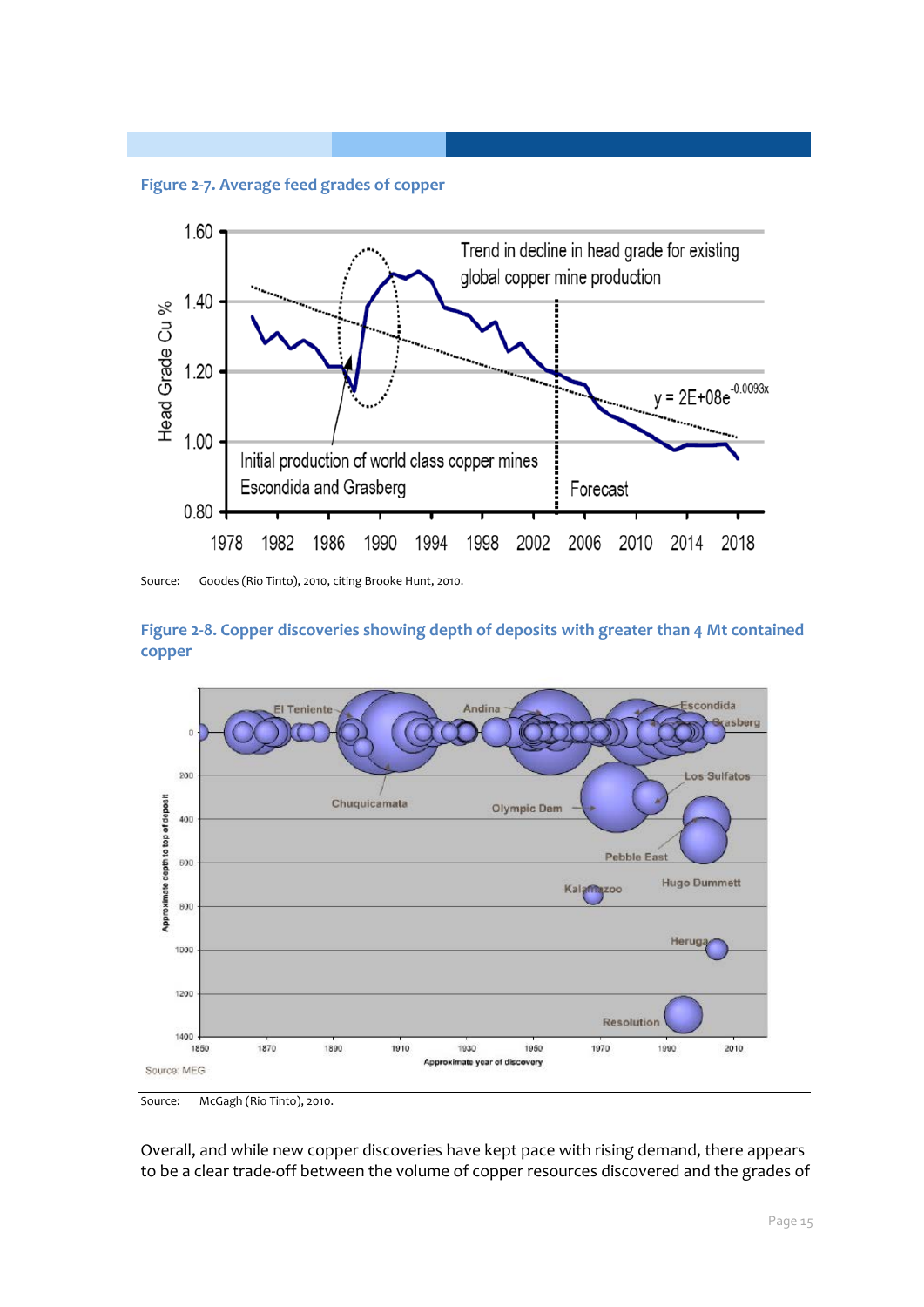these resources (Figure 2-9). Schodde (2010) estimates that most of the growth in known copper resources over the past 70 years can be attributed to a reduction in cut-off grades.



**Figure 2-9. Copper grades versus size of resource (grade data for 48 copper deposits)**

Source: Schodde (MinEx Consulting), 2010.

Irrespective of the growing demand for copper and declining quality of deposits, copper prices have declined significantly in real terms. While copper prices (like those of many other commodities) exhibit significant volatility, Schodde (2010) estimates that in real terms, the delivered price of copper (including mining, transportation, smelting and refining, as well as marketing costs) has roughly halved between 1900 and 2010. This is a reflection of two factors:

- **•** intense competition to find and develop new resources around the globe; and
- an ongoing process of technical innovation and search for scale economies that have significantly reduced the operating and associated processing costs of mines [\(Figure](#page-22-0)  [2-10\)](#page-22-0).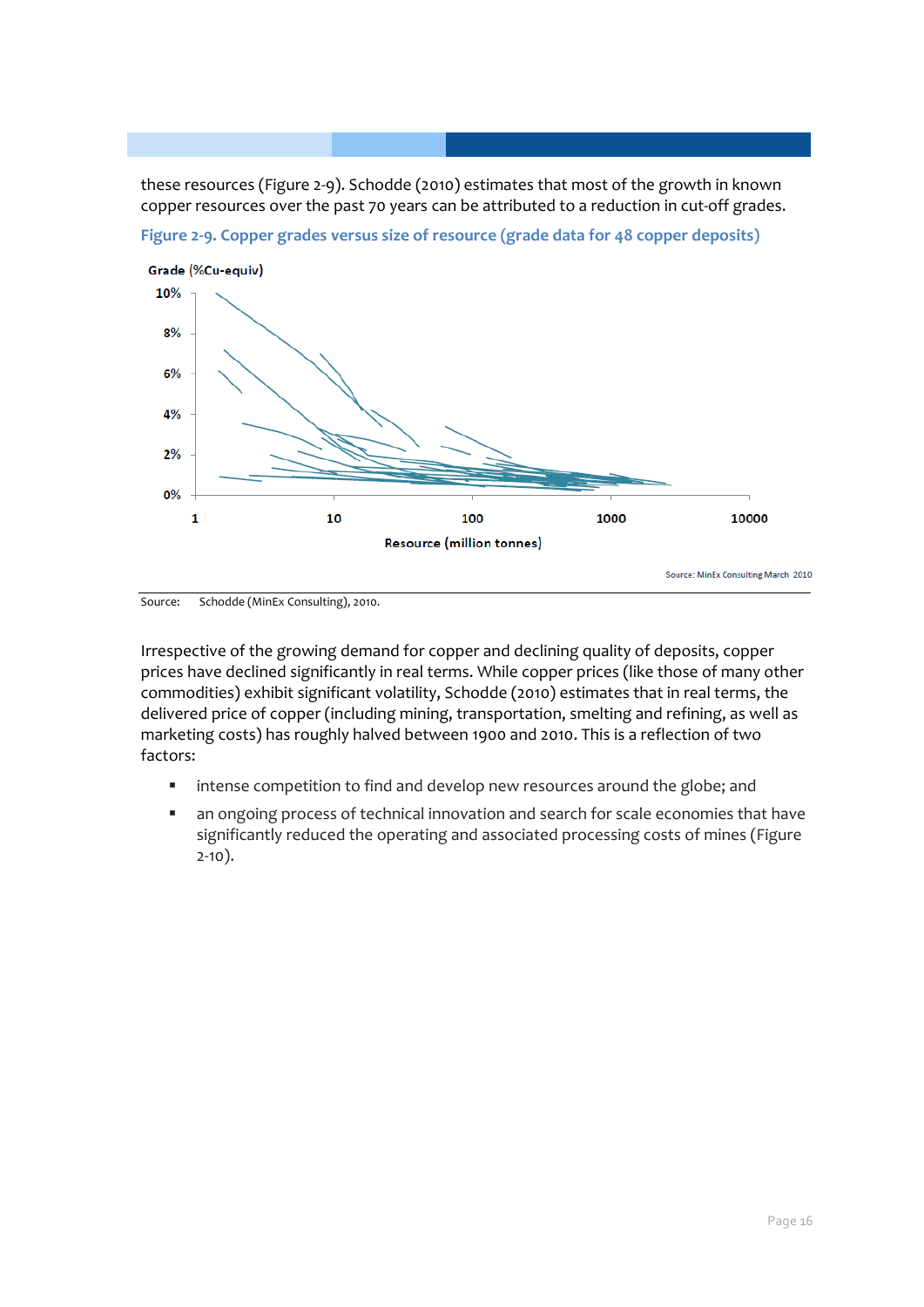<span id="page-22-0"></span>**Figure 2-10. Key technical innovations and implications for average operating costs for copper mines**



Source: Schodde (MinEx Consulting), 2010.

#### **2.3.2 Health and safety issues**

While there has been a process of continuous innovation and modernisation in the industry, mining fundamentally takes place in a harsh and often hostile environment. Miners work in conditions that are dirty, noisy, sometimes in confined spaces and often in remote locations. All aspects of mining and related activities that take place around mining processes are hazardous (NRC 2002):

- **IF In open pit mines, rock falls and slope failures can create significant hazards. Large** surface mines are effectively giant industrial sites in which humans interact with very large and moving equipment. Hazards to humans arise from:
	- limited visibility/blind spots of personnel from the vantage of very large haulage vehicles;
	- irregular road designs, blind intersections and obstructions;
	- factors such as fatigue, boredom and complacency; and/or
	- speed of moving equipment.

 $\overline{a}$ 

- Dangers encountered in underground mines include massive failures of pillars, severe coal and rock bursts and roof and side falls, as well as explosions and fires. Additionally, large and moving industrial equipment in confined spaces are a significant hazard in underground mines.
- Across all mining activities, hazards are posed by gases, dusts, chemicals and noise in the work environment, as well from working in extreme temperatures.<sup>[4](#page-22-1)</sup> As

<span id="page-22-1"></span><sup>4</sup> Silicosis, pneumoconiosis (black lung disease), occupational hearing loss, and other medical problems have long been associated with mining operations.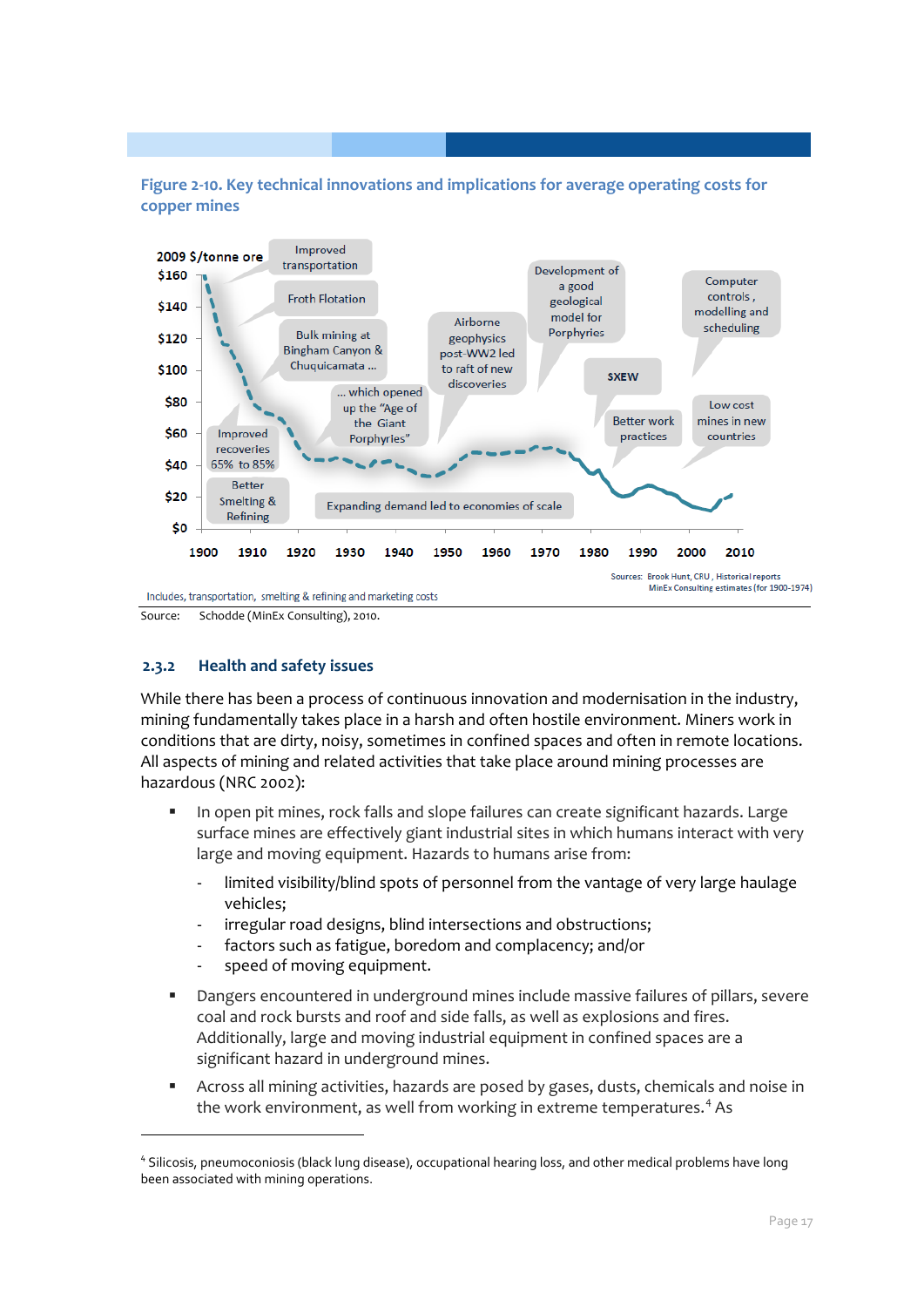processing technologies move toward finer and finer particle sizes, the health effects on workers of these particles (but also resulting environmental concerns) are becoming increasingly important. Additional health hazards arise from chemicals used in mining or in the processing of ores.

[Figure 2-11](#page-23-0) shows a breakdown of fatalities in the Australian mining sector between 2000 and 2008 based on data collected by the New South Wales Department of Primary Industries (NSW DPI, 2008).



#### <span id="page-23-0"></span>**Figure 2-11. Fatalities in the Australian mining sector (2000 to 2008)**

1

Since 2000, the great majority of mining fatalities have occurred in New South Wales, Queensland and West Australia. Most coal mining fatalities have occurred in New South Wales and Queensland; fatalities in other mining sectors have predominantly occurred in West Australia. Many more incidents (around 80 per cent) occurred in open-cut, non-coal mines than in underground mines. While many fatalities happened in the actual mining area, they also occurred in processing plant, workshops, on roads and roadways, and in yards. Most fatalities occurred during the operation of trucks and load-haul-dump vehicles (LHDs), $5$ with the leading identified causes of deaths being the unintended operation of equipment, contact with moving or rotating plant, drowning, falls from heights and tyre explosions.

Figure 2-12 shows a comparison of mining fatalities in Australia, Canada and the United States for open cut ( $o/c$ ) and underground ( $u/g$ ) mines. Internationally, a comparison of mining accidents in the developed world shows that the main causes of deaths were roof, side or highwall collapses, the unintended operation of equipment, contact with moving/rotating

Source: NSW Department of Primary Industries 2008 data.

<span id="page-23-1"></span><sup>&</sup>lt;sup>5</sup> LHDs commonly used in underground mines for the loading and transportation of ore and minerals. These machines weigh 20 to 75 tonnes and they run on electrical or diesel power at a speed of about 20-30 km/h. LHDs consist of two parts connected by an articulation point to give the machine a high level of manoeuvrability in narrow tunnels.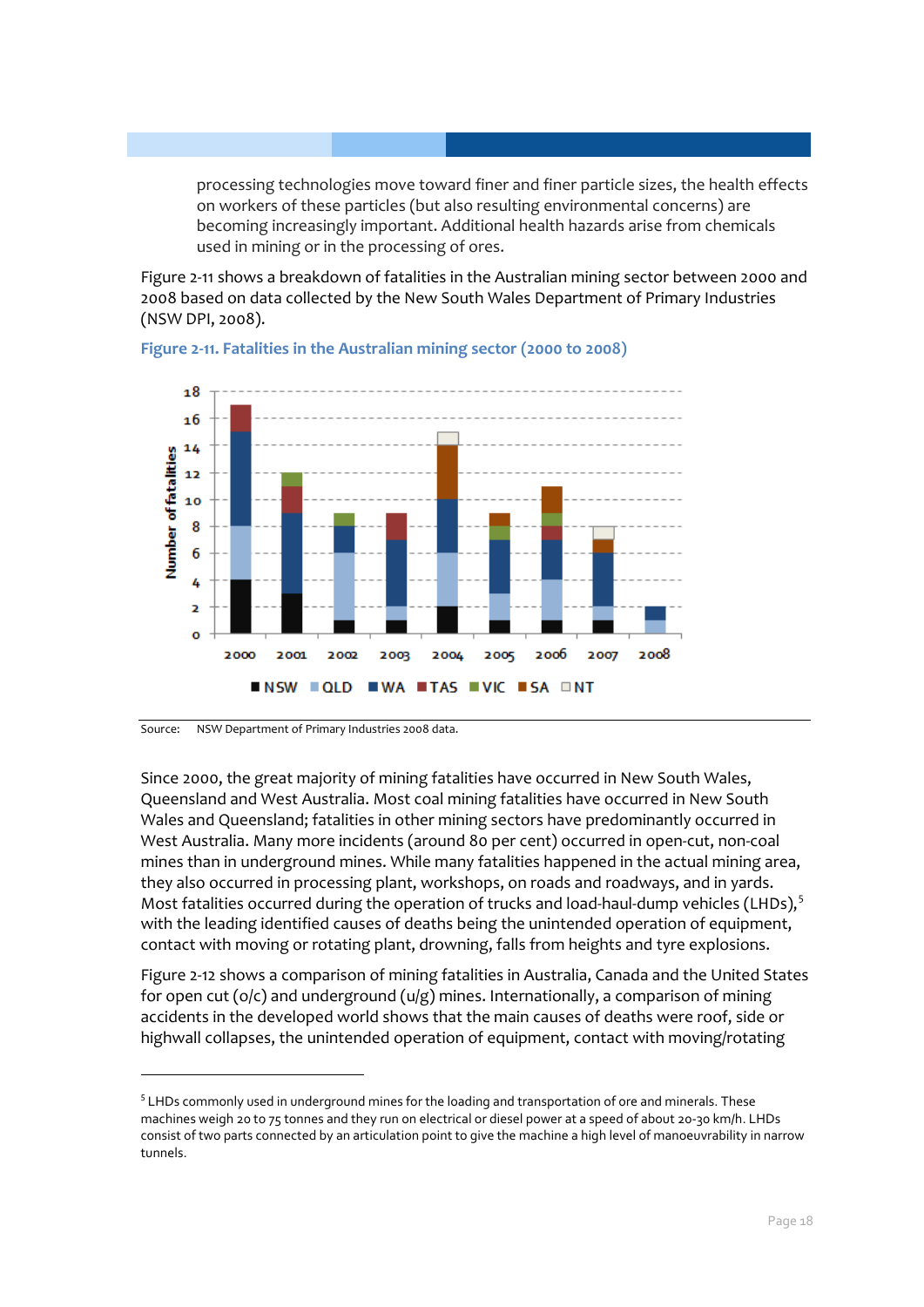plant, falls from heights and gas explosions (NSW DPI, 2008). As is the case in Australia, the key sources of equipment danger originates from trucks, LHDs and continuous miners. The number of deaths reported in developed countries pale in comparison with those reported in China. It is estimated that between 2000 and 2009, more than 51,000 miners died in coal mining accidents alone (Wei 2011).





#### **2.3.3 Shortages of skilled workers**

The recent resources boom has created a shortage of skilled workers in mining industries around the world (Johansson et al. 2010). Modern mines are technically advanced, but are also often located in remote and unattractive locations. The ability to recruit highly skilled workers therefore represents a real challenge to miners' efforts to expand production. Large mining companies operate and compete globally, and must also attract the staff that can operate in several countries. One of the key means of attracting skilled staff, including women, is therefore to increase the attractiveness of working in the mining industry.

Existing and projected skills shortages affecting the Australian mining sector have similarly been identified in a number of different studies. Lowry et al. (2006) considered the labour needs by the mineral resources sector across occupational groups between 2006 to 2015, and compared these with the capacity of the economy to meet this demand. As of 2005, around 73 per cent of employees in the sector were semi-skilled workers and tradespersons. A comparison of future labour requirements based on output projections for eight major commodities (coal, iron ore, gold, bauxite, copper, nickel, zinc, lead and uranium) with supply projections (reflecting factors such as demographic and labour force participation trends) highlighted:

 significantly increased demand for labour in the resources sector leading up to 2015 with annual growth rates in the range of 4 to 5 per cent;

Source: NSW Department of Primary Industries 2008.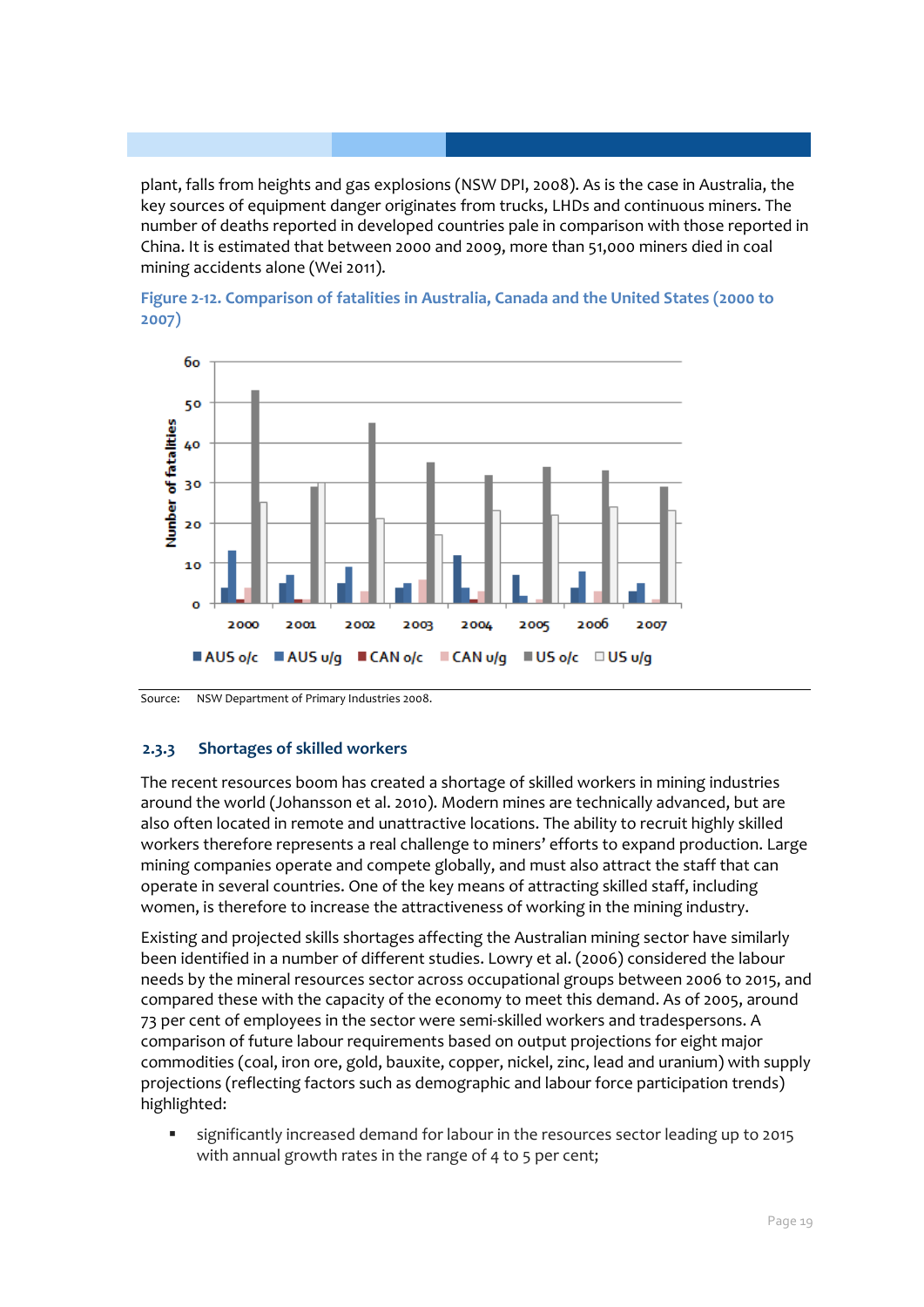- declining growth rates in numbers in key occupations from around 2 per cent in 2005 and approaching 1 per cent by 2015 (including growth in semi-skilled workers close to zero); and therefore
- a widening gap between the projected demand and supply for labour in the mineral sector.

By 2015, this gap was projected at around 70,000 workers, with the largest shortages projected in the non-professional occupations such as tradespersons (around 27,000) and semi-skilled workers (around 22,000). The most affected sectors are copper, nickel, bauxite and potentially uranium mining; and the greatest shortages are projected in Western Australia (42,000) and Queensland (15,000). Overall, labour shortages were expected to be a major constraint on the growth of the mineral sector over the next decade, emphasising a need to:

- put in place appropriate training systems for semi-skilled workers, in particular for onthe-job training;
- target new labour reservoirs, including from the manufacturing sector, from immigration, and in particular by attracting women into the mining workforce.

More recent labour demand projections suggest that the demand-supply gap has widened (Molloy and Tan, 2008). That study considered labour requirements by the coal, bauxite/alumina, copper, gold, iron ore, lead, zinc, nickel and uranium sectors,<sup>[6](#page-25-0)</sup> and concluded that the mining sector will need to employ 86,000 additional workers between 2008 and 2020. The largest projected increases in demand were expected to occur:

- on a regional basis, by a significant margin, in Western Australia (around 48,000);
- by mineral commodity, for iron ore (around 48,000); and
- by occupation, for tradespersons and semi-skilled worker (around 61,400 in total).

Molloy and Tan (2008) conclude that two approaches to achieving productivity improvement should be pursued by the minerals industry:

- emphasising labour saving technology as mine investment is undertaken, to minimise both ongoing labour costs as well as the risk of disruptions to operations because of the scarcity of labour; and
- further focusing on already high levels of training and upskilling of new employees from outside the mining industry.

The most recent study undertaken considered the skills needs of major new energy (in particular natural gas), mining and minerals processing projects announced in recent years (Australian Government, 2010). That study identified a projected shortfall of tradespeople (required for construction, mining operations and gas operations) of 35,800 by 2015.

#### **2.3.4 The environment and possible carbon constraints**

<u>.</u>

The potentially adverse environmental impacts of many types of mining operations are well known and have led to significant changes in how the industry operates and is regulated. Depending on the type of mineral extracted and the size of the mine, mining often involves

<span id="page-25-0"></span> $6$  The study did not consider the possible commissioning of BHPB's Olympic Dam project, however.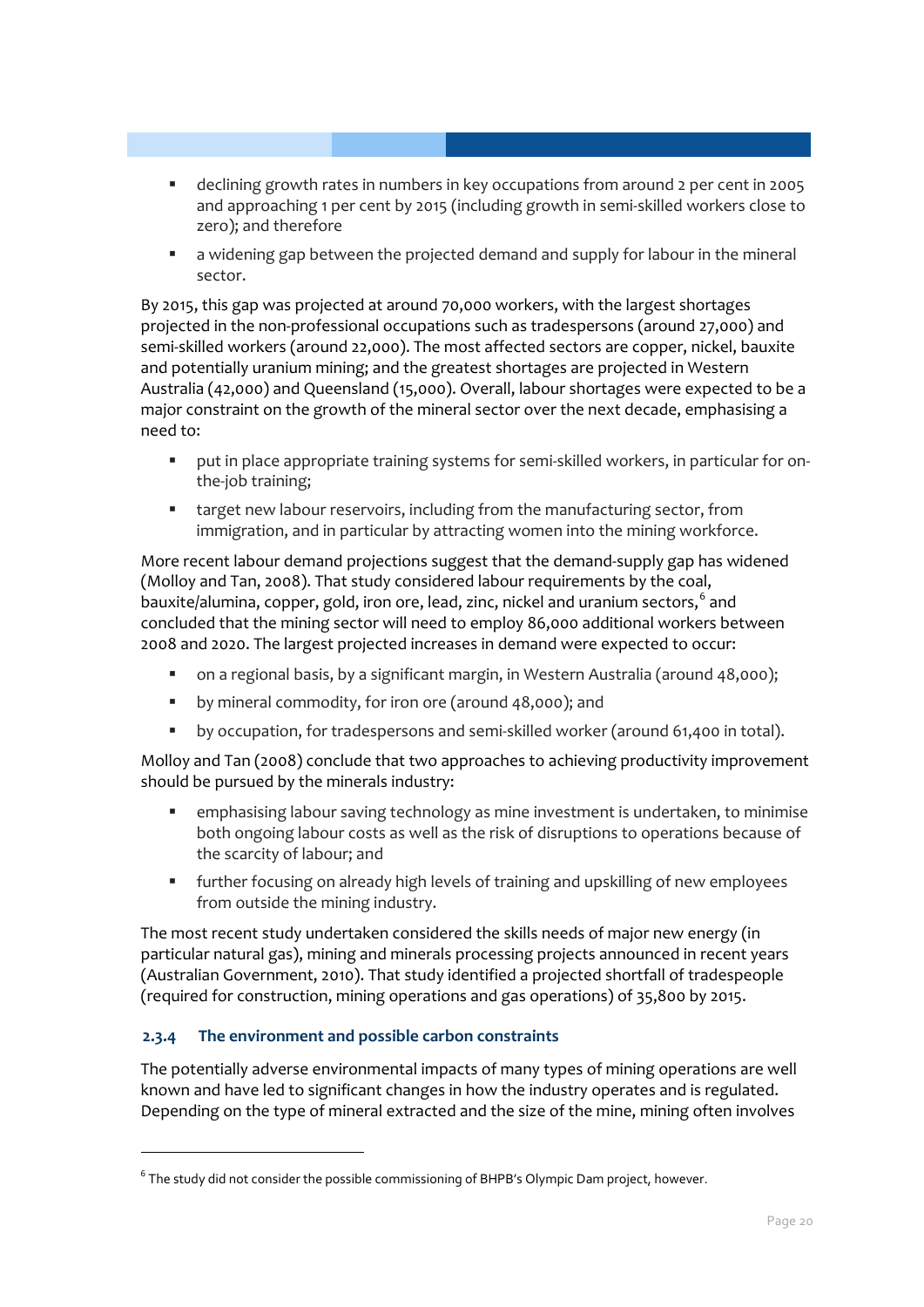the production of large quantities of waste. These impacts are often more pronounced for open-pit than for underground mines, and can potentially degrade aquatic ecosystems and water bodies as a result of sedimentation, acid drainage and metals deposition. Metals production processes, for instance, result in a range of emissions during mining and processing, and indirectly via the consumption of raw materials and utilities (Norgate et al. 2007). The beneficiation and chemical transformation of ores to extract metals and produce industrial materials requires significant amounts of energy, as well as reagents, water and fuel. Many factors influence the environmental impacts of such processes, including ore grade, electricity energy source, fuel type, material transport, as well as process technology. Mining operations may more broadly affect biodiversity, as well as plant and animal habitats, most obviously when vegetation and surface soil is removed.

In recent years, given significant public concern over the environmental impacts of mining, governments as well as the mining industry itself have made significant efforts to move toward a more sustainable approach (Azapagic 2003). Relevant initiatives at an industry level include the Global Mining Initiative, the US-based Sustainable Minerals Roundtable, the Canadian Minerals and Metals initiative and the work of the European Industrial Minerals Association. In Australia, sustainability reporting has become the norm for large mining businesses, but individual corporate initiatives also play an important role. Examples include:

- the Rio Tinto Foundation set up with \$35 million in funding to support research and technical development into sustainable solutions for environmental challenges for the mining industry (CSIRO, 2005);
- new technology initiatives aimed at waste minimisation, pollution prevention and cleaner production processes instituted by companies such as Newmont Australia, Alcoa and Tiwest (van Berkel 2007); and.
- the Woodside Energy Limited sponsorship of the study by the Australian Institute of Marine Science (AIMS, 2009) of ecosystem processes on the Scott Reef in the Indian Ocean.

Significant challenges to the mining industry arise as a result of growing pressures on countries and businesses to reduce carbon emissions. Mineral resource extraction and processing are energy intensive and a significant source of greenhouse gas emissions. These vary greatly by type of mineral and even on a mine by mine basis, for instance:

- for LNG production, it is estimated that stationary energy and fugitive emissions amount to between 0.32 and 0.63 tonne of  $CO<sub>2</sub>$  per tonne of LNG (Grattan Institute, 2010);
- **•** in coal mining, fugitive emissions from methane trapped within coal seams are estimated to amount to between close to zero to  $0.7$  t  $CO<sub>2</sub>$ -e per tonne of coal (Commonwealth of Australia, 2008);
- copper ore processing is estimated to produce around 0.63 tonnes of CO<sub>2</sub> per tonne of concentrate, most of which occurs during the crushing and grinding processes to process ore into concentrate (CSIRO 2011); while
- the production of bauxite and iron ore is estimated to produce around 4.9 kg of  $CO<sub>2</sub>$ per tonne and 11.9 kg CO<sub>2</sub> per tonne, respectively, about half of which occurs in the course of the loading and hauling operations that are necessary to transport ores from deposits to mineral processing facilities.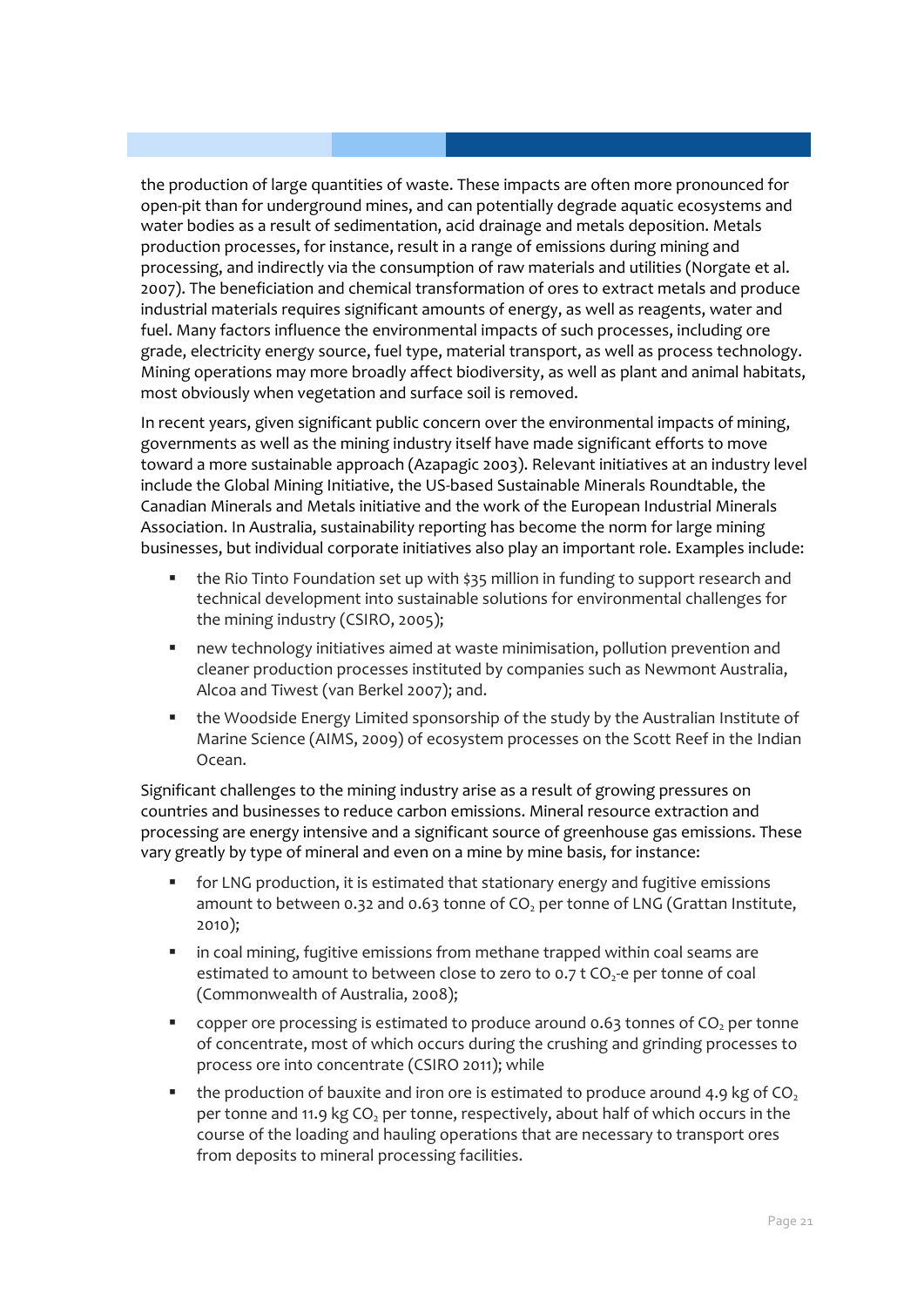The imperative is therefore to improve on the energy efficiency of mining and associated processes. This task is all the more pressing because of falling ore grades and the need to access deeper deposits. These trends will require increasing volumes of material to be handled in more difficult environments to produce the same quantity of mineral.

Another environmental challenge facing the mining industry is the requirement for water. CSIRO (2011) estimates that the Australian mining industry's use of water increased by around 29 per cent between 2000–01 and 2004–05. In future, the resulting challenges for the mining industry are likely to increase, reflecting expanding hydrometallurgical operations, declining ore grades, escalating production pressures and water scarcity.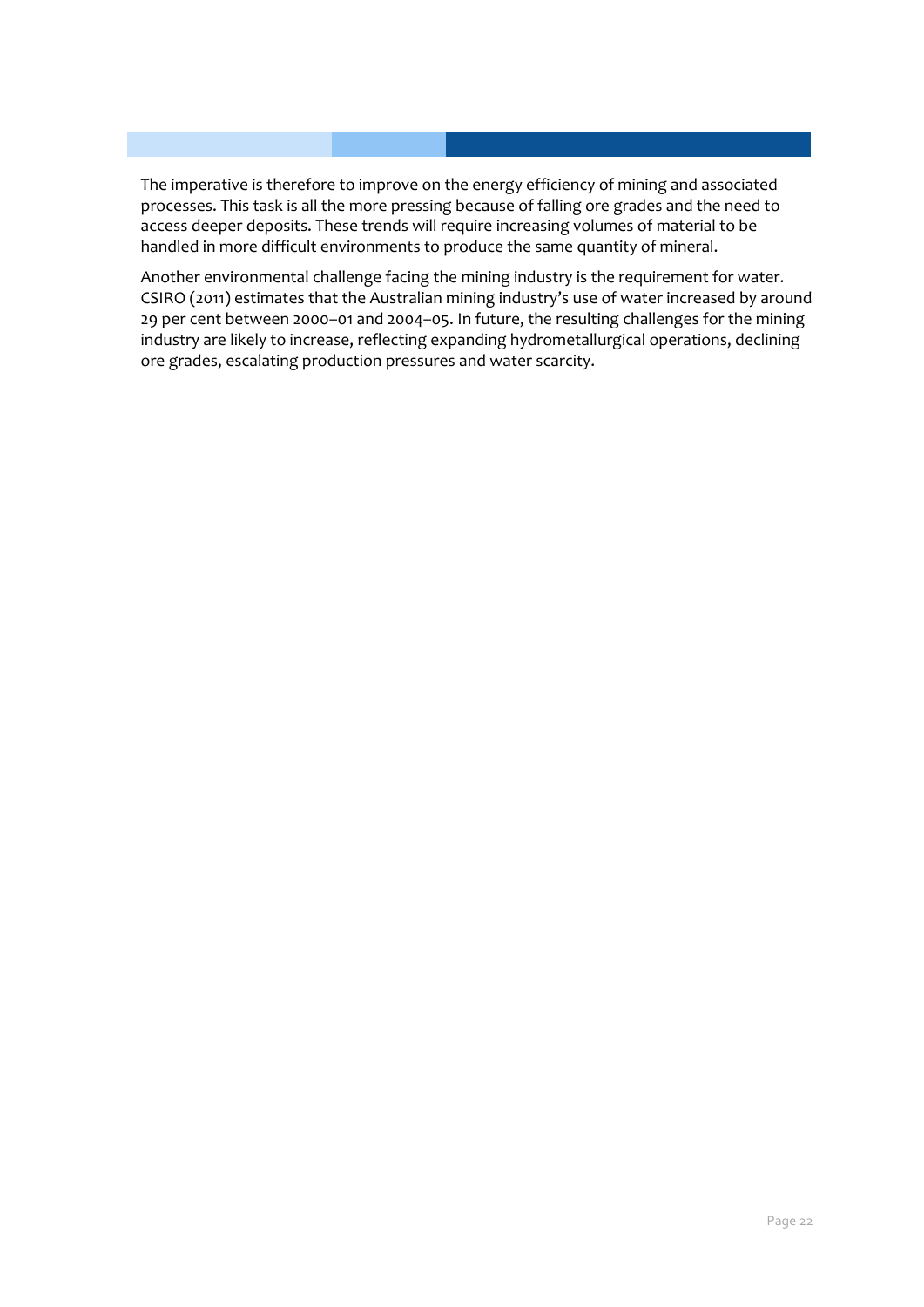#### <span id="page-28-0"></span>**3 Innovation and autonomous technologies in the mining industry**

Given rising demand, competitive pressures and a range of other challenges facing the industry, mining companies have increasingly focused on a process of ongoing innovation and the deployment of new technologies. A number of large mining businesses around the world are known to be investing in and trialling automated technologies, although much of this effort remains commercial-in-confidence and is therefore not in the public domain. Rio Tinto has adopted the most high profile strategy geared toward increased mine automation, and many of the innovations described below are based on reports about or by that company.

#### **3.1 Historical innovation trends in the mining industry**

The process of introducing new technologies and innovations in underground and surface mining, as well as in associated processes for treating the raw product, such as in milling, separation and refining has a long history. The mining industry has evolved from a labour intensive to a highly mechanised one (Peterson et al. 2001, Bellamy et al. 2011). Mining was largely a manual production process until the middle of the 20<sup>th</sup> century when mechanised production became increasingly important.

In underground mining, unmanned mining rail carriages were first deployed in the 1960s, followed by automated drills, and remote controlled underground ore cutting machines in the 1970s. The most recent innovations relate to the remote operation of underground LHDs that use scanning lasers to see tunnel walls and can navigate autonomously from ore face to a haul truck (Bellamy et al. 2011), as well as automated shotcreting and rockbolting devices.

In surface mining, an increased capacity of machinery dramatically reduced the 'cycle time' required for the equipment to perform its assigned task, such as with the use of bucketwheel excavators in large open pit coal mines, and advances in rubber technology that allowed for longer and moulded belts (Craig 1992). Significant increases in productivity were achieved as a result of increasing truck sizes from a 25 tonne payload to some 400 tonnes today (along with dramatically improved energy efficiency) and the use of safer and cheaper explosives (Giurco et al. 2009). The slower uptake of new technologies in surface mining may reflect the complexity of open-pit environments and the associated technological hurdles in implementing effective automation (Bellamy et al., 2011). Innovation is harder for a variety of reasons, including the fact that many more vehicles and other objects share the same work space, that these operate at higher speeds, and that open pits are subject to changing environmental and weather conditions.

#### <span id="page-28-1"></span>**3.2 Recent innovation trends**

Mining innovation today is driven by the need to find and access new resources to meet rapidly growing demand, often in complex and difficult to mine environments. The effort ranges from incremental improvements in existing technologies and processes aimed at gradually improving the efficiency of operations, to significant innovation that deliver a step change in productivity, to the development of entirely new approaches focusing on largescale automation of mining and other processes.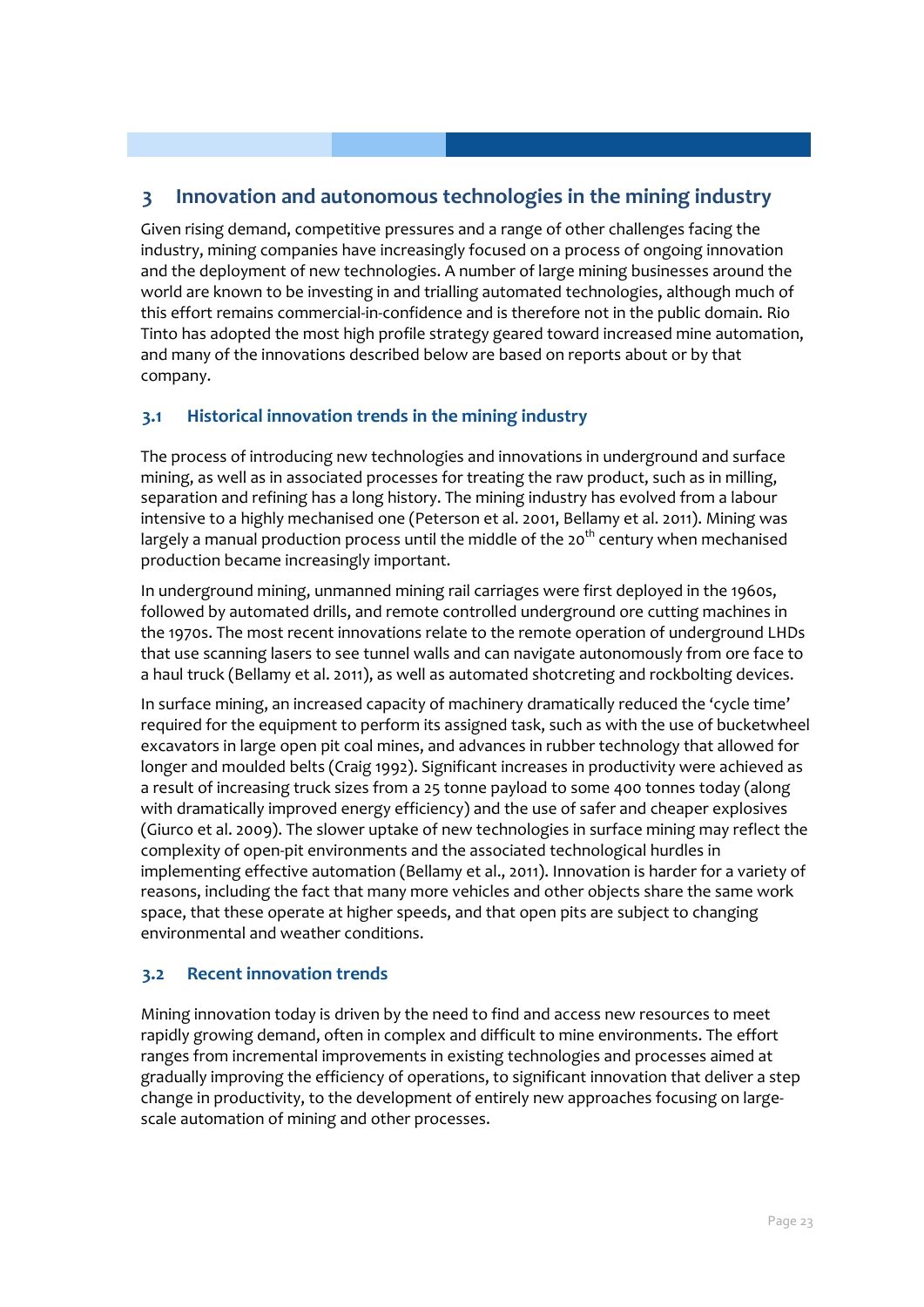#### **3.2.1 Incremental innovations**

Although the distinction is not necessarily clear-cut, incremental innovation delivers gradual improvements in the efficiency, safety or other aspects of mining processes, but imply only limited changes to business-as-usual operations. These types of innovations may imply some technological advances developed over a medium-term timeframe and at relatively modest development cost. Research and development (R&D) and implementation risks therefore tend to be moderate to medium. Some recent examples of these types of innovations are summarised in [Table 3-1](#page-30-0) and described in more detail below. These innovations deliver a range of benefits, including enhanced employee health and safety, technical efficiencies that make better use of equipment and cut down on materials and energy use, and improved environmental outcomes.

#### **3.2.1.1 'Asset Health' system**

Systems that monitor the real-time performance of valuable equipment have been in operation at three of Rio Tinto's mines since 2008. The MineCare® 'Asset Health' system deployed by Rio Tinto is a supporting function designed to optimise the life cycle of equipment by monitoring performance in real time. Data generated on board the equipment is streamed wirelessly to evaluators based at the company's Operations Centre (OC) in Perth, who analyse and take steps to maximise the operational effectiveness of individual pieces of equipment. In this way, 87 heavy mobile equipment assets are continuously monitored. Rio Tinto estimates that, during the first three months of 2010, Asset Health delivered maintenance cost savings of more than \$1 million. The system additionally:

- improved equipment availability;
- **F** reduced unplanned maintenance by avoiding component failures;
- **If** improved maintenance planning; and
- extended the life of equipment components.

#### **3.2.1.2 Miner Assist Technical Equipment (MATE™)**

Rio Tinto's operations in the Pilbara are geographically isolated. In the event of significant breakdowns or equipment failures, Rio Tinto has traditionally had to rely on flying experts to the site with associated production delays, safety risks and cost overruns (Rio Tinto, n.d.). The Miner Assist Technical Equipment (MATE™) pack comprises a headset, microphone, camera, video display and microcomputer, as a means of instantly transmitting information to staff at the OC. Personnel at the mine site can communicate with central support teams via two-way video, voice and data communications. Successful trials of this technology at two mine sites have demonstrated the system is an effective support tool in a variety of scenarios.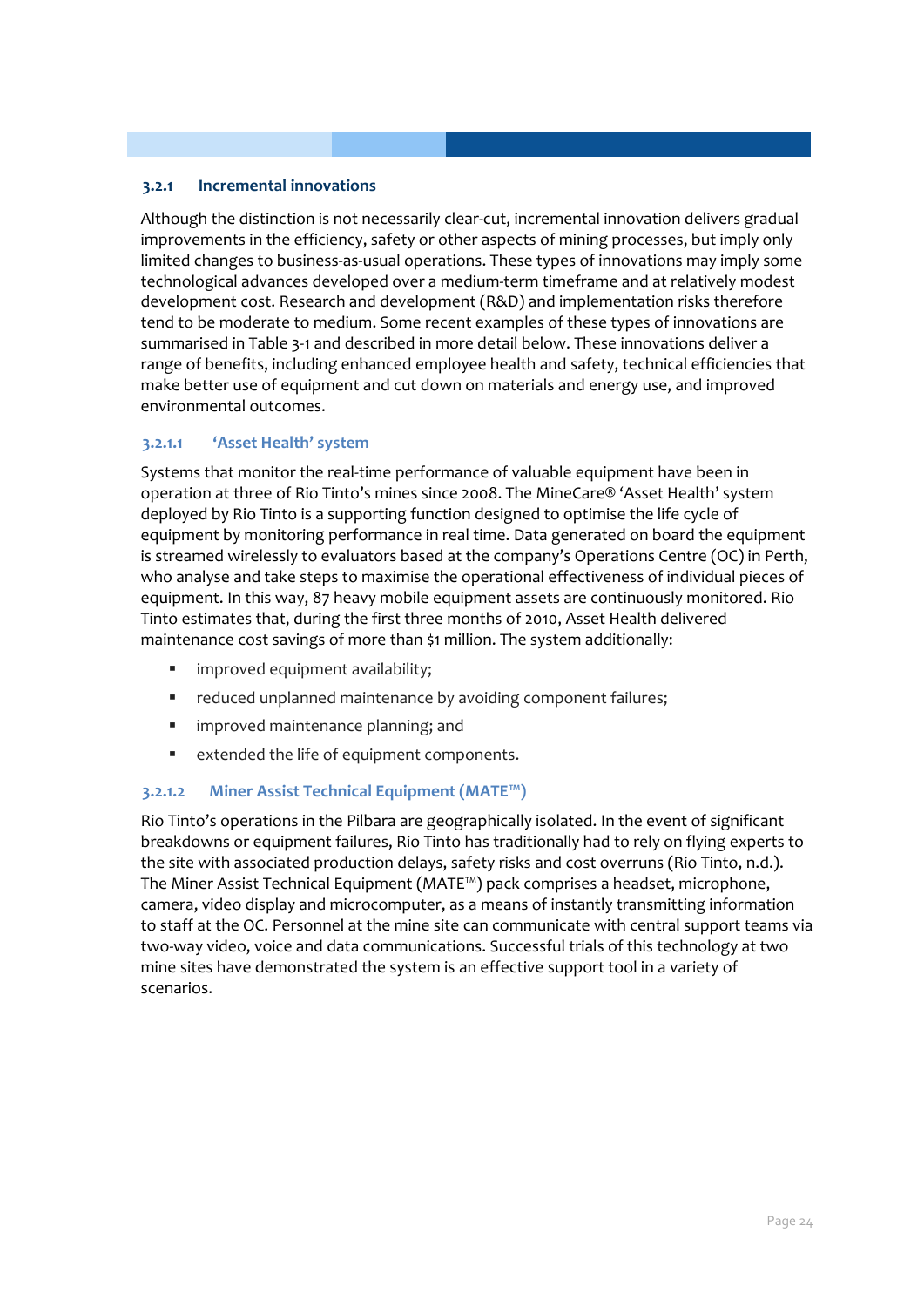#### **Table 3-1. Selected recent mining industry innovations**

<span id="page-30-0"></span>

| Innovation                        | <b>Description</b>                                                                                                                            | <b>Purpose</b>                   | <b>Outcomes</b>                                                                                 |  |
|-----------------------------------|-----------------------------------------------------------------------------------------------------------------------------------------------|----------------------------------|-------------------------------------------------------------------------------------------------|--|
|                                   |                                                                                                                                               | Underground mining               |                                                                                                 |  |
| Improved rock bolts               | New rock bolt design to absorb energy and control<br>rock mass deformation while providing containment                                        | Human safety                     | Improved control of rock failures, collapses of stopes<br>and drifts                            |  |
|                                   | of materials                                                                                                                                  |                                  | Reduced risk of rock bursts at increased mining<br>depths and mining scales                     |  |
| Collision avoidance<br>system     | Personnel and vehicle tags communicate wirelessly<br>with moving vehicles                                                                     | Human safety                     | Vehicle operators are alerted to the presence of<br>personnel or other vehicles in the vicinity |  |
|                                   | Driver alert and vehicle unit display of number of<br>people and other vehicles in proximity                                                  |                                  |                                                                                                 |  |
| Trapped miner                     | Very Low Frequency (VLF) signal can penetrate<br>through earth over large distances                                                           | Human safety                     | Reliable means of quickly locating trapped miners                                               |  |
| location system/<br>paging system |                                                                                                                                               |                                  | Reliable means of transmitting alert, warning and<br>evacuation messages                        |  |
| Intelligent drill rigs            | Intelligent drill rigs:                                                                                                                       | Process/efficiency               | Improved/more precise tunnel drilling                                                           |  |
|                                   | drill according to drill and bolt plan design                                                                                                 | improvements                     | More rapid response/navigation of drill                                                         |  |
|                                   | ongoing measurement and reporting on tunnel                                                                                                   |                                  | Eliminates the need for surveyors                                                               |  |
|                                   | profile<br>remote access to program new drill plans                                                                                           |                                  | Enables remote evaluation of drill profile                                                      |  |
|                                   | ongoing monitoring of status of drill rigs and<br>remote diagnostics                                                                          |                                  |                                                                                                 |  |
| Extra low profile                 | Track mounted XLP dozer, bolter and drill rig capable<br>of operating in a 'narrow reef' (<1.2 m height) and<br>undulating mining environment | Improved                         | Reduced waste rock/increased useful excavation                                                  |  |
| (XLP) mining<br>equipment         |                                                                                                                                               | access/efficiency<br>improvement | More accurate drilling and higher face advance                                                  |  |
|                                   |                                                                                                                                               | Surface mining                   |                                                                                                 |  |
| Collision avoidance               | Various technologies, including:                                                                                                              | Human safety                     | Reduced risk of vehicle collisions                                                              |  |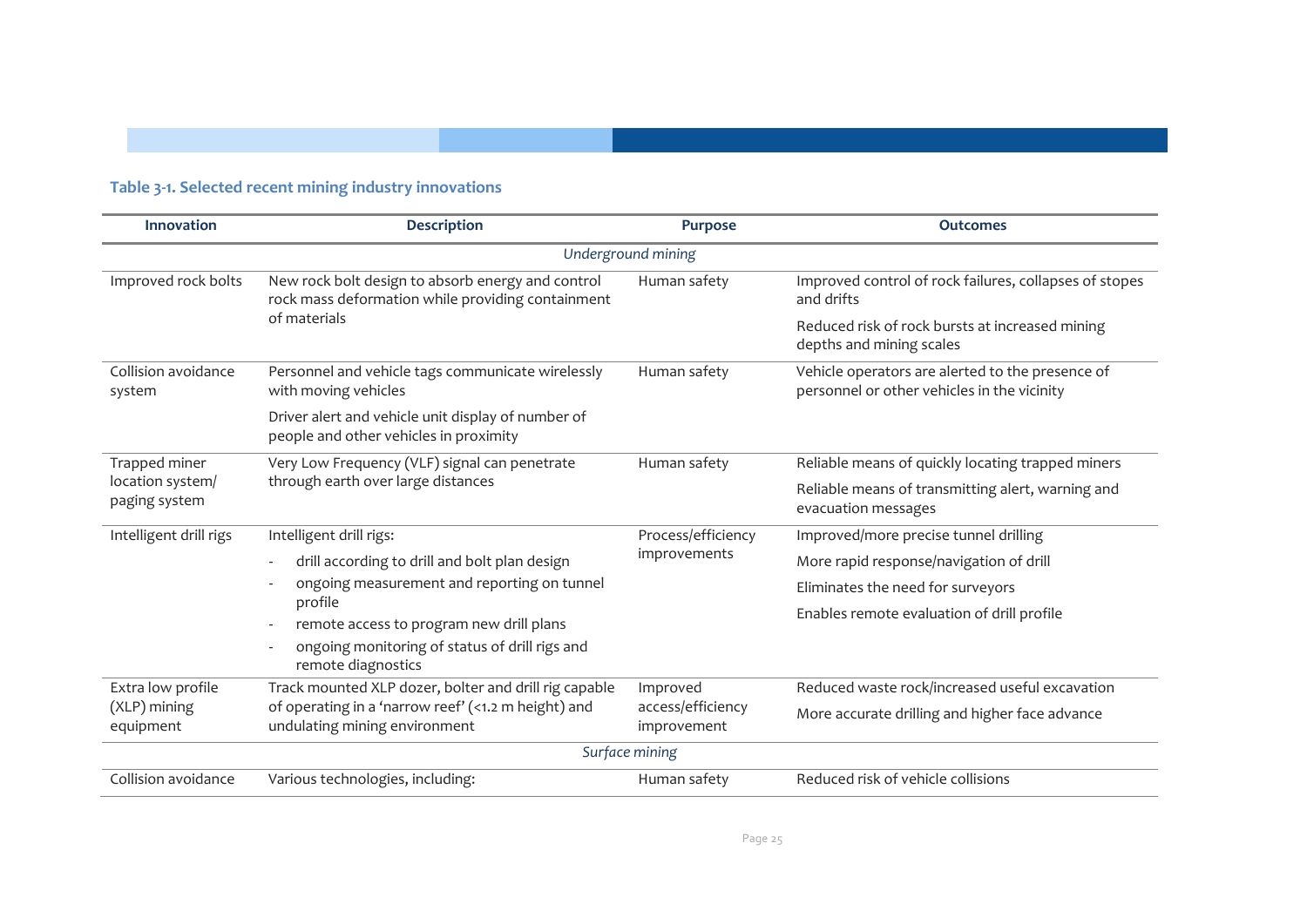| Innovation                           | <b>Description</b>                                                                                                                                                                                                                                                                                                       | <b>Purpose</b>                                                                      | <b>Outcomes</b>                                                                                                                                                                                                               |
|--------------------------------------|--------------------------------------------------------------------------------------------------------------------------------------------------------------------------------------------------------------------------------------------------------------------------------------------------------------------------|-------------------------------------------------------------------------------------|-------------------------------------------------------------------------------------------------------------------------------------------------------------------------------------------------------------------------------|
| systems                              | blind spot elimination via video cameras<br>sensing technologies (infrared, ultra-sound, radio<br>frequency tagging (RFID), radar)<br>visual and audible alarms<br>identification of objects through vehicle IDs<br>two-way alarming for both the primary vehicle<br>and the vehicle at risk<br>audit trail data logging | Protection of mining<br>equipment                                                   | Third party monitoring enabled                                                                                                                                                                                                |
| Electric rope shovel<br>enhancements | Replacement of mechanical (rope) crowd with<br>hydraulic crowd:                                                                                                                                                                                                                                                          | Improved machine<br>availability/utilisation                                        | Reduction in planned and unplanned<br>maintenance/outages                                                                                                                                                                     |
|                                      | enhanced shock absorption<br>fewer misalignment issues<br>less mechanical stress                                                                                                                                                                                                                                         | Improved safety of<br>mine maintenance<br>personnel                                 | Reduced wear and tear on machine and boom<br>Real-time diagnostic and troubleshooting information                                                                                                                             |
| Universal Dig &<br>Dump System       | Computer assisted and more flexible drag lines for<br>use in surface coal mining                                                                                                                                                                                                                                         | Operational<br>efficiency                                                           | 13-21 per cent productivity improvement                                                                                                                                                                                       |
| Pulsed water jet<br>technology       | 3.4mm diameter water jet able to split blocks of very<br>strong rock in a few seconds                                                                                                                                                                                                                                    | Rock breaking<br>process<br>improvements                                            | Improved energy efficiency, reduced use of<br>explosives and less collateral damage to surrounding<br>rock                                                                                                                    |
| Mobile equipment<br>interfacing      | Sensors used to measure real-time equipment health<br>and performance in real time, including:<br>engine degradation<br>truck hydraulics and payload<br>tyre pressure and temperature<br>braking patterns<br>oil and fuel analysis<br>road conditions and road events                                                    | Equipment utilisation<br>and life<br>Efficiency of<br>operations<br>Operator safety | Immediate identification of safety issues<br>Diagnosis of equipment degradation<br>Warning of imminent catastrophic failure<br>Real time planning and ordering of parts<br>Improved fuel efficiency and equipment performance |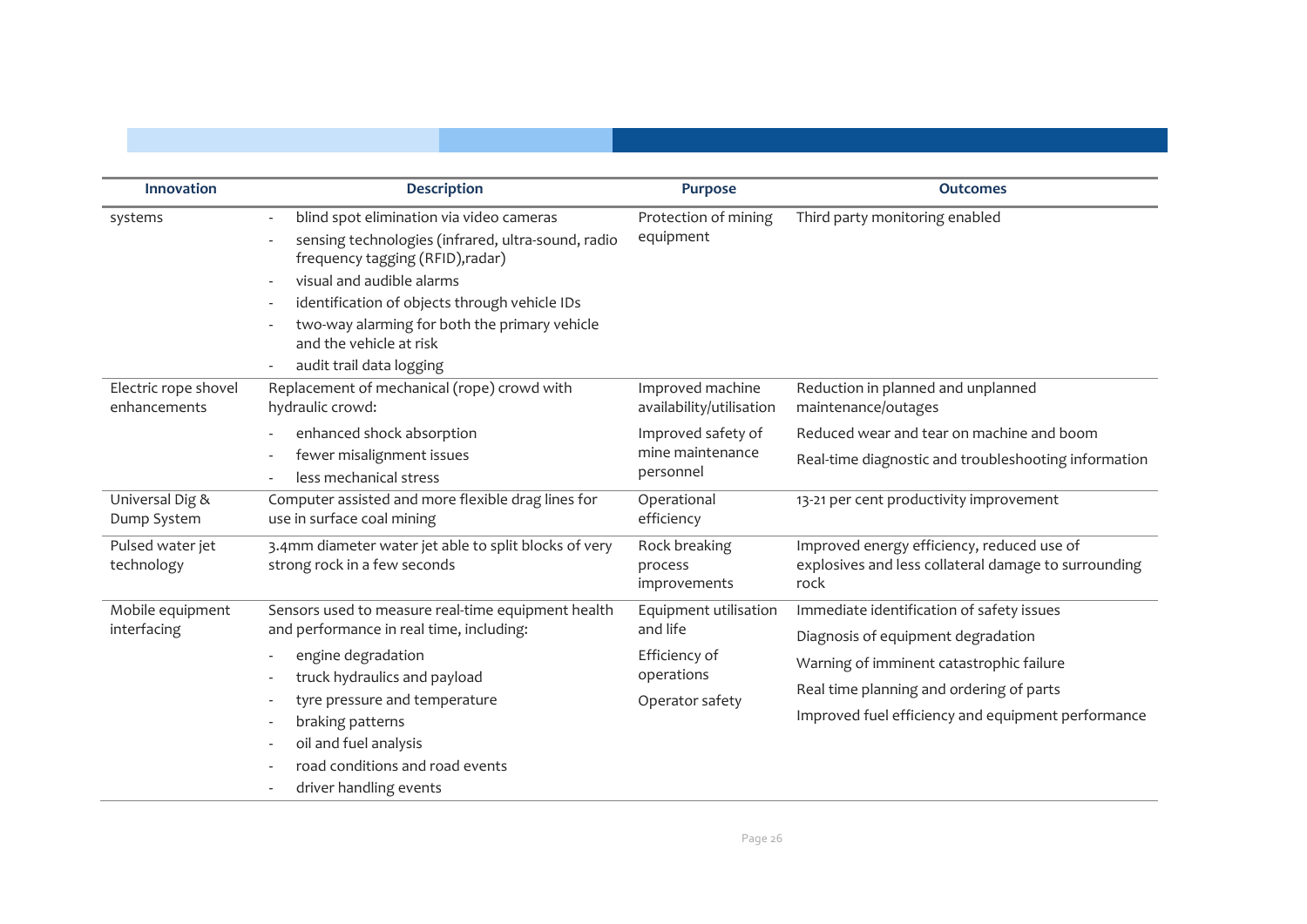| <b>Innovation</b>     | <b>Description</b>                                                                                                                                                              | <b>Purpose</b>                                                                                                   | <b>Outcomes</b>                                                                |
|-----------------------|---------------------------------------------------------------------------------------------------------------------------------------------------------------------------------|------------------------------------------------------------------------------------------------------------------|--------------------------------------------------------------------------------|
| Fleet and operator    | Sensors provide real time vehicle fleet information<br>on:<br>vehicle productivity<br>cycle time performance<br>fault patterns and frequency of fault events<br>troubleshooting | Efficiency of vehicle<br>fleet operations                                                                        | Productivity and fault diagnostics                                             |
| optimisation tools    |                                                                                                                                                                                 |                                                                                                                  | Rapid diagnosis of complex problems                                            |
|                       |                                                                                                                                                                                 |                                                                                                                  | Reduced unplanned downtime                                                     |
|                       |                                                                                                                                                                                 |                                                                                                                  | Reduced operations and maintenance costs                                       |
| Drilling technologies | Drill design to eliminate bending in the drilling<br>process                                                                                                                    | <b>Drilling</b><br>improvements for<br>subsequent<br>optimisation of load,<br>haulage and crushing<br>operations | Controlled blast event/minimised use of explosives                             |
|                       |                                                                                                                                                                                 |                                                                                                                  | Uniformity of cut surface for stability                                        |
|                       |                                                                                                                                                                                 |                                                                                                                  | Controlled rock fragmentation (eliminate oversize,<br>maximised fragmentation) |
|                       |                                                                                                                                                                                 |                                                                                                                  | Overall 17-31 per cent reduction in net cost per tonne                         |
| Tyre pressure         | Standard monitors installed in cabs to provide real<br>time and remote tyre pressure monitoring readings<br>and alerts                                                          | Improved equipment<br>utilisation<br>Cost reductions<br>Operator safety                                          | Increased fuel efficiency                                                      |
| monitoring systems    |                                                                                                                                                                                 |                                                                                                                  | <b>Extended tread life</b>                                                     |
|                       |                                                                                                                                                                                 |                                                                                                                  | Decreased maintenance costs                                                    |
|                       |                                                                                                                                                                                 |                                                                                                                  | Reduced downtime                                                               |
|                       |                                                                                                                                                                                 |                                                                                                                  | Enhanced operator safety                                                       |
|                       |                                                                                                                                                                                 |                                                                                                                  | Enhanced vehicle handing, stability and braking                                |

Source: Advanced Mining Technologies Mining Magazine Congress 2009: Capehart, John, 2009, "Collision Avoidance System Technology for Surface Mine Operations"; Haws, Ruth, 2009, "Electric Rope Shovel Productivity Enhancements"; Lopez, Jennifer, 2009, "Modular MineCare® System, Mobile Equipment Interfacing"; Hicks, Bob, 2009, "Remote Health Monitoring"; Wu, Rocky, 2009, "Development of Yield-Lok® Yielding Rock Bolts"; Hissem, William, D., "Improving Hole Straightness/Quality and the Impact on Mining Operations"; Farjow, Wisam, 2009, "Technological Advancements for Safety In Confined Spaces". Advanced Mining Technologies Mining Magazine Congress 2010: Lourel, Ivy, "Truckless MiningTechnology – Delivery for Outcomes"; Topalovic, Stevan, "Advanced Technologies in Underground Mining". Harrison, G.A, 2008, "Anglo Platinum extra low profile (XLP) mechanized equipment implementation—an update"; Third International Platinum Conference 'Platinum in Transformation'. Bigby, David, Keith MacAndrew, Ken Hurt, 2010, "Innovations in mine roadway stability monitoring using dual height and remote reading electronic telltales", Underground Coal Operators' Conference 2010. CRCMining (2010). Mining & Technology Australia (2010).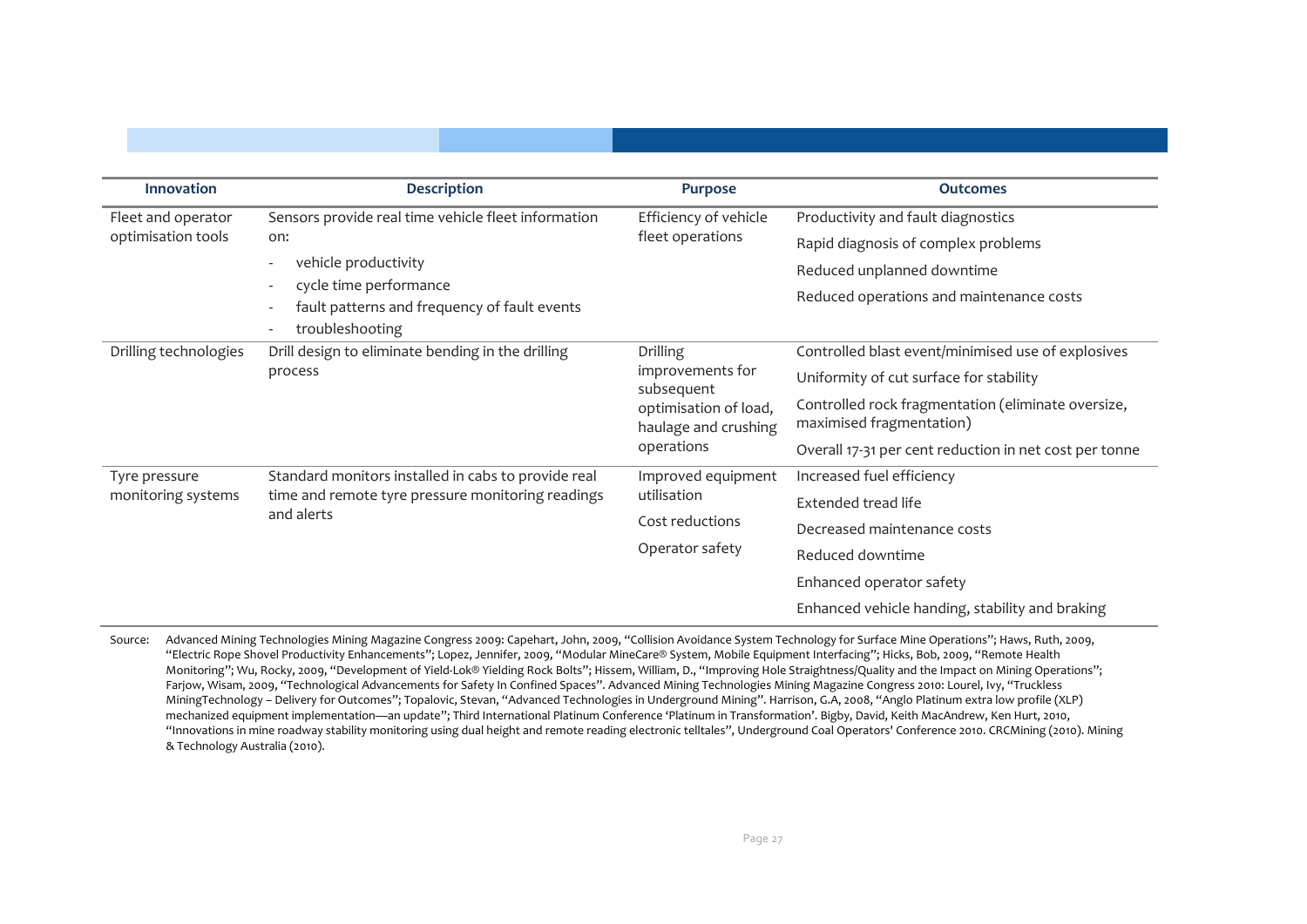#### **3.2.1.3 Water and environmental process improvements**

The range of innovations encompasses all aspects of mining and associated processes, and for a range of purposes. CSIRO is in the process of developing a number of innovations to address more stringent environmental and related constraints applying to mining and processing operations (CSIRO, 2011). These initiatives include:

- Methods for using saline water in minerals processes such as crushing, grinding, flotation, as well as magnetic and gravity separation. The research is concentrated on using seawater and saline underground water without pre-treatment, and recycling available water as much as possible. Initial trials at a South Australian copper concentrate-producing company found that bore water and associated energy consumption could be reduced by 260 tonnes per hour through recycling saline water from processing.
- New capabilities for more effectively separating solids and liquids to improve the storage and disposal of tailings, in collaboration with R&D company AMIRA International. Applied at AngloGold Ashanti's Sunrise Dam Gold Mine, improved water use efficiency and reduced cyanide levels in tailings storage facilities were estimated to have saved over \$100,000 a year in operating costs.
- New fluid injection technologies to reduce water and energy use in minerals processing by improving the transport of concentrated tailings suspensions. The thicker the slurry, the more likely it is to require energy intensive high-pressure pumps. CSIRO's technology introduces lubricating fluid to reduce the friction between the flowing slurry and the pipe wall, allowing the amount of process water to be reduced. Other potential uses for the fluid injection device include providing an anticorrosive film along the inside of a pipe wall.

#### **3.2.2 Step-change innovations**

Other innovations involve a step change in R&D effort to develop complex solutions in order to overcome significant technical challenges. Step-change innovation generally implies a significant departure from business-as-usual processes. Such innovation takes place over far longer time horizons and requires a very substantial upfront investment with an uncertain outcome. Innovations of this type go through a number of stages:

- from an initial idea to the 'proof of concept' stage, to demonstrate the potential feasibility of the project;
- to the pilot project stage for an initial limited roll-out of a system as an initial test;
- to the demonstration stage where an innovation is trialled at a commercially significant scale; and
- **through to the full-scale roll-out and commercialisation of a technology where it** becomes an integrated part of a wider process.

Innovations that are unsuccessful at any point in the trial chain will be discarded, and typically very few succeed to the commercialisation stage. Step-change innovations rely on significant technological advances and are therefore high-risk, both in terms of the financial investment they require and the fundamental uncertainty that remains about the success of the technology.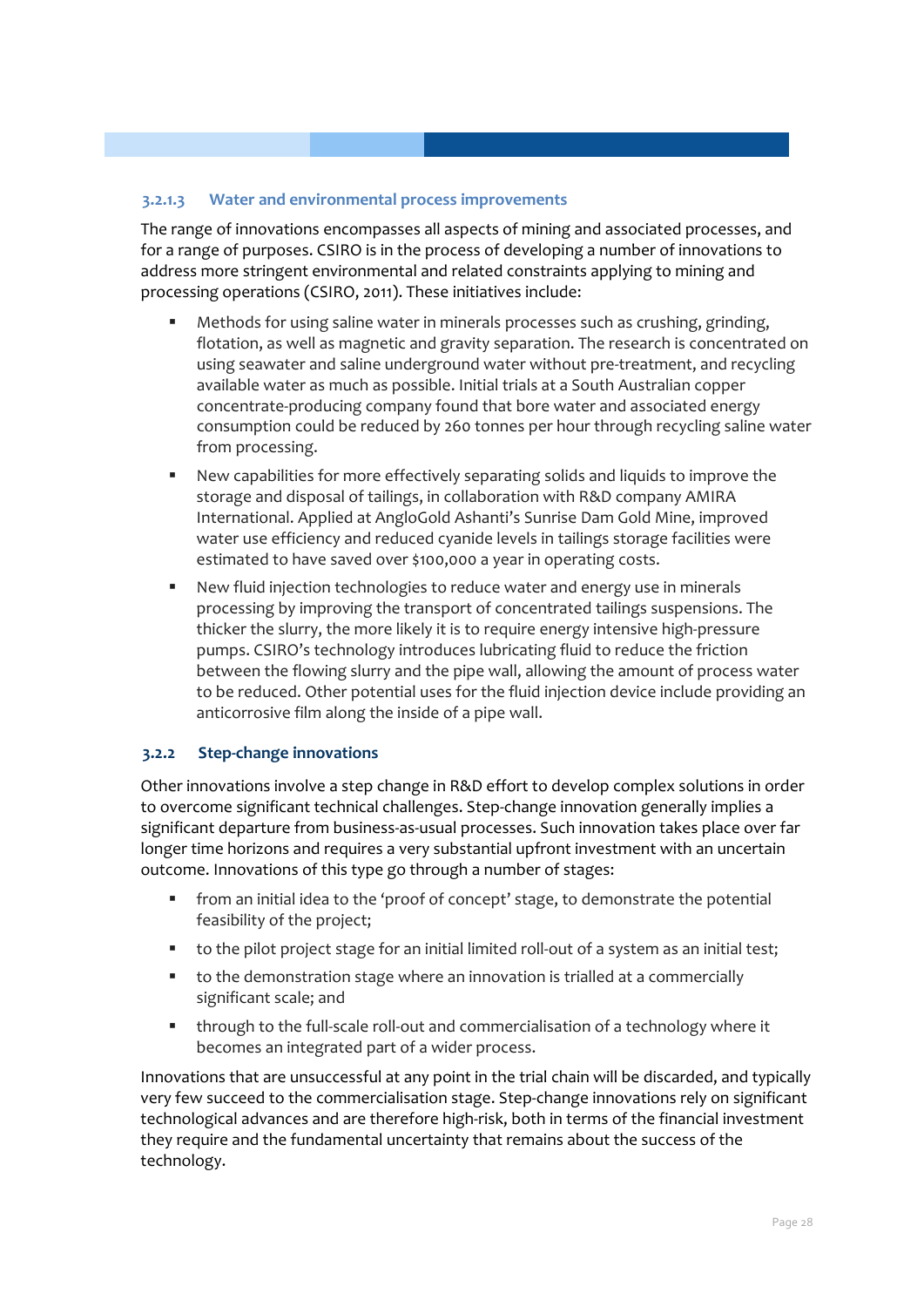#### **3.2.2.1 Airborne exploration technologies**

An example of a step-change innovation that will be applied in an exploration context is the development of the VK1 system, developed by Rio Tinto in collaboration with the University of West Australia (McGagh, 2010). This is a highly sensitive airborne gravity measurement system to detect subtle density differences in the earth's crust, and thereby identify the potential location of mineral resources.

#### **3.2.2.2 Minerals processing**

Rio Tinto has expended significant research effort on developing new ways of improving the amount of minerals that can be recovered in the course of ore processes (McGagh, 2011). A number of separate processes have been developed under the 'Excite Detect Separate (eXDS™) platform :

- IronX<sup>™</sup> is a process for upgrading marginal iron ore or waste material while at the same time reducing energy consumption; and
- Copper-NuWave® similarly upgrades marginal copper ore or waste material at reduced energy requirements.

All eXDS™ platforms share a common capability of enabling the upgrade of marginal quality ores, including the ability to reclaim ore from current waste piles, and the upgrade of current ore feeds to produce a better product. They also have in common a reduced energy requirement and therefore improved process efficiencies.

#### **3.3 Automation**

1

Most innovations developed over the past century were reliant on guidance by a human operator, but this is rapidly changing with the development of remotely operated and autonomous mining equipment. Today, automation is widely seen as a major step change that must be achieved by the mining industry in order to meet the many and various challenges described above. These technologies represent a broad class of innovations that involve a step-change in the R&D effort and are likely to profoundly change how minerals are mined and processed in the future.

Automation can be broadly defined as the intelligent management of a system using appropriate technology so that its operation can occur without direct human involvement (Lynas et al. 2011). Remote or teleoperation technologies such as LHDs allow humans to communicate with and control machinery remotely and are increasingly used in underground mine sites, and in toxic and other hazardous environments.<sup>[7](#page-34-0)</sup> Such machines are semiautonomous rather than fully automated in the sense that they cannot handle all exceptions that are presented to the machine where humans must step in. These machines remove humans from hazardous areas, but also increase productivity as mining equipment moves faster and covers longer distances, and requires fewer operators to control machines.

<span id="page-34-0"></span> $^7$  Teleoperation uses a combination of radio communication, TV cables and fibre optics, and guidance systems based on optical systems or lasers (DeGaspari 2003). First attempts at teleoperation in the mid-1990s, using a standard television signal, were plagued by poor image quality and the need to remain in close proximity to vehicles. By the end of the decade, dedicated communication lines for television and data improved communication between the vehicles and control rooms. Today, digital communications are the norm.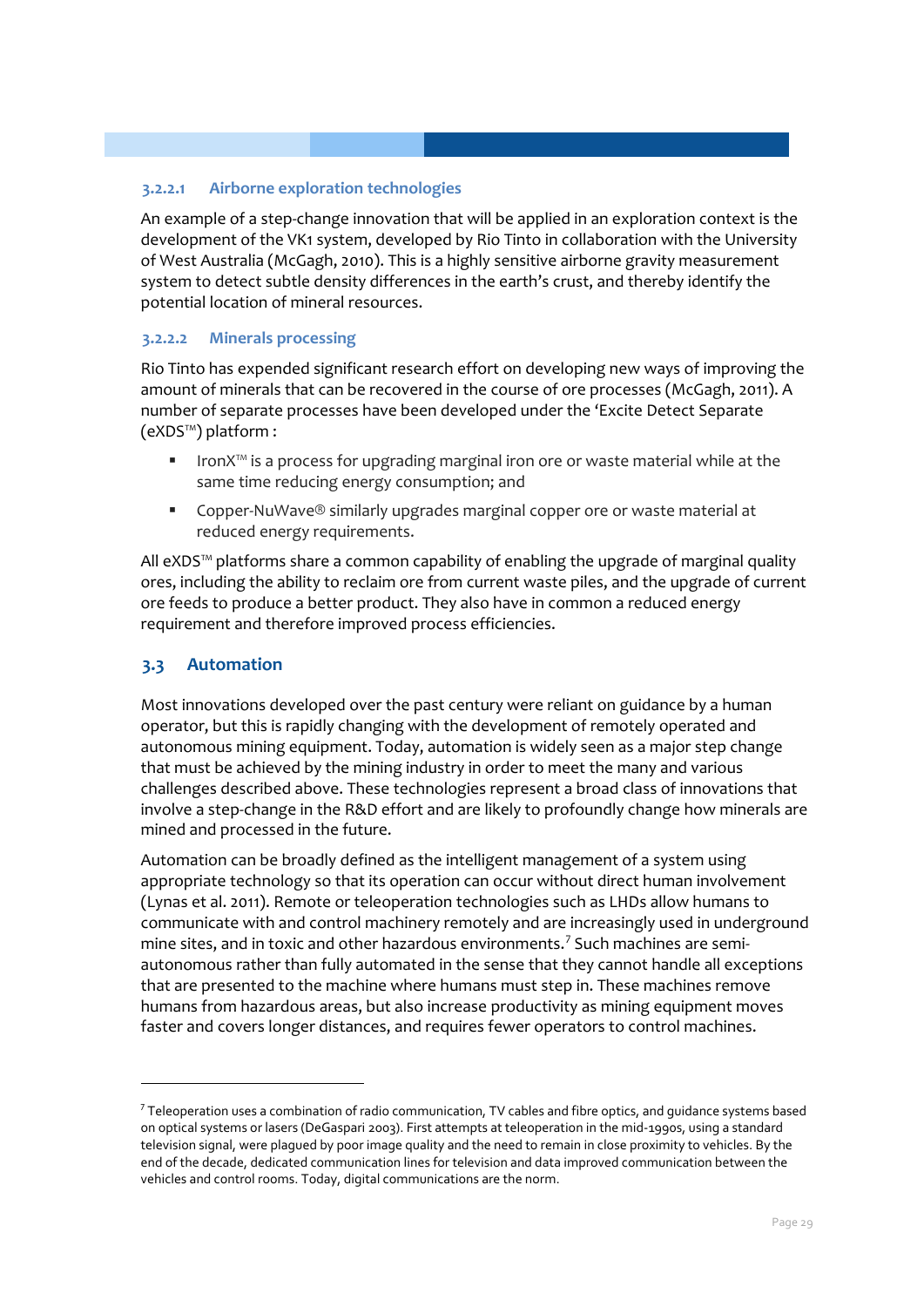Until recently, progress in automation in the mining industry was piecemeal and focused on technologies to improve the 'manned mining system' (Noort and McCarthy 2008). Automated production drills have been available since the mid-1980s. Automated LHDs are now commercially available, although automation of the dig cycle is problematic in anything but very well broken rock.<sup>[8](#page-35-0)</sup> Automated trucks have operated reliably at the Finsch mine in South Africa for some time. Longwall coal mines have achieved partial automation of a relatively repetitive (continuous) mining system by automating one easily defined machine operation or task while the rest of the operations remained manual. In Australia, equipment suppliers such as Komatsu initially began to develop surface automation technology, but early attempts to introduce the technology were not taken up.

Up until now most automation effort is concentrated on the component or subsystem level, and at a relatively small scale relative to the number of mines, processing plants and export facilities in Australia. Innovations in mining automation include automated surface haul trucks, automated underground LHDs, and autonomous blast-hole drilling equipment. In some cases, only automated components have been developed, for example, automatic swing controls for drag-lines, heading controls for coal shearers, or proximity warning and safety systems for trucks.

The focus today has shifted to building the 'autonomous mining system' that can carry out tasks automatically or with a minimum of external control (Lynas et al. 2011). Under full automation, a machine controls all aspects of its functions, including monitoring and correcting for defects. CSIRO quote Rio Tinto's Head of Innovation John McGagh to highlight the advances that can be achieved from increased mine automation (CSIRO 2009c, p.3):

*Automation increases the level of control in what is inherently a chaotic process. It gains control by applying more stringent rules to decision-making processes, and removing the randomness inherent in isolated decision making. It is about applying a controlled process to variable mine geology and ever-changing topography.* 

*Automation allows for the management of disparate information flows in new ways to deliver unified end-to-end interlinked processes. Mining processes have traditionally been viewed as being standalone but much theoretical work has been done on how the processes should interact. Also, removing human intervention and running end-to-end with machine control allows for unparalleled levels of efficiency and repeatability: true process quality.*

The ultimate goal in automation is robotics – machines that sense and reason about their environment (Durrant-Whyte, 2010; Lynas et al. 2011). Automating mining processes remains a formidable task, however. While robots used in other industrial processes generally remain stationary and perform tasks on products or components conveyed to them, mining robots must move around, often in complex underground or surface environments. Automated technologies are therefore only made possible by increased computing power; new algorithms for signal processing, perception and control; and new sensing technology for monitoring mine geometry, including GPS, radar and laser systems. The requirements to develop and operate these technologies are correspondingly complex and rely on high-level interdisciplinary skills. Additionally, automation technologies are difficult to retrofit to

<u>.</u>

<span id="page-35-0"></span><sup>&</sup>lt;sup>8</sup> At Olympic Dam in South Australia, the implementation of automation technology in LHD applications resulted in a benefit of an additional two available production hours per 12-hour shift by operating the loaders manually and swapping to automated mode during shift changes.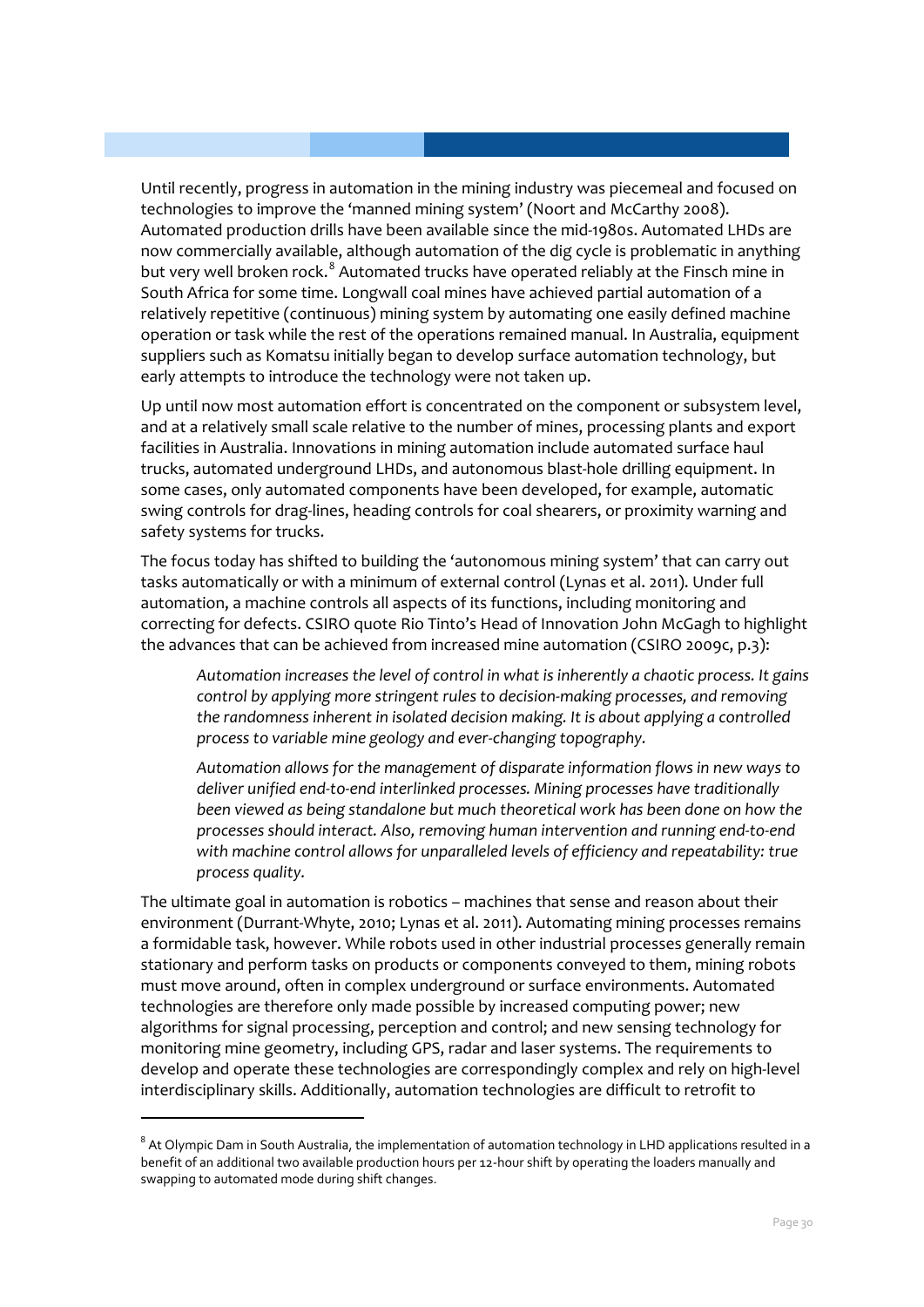existing equipment, and significant practical problems remain in making all the pieces of equipment and software fit together or work with each other.

#### **3.4 Case studies of remote and autonomous systems**

The following sections describe applications of automation technologies that are currently being trialled or have already been implemented. They span the range from automated subsystems of broader processes, such as sampling, rockbreaking, ship loading and transportation activities, to mines with a significant degree of remote control and automation, such as the Kiruna and El Teniente mines, to highly automated and integrated systems such as Rio Tinto's 'Mine of the Future'.

#### **3.4.1 Automated subsystems and processes**

<u>.</u>

#### **3.4.1.1 Underground mining: Rapid Underground Development**

Rio Tinto is working with machine manufacturers to develop a new class of tunnelling machine (Smith 2010, 2011). These machines are designed to extract 75,000 to 100,000 tonnes per day of deep lying ores in a block caving system where a grid of tunnels is created beneath an ore body. $9$  Conventional ways of forming shafts and drifts through rock via drilling and blasting is inherently slow, may make the orebody unstable, and give rise to a number of safety risks.

The need for these machines arises because of the tremendous effort involved in bringing such mines to operation. Around three to four kilometres of vertical shafts and 50 to 75 km of tunnels must often be developed before large block cave mines start production. The life of such mines can range from 20 to 40 years, and may require a further 100 to 250 km of tunnels to sustain production. An increase in the development rates for sinking vertical shafts and developing horizontal passages can then significantly reduce costs. A further consideration is the depth and associated risks to personnel of such mines, so that remote and autonomous operations increasingly become a necessity. Three prototypes are currently under development:

- Herrenknecht's Shaft Boring System for sinking large diameter shafts. This machine will carry out tunnelling and supporting operations simultaneously and will create shafts at twice or three times the rate of conventional drill and blast techniques.
- Two advanced tunnelling machines. Aker Wirth's Mobile Tunnel Miner can excavate rectangular, circular or horseshoe cross-sections using around half the energy per excavated cubic metre of rock compared to conventional cutters. The machine additionally undertakes required supporting activities such as shotcreting and rockbolting, meshing, laying a second layer of concrete, and then directing the excavated material to the mouth of the conveyor. Atlas Copco's Modular Mobile Mining Machine can advance at a rate of at least 12 m per day, compared to rates achieved with conventional equipment of 83 m per month. This machine similarly carries out the range of supporting activities.

<span id="page-36-0"></span><sup>&</sup>lt;sup>9</sup> Block caving is a mining technique that drives mine shafts below the ore body to create a void into which the fractured ore body is collapsed for removal. This technique precisely targets the ore body and eliminates the substantial cost of removing the overburden, but also requires an advanced understanding of rock mechanics.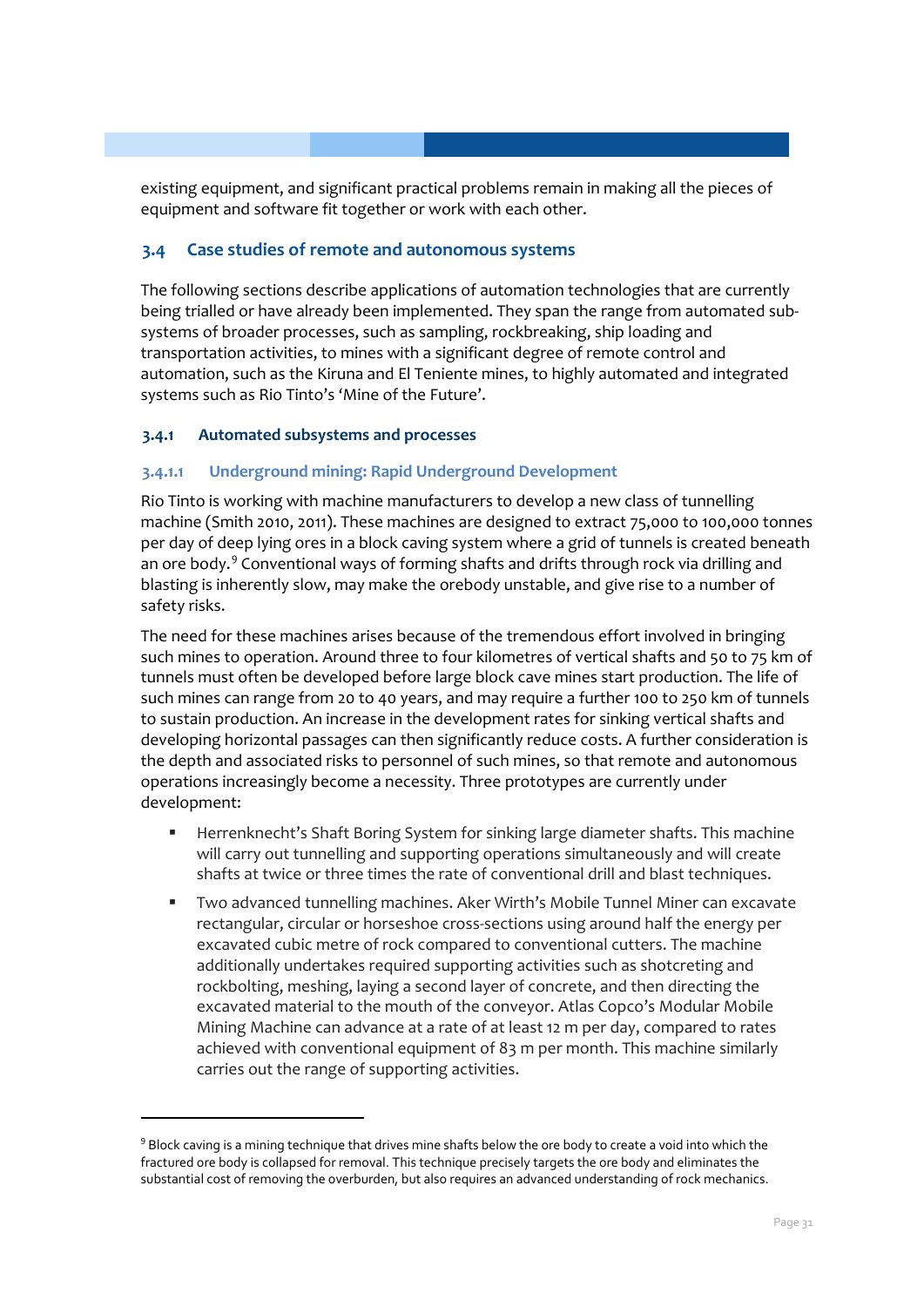#### **3.4.1.2 Drilling and blasting: Semi-autonomous drills and 'smart' explosives trucks**

Rio Tinto operates three largely autonomous drills at the West Angelas mine site in late stage pilots (Hooper, 2010). Drills are directed to the bench where blasting will take place from operators located in an automation control vehicle a distance away. The drills then switch to autonomous mode to drill the blast holes, and collect real-time data to generate an enhanced map of the bench. These drills can accurately pinpoint each drill location, and use automated levelling technologies to enable true vertical holes to be drilled. Optimised blasting is subsequently achieved using an intelligent explosives loader. These technologies reduce health and safety concerns and combine several advantages that improve the efficiency of drilling and blasting operations:

- **a** more efficient recovery of the orebody by reducing the amount of waste that is created and greater fragmentation of the blasted rock;
- **nabilies** more consistent and predictable outcomes from precision drilling and blasting, requiring no redrills and lowering the use of consumables such as explosives; and
- a more productive workforce as a result of the remote operation of several drills simultaneously.

#### **3.4.1.3 Ore hauling: Autonomous trucks**

Rio Tinto currently operates five autonomous trucks developed in partnership with Komatsu, also at the West Angelas mine (Hooper, 2010). These trucks (as well as all other vehicles at the site) have on-board computers that inform them of the position of other vehicles and communicate with the computer systems at the OC. Trucks are fitted with radars, lasers, communication antennas and high precision GPS to operate communications, guidance and avoidance systems. These systems enable trucks to use pre-defined GPS courses to automatically:

- navigate haul roads and intersections;
- move within the loading and dumping areas;
- **EXEC** enter the tie-down area for refuelling: and
- interact with manned equipment such as excavators, graders, bulldozers and light vehicles.

Rio Tinto plans to increase its autonomous truck fleet to 150 by 1015 (Freed (AFR), 2011). Driverless trucks are also being tested by BHP Billiton at its New Mexico coal operations, while FMG reportedly plans to use driverless trucks at its Solomon mine.

#### **3.4.1.4 Ore processing: Remote controlled rock breaker and run-of-mine bin**

This is a collaborative research project undertaken by Rio Tinto, CSIRO and equipment manufacturer Transmin to established the feasibility of a remote controlled rock breaker at the West Angelas iron ore mine (CSIRO 2009). The rock breaker is used to smash oversized rocks, which are prevented from entering the crusher because of their size, and are dumped into the ore receptacle or 'run-of-mine bin'. In conventional operations, an on-site operator identifies an oversize rock with the naked eye and uses a wireless remote-control pack to determine the most effective way to break the rock.

The new remotely controlled technology enables the operator to be based at Rio Tinto's OC in Perth. The remote rock breaker system combines virtual reality and actual reality images,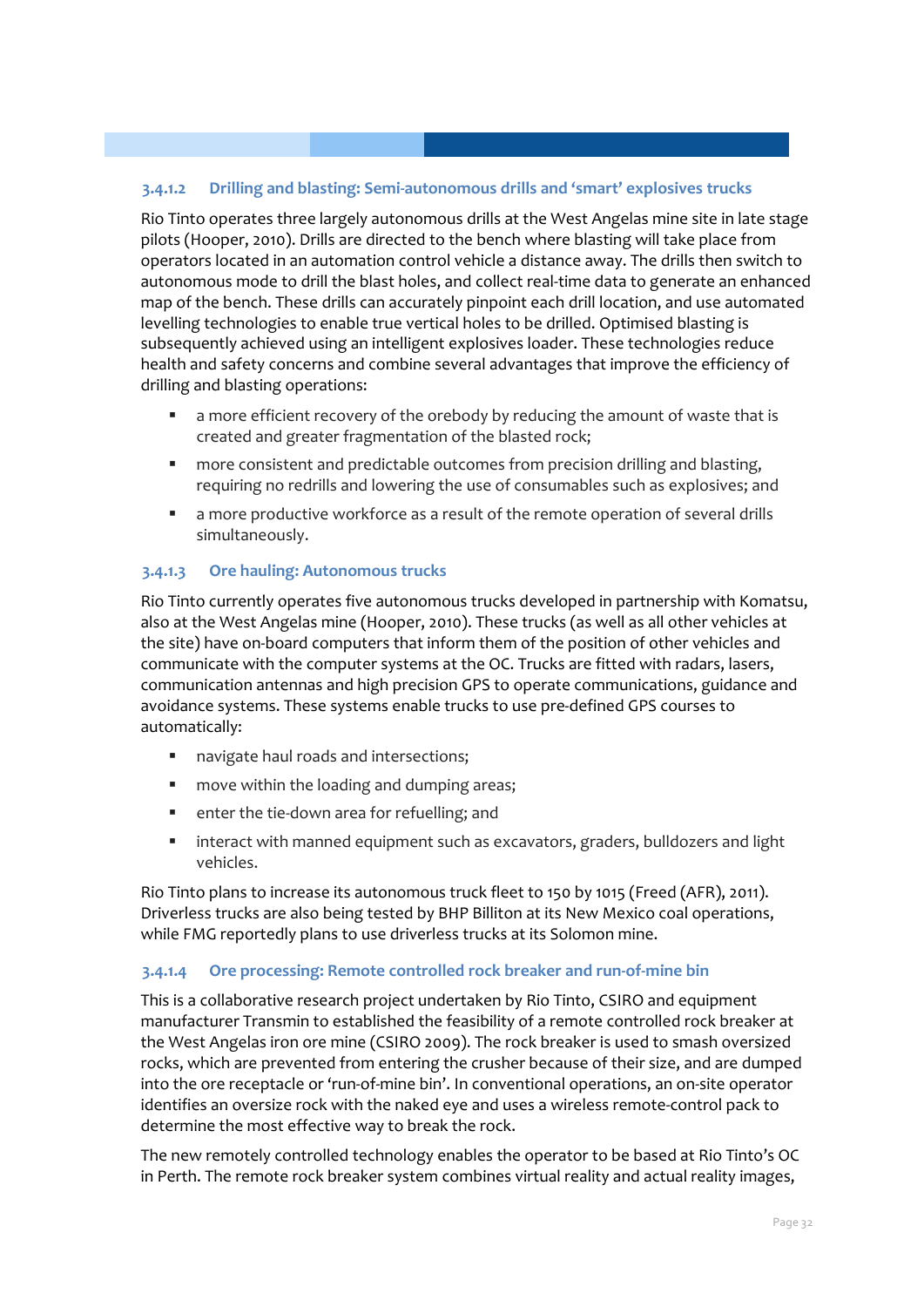which the operator can access as required to direct the operations of the machine. The choice of interface was determined by conducting a number of human factor studies to find the most acceptable and productive. Remote operation of this process has a number of advantages:

- relocating operators to the OC and away from the mine site enables them to perform their work in a safer and cleaner environment;
- **EXP** instead of requiring a dedicated operator per rock breaker, operators can operate one or more rock breakers simultaneously;
- the technology reduces the number of workers on site and thereby the number of flyin fly-out personnel and associated pressures on site accommodation; and
- reduced crusher downtime resulting from delays in deploying plant operators to the rock breaker area.

#### **3.4.1.5 Product handling: Remote ship loading**

The difficult and necessarily precise process of loading bulk carriers with iron ore is currently controlled by an operator from a cabin located at the end of the shiploader's boom. A joint Rio Tinto/CSIRO team is currently developing the requisite technology for 'extended' teleoperation of the loading infrastructure (CSIRO 2009). Teleoperation of loading processes will then result in the operator working from a place beyond line-of-sight with video images of the operating area and access to additional sensors to monitor the process. These sensors deliver graphical displays of models of the loader that is synchronised with the real-time movement of the machine, information on proximity to the ship and other critical infrastructure, and profiles of the load in the hold.

Fully operational, this technology will deliver significant benefits in a range of areas; chief among these is the removal of human operators from a hazardous environment. The current location of operators potentially exposes them to a range of risks to human health and life, including as a result of exaggerated boom movements, accidents traversing the boom, unsecured movement of the moving platform, working at heights suspended over ship or water, collisions between the boom and other infrastructure on the port or ship, as well as exposure to wind gusts, heavy rain and dust. In addition, the technology overcomes a number of difficulties that currently limit productivity in manual operations:

- the current inability of operators to see a hold's interior;
- the need to make stop/start decisions in the course of loading hatches to distribute the cargo correctly;
- difficulties in moving the loading boom to the desired location over the hatch; and
- the current inability of operators to measure a vessel's trim directly.

Other benefits arise from improved reliability /sustainability of the operations. They include an extended machine lifespan as a result of smoother movements, reduced wear-and-tear associated with manual handling of equipment, and the benefits of boom 'auto-positioning' to compensate for any tidal drift in the ship and thereby maintain the correct over-hatch location.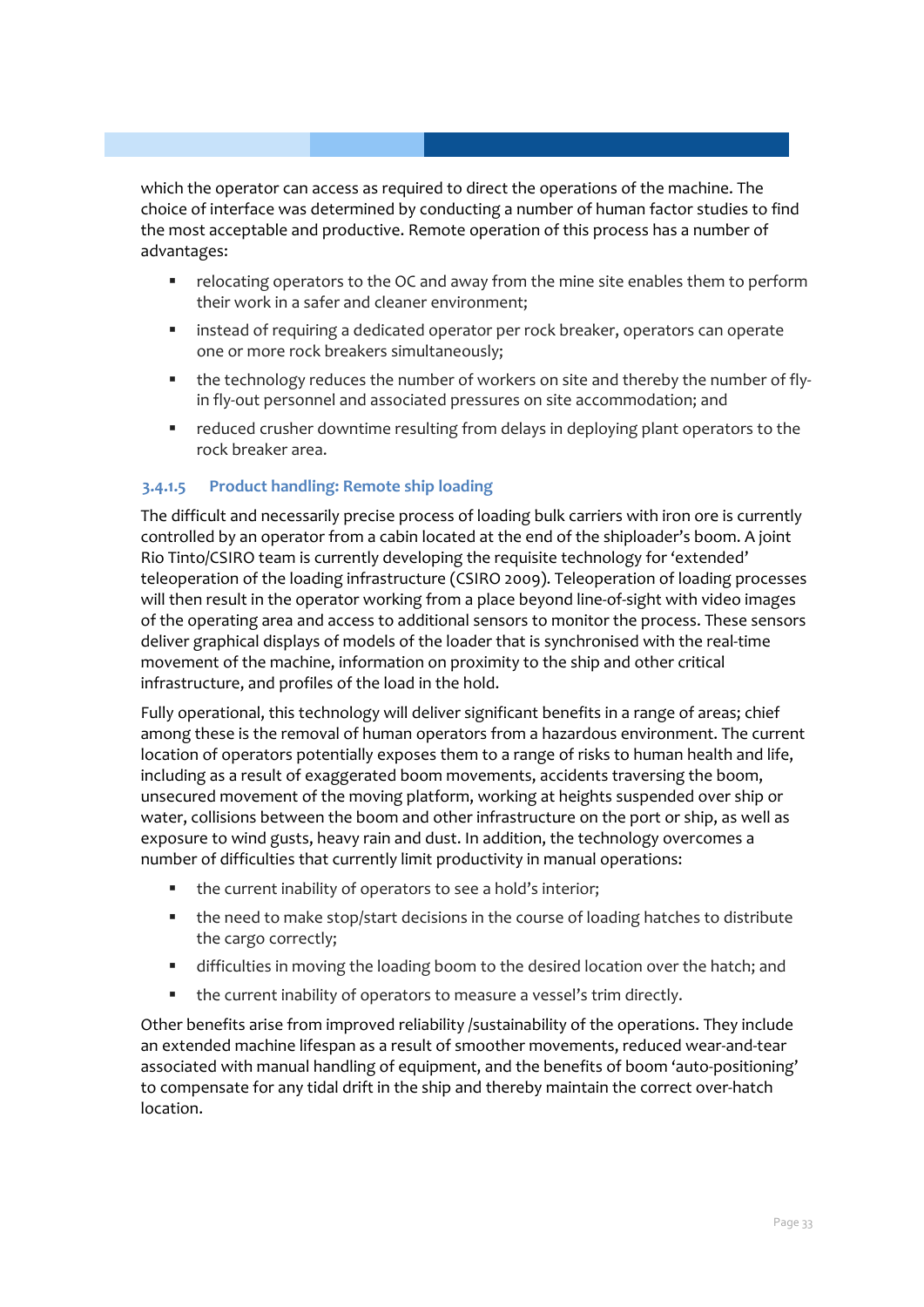#### **3.4.2 Automated mining operations**

Future mines will evolve around remote operations centres, and make extensive use of sophisticated technologies and intelligent systems to communicate with, monitor, direct and coordinate operations a long distance away (Bassan et al. 2008). Technology assisted workers will perform the jobs of two or three traditional roles, with only a skeleton workforce remaining on site. This vision is gradually being implemented as mines are being developed.

#### **3.4.2.1 El Teniente New Mine Level Project**

At the El Teniente copper mine in Chile, the New Mine Level Project (NMLP) is being developed by Codelco Chile at an estimated cost of \$3 billion in order to mine deposits located under the current operational orebody (Revuelta et al., 2008; International Mining, 2010). Start-up is planned for 2017. El Teniente sits at an altitude of 2,500 m above sea level and is currently the largest underground mine in the world. Mining originally began in 1905, and the mine consists of more than 2,400 km of old passages and six mining sectors located at different elevations. Access to the existing mine is via a narrow mountain road and is difficult.

The NMLP essentially consists of developing a new underground mine, on average at 350 m below the existing undercut levels. The new mine design will use extensive remote control and automated processes to mitigate against risks from increases in rock mass stresses in this environment, such as rock bursts, collapses, rock falls, water inundation, hazards from mobile equipment, as well as diesel equipment or conveyor belt fires. Additional complexities in underground mining, transportation and crushing processes arise because the materials mined will contain steel and wood scrap originating from old support structures.

Codelco is using custom-built drills to reduce power requirements, speed up the mining process and improve the safety of operations. A number of processes within the existing mine are already automated or operated remotely, but the extent of automation is being expanded in the course of the development of the mine. New mine control rooms will be located close to the nearest city, some 50 km from the mine. The mine design encompasses:

- ore extraction using remotely controlled LHDs (three per remote operator), which subsequently move autonomously to an underground crusher, dump the load and autonomous move to the next allocated load point;
- underground haulage by means of automated trucks at a new intermediate haulage level;
- **•** remote operation of rock breakers and secondary fragmentation machines installed at LHD dumping points;
- remote operation of loading chutes and crushers;
- an automated ore transportation system with a 10,000 tonnes/hour conveyor belt system that provides real-time operational data;
- ventilation through an intelligent system based on the current requirements of personnel and equipment; and
- gas and heat sensors, as well as additional sensors to enable real-time monitoring of rock mass behaviour for safety and improved production planning.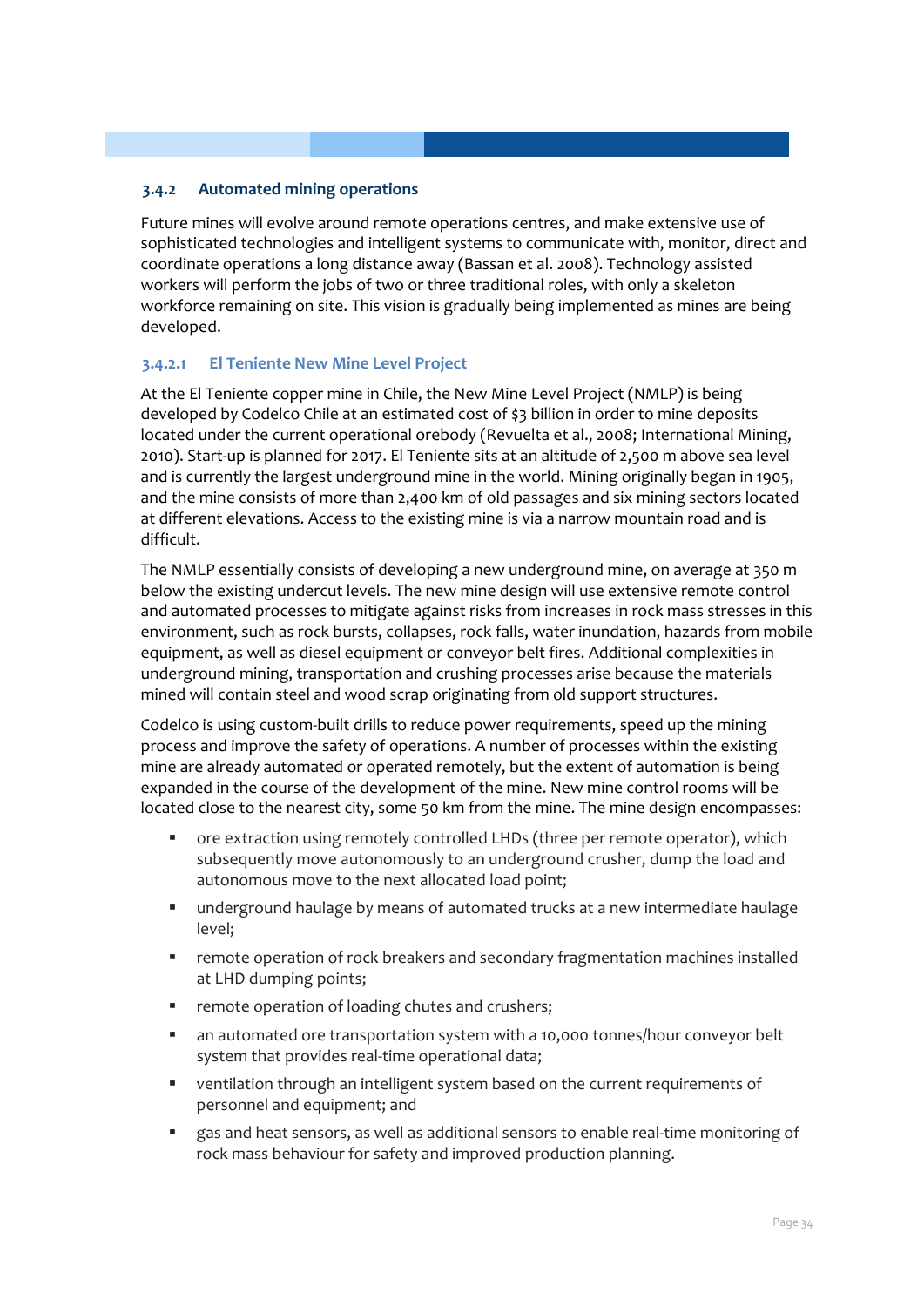Remote controlled and automation will significantly reduce the number of personnel in the mine, improve working conditions, as well as reducing labour costs. In addition the mine design is intended to achieve:

- increased productivity and equipment usage with longer effective working hours;
- lower maintenance requirements;
- process optimisation with the assistance of real-time and online information;
- **IDED** lower fuel and energy costs, for instance as a result of the intelligent ventilation system; and
- a decrease in reaction time to unforeseen events, due to the availability of real-time information.

Other planned innovations include the introduction of electric trucks and LHDs to save on fuel and reduce ventilation requirements, automated blasting procedures to improve the safety of personnel and the introduction of advanced tunnel boring machines (TBMs). TBMs will be able to simultaneously excavate and ground-support the working section while advancing at a rate of 12 to 15 m/day. These machines will also eliminate risks associated with explosives handling.

#### **3.4.2.2 Kiruna iron ore mine**

LKAB's Kiruna iron ore mine in Sweden, considered to be the world's largest, most modern underground iron ore mine, has used driverless underground trains since the 1970s (miningtechnology.com, 2011; Arvidsson, 2005; International Mining, 2008 and 2010). Kiruna is located in the extreme north of Sweden, far north of the Arctic circle, and has been mined both above- and below ground for more than a century.

Current mining operations take place at a depth of 1,045 m. The mine operates in a mixture of autonomous and remote control modes that rely on sensors and wireless communications throughout the mine and fibre optic cables connecting operators that are either located at a level of 775 m underground, some distance from the drilling surface, or in a control centre located in LKAB's main office in the town of Kiruna:

- electric-powered, drilling rigs and ore handling equipment are remote controlled;
- remote controlled and in some cases autonomous LHDs carry the run-of-mine ore to the nearest ore pass, from which it is loaded automatically on a train;
- seven remote controlled 500t-capacity shuttle trains collect ore from ten groups of ore passes and deliver it to one of four crushing stations; and
- crushing, weighing, skip loading and hoisting are entirely automated.

The entire process is monitored and controlled from the central control centre in Kiruna, with some 15,000 measurement points covering everything from underground operations to ship loading in port. Operators can compare actual performance with production plans at any time. These arrangements have led to substantial labour cost savings, from 3,000 workers in 1983 to 1,800 staff in 2003, of which only around 400 were located in the mine itself.

The mine is currently undergoing expansion to a depth of 1,365 m, the seventh rail haulage level since late 1950 (Chadwick 2010). This new level will incorporate new advances in technology and automation, including:

automated drilling equipment with automated hammer and drill bit changes;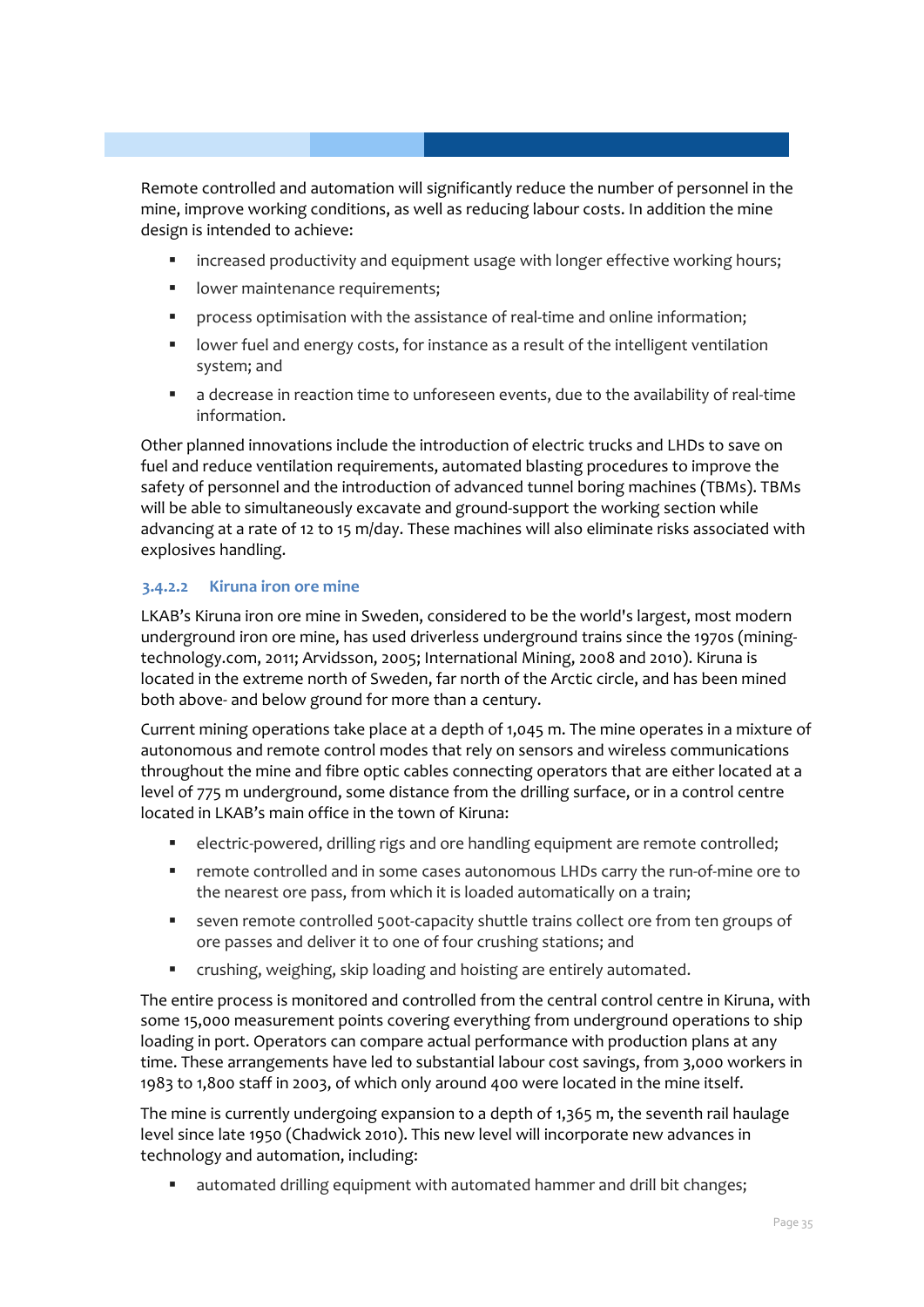- **Integrated monitoring and diagnostic systems for maintenance purposes;**
- the use of robots to charge explosives; and
- automated electric LHDs.

Other innovations that have been introduced are equipment specifically designed and manufactured to resist wear and the impact of heavy iron ore materials for a minimum of 25 years. The loading chute has been made to extend the life of the structure and to enable the system to handle sticky/wet muck or large boulders. Similarly, rail cars are made from abrasion-resistant steel.

#### **3.4.2.3 Rio Tinto's Mine of the Future™ program**

The most ambitious plan for automation that has been announced publicly relates to Rio Tinto's 'Mine of the Future' program (CSIRO, 2009; Delabbio, 2011). The Mine of the Future project represents a concerted effort to automate all aspects of a mine, and is the result of a long process of collaboration between Rio Tinto, research centres around the world and key equipment suppliers. It follows full-scale trials of autonomous and remotely operated equipment such as autonomous haulage and drill systems at Rio Tinto's 'A Pit' trial mine in 2009-10 and subsequently at West Angelas.

The Mine of the Future will combine the various innovations to deliver autonomous but fully integrated processes that are coordinated from a remote location. The application of these new technologies will enable a holistic view of all operations from mine to port and provide near real-time information as a basis for improved decision-making. Rio Tinto's vision encompasses:

- automated blast-hole drill rigs that will perfectly position every hole, conduct analysis during drilling, and dictate to the explosives delivery vehicle the explosives load and blend to be charged for each hole;
- an excavator that can 'see' the difference between ore and waste in the muckpile, can separate the two, and will automatically load a driverless haul truck before dispatching it;
- driverless haul trucks that safely navigate around the mine landscape to move waste and ore in a precisely optimised manner without human intervention, and that automatically report to workshops when maintenance is due;
- **F** remotely operated rock-breakers;
- the use of advanced sorting machines that are capable of upgrading low grade ores and significantly extending mine life;
- the incorporation of autonomous sensing equipment to fine-tune beneficiation and other processes so as to maximise recovery and save on energy and water;
- the operation of driverless trains that can 'see' beyond the horizon and deliver product to automated train load-outs;
- ongoing coordination all mine operations from mine to port so that quality controlled, correctly-blended product arrives at port ready for shipment to customers;
- on-site employees that undertake essential service and maintenance and are assisted remotely by experts a long distance away; and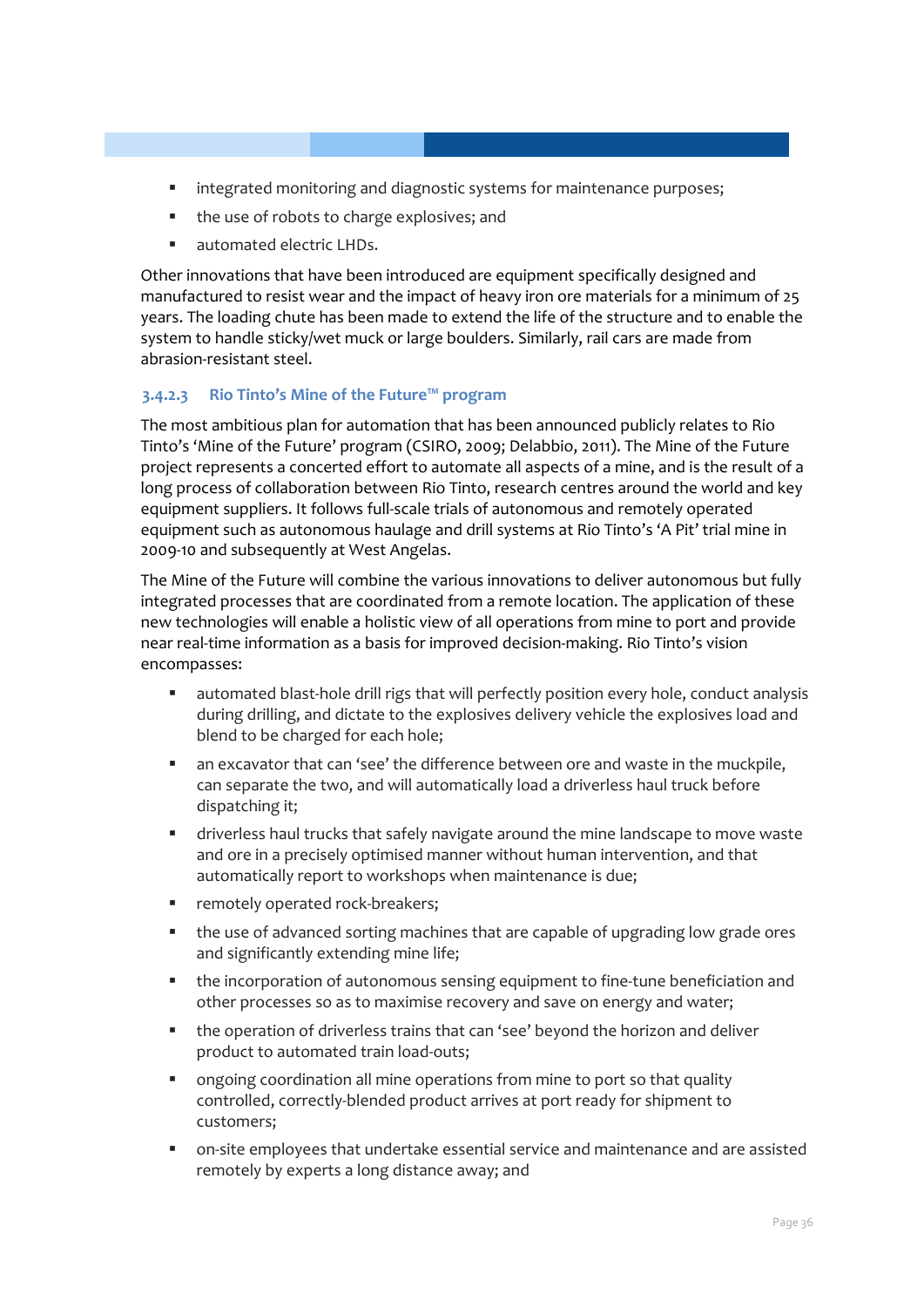a remote operations centre that oversees the entire integrated operation of the mine while experts constantly analyse and fine-tune processes and that enables the ongoing real-time update of knowledge about the orebody.

Rio Tinto is now in the process of rolling out its Mine of the Future. At its core is the OC located in Perth, which has been operational since 2009-10. The centre currently undertakes the remote monitoring of a number of significant assets and oversees full-scale trials of autonomous trucks, drills and ship and train loading operations. It operates 24 hours a day, 365 days a year and is staffed with 200 controllers and schedulers, as well as more than 230 technical, planning and support staff (Rio Tinto, n.d.). The centre has been designed to control and monitor on a real-time basis Rio Tinto's entire operations across the Pilbara, including (currently) 14 mines, 1,400 km of rail, three ports and power generation facilities at Dampier and Paraburdoo.

A number of advanced technologies enable the many monitoring, operational and planning processes undertaken by the centre, including the MATE™ technology described. A different but equally powerful technology, referred to as 'VirtualEYES' is a system that generates a virtual representation of operations on the ground in real time (Rio Tinto, n.d.). This system combines survey and weather data, aerial photos and vehicle telemetry, with information on mine design, geological models and infrastructure plans to simulate an accurate three dimensional representation of events at the site. VirtualEYES will enable the sharing of realtime information to improve problem solving and collaboration.

#### **3.5 Research and investment in mining automation**

<u>.</u>

Today, Australia is a global leader in research into mining automation (Durrant-Whyte 2010). Three main research centres currently undertake work in this area in Australia:<sup>[10](#page-42-0)</sup>

- CSIRO (the Commonwealth Scientific and Industrial Research Organisation) is Australia's national science agency. It undertakes research across the range of activities in the minerals sector, including minerals exploration, mining, minerals processing and metal production.
- CRCMining (the Cooperative Research Centre for Mining) is a research centre established by the Commonwealth Government with links to the University of Newcastle, the University of Queensland, the University of Western Australia and Curtin University, and supported by a number of mining businesses and equipment makers.[11](#page-42-1) The centre was established in 2003 with an initial \$27 million in government funding, and subsequent funding of \$12 million in 2009, and an estimated \$100 million in funding from industry and university partners. CRCMining focuses on automation, equipment and power management, drilling processes to manage fugitive emissions in coal mining and rock fragmentation and handling.

<span id="page-42-0"></span><sup>&</sup>lt;sup>10</sup> Internationally, Natural Resources Canada is similarly investing in research into mining automation in collaboration with the mining industry and equipment suppliers (Natural Resources Canada 2011). That research is particularly focused on narrow-vein and deep mining operations, much of which is undertaken at the CANMET-MMSL Experimental Mine, an underground facility for in-situ testing and research in a mining environment.

<span id="page-42-1"></span><sup>&</sup>lt;sup>11</sup> Anglo American, AngloGold Ashanti, BHP Billiton, Caterpillar Elphinstone, Computer Sciences Corporation, Herrenknecht Tunnelling Systems, Newcrest Mining, Newmont Mining, P&H MinePro Services, Peabody Energy, Sandvik, Wellard and Xstrata.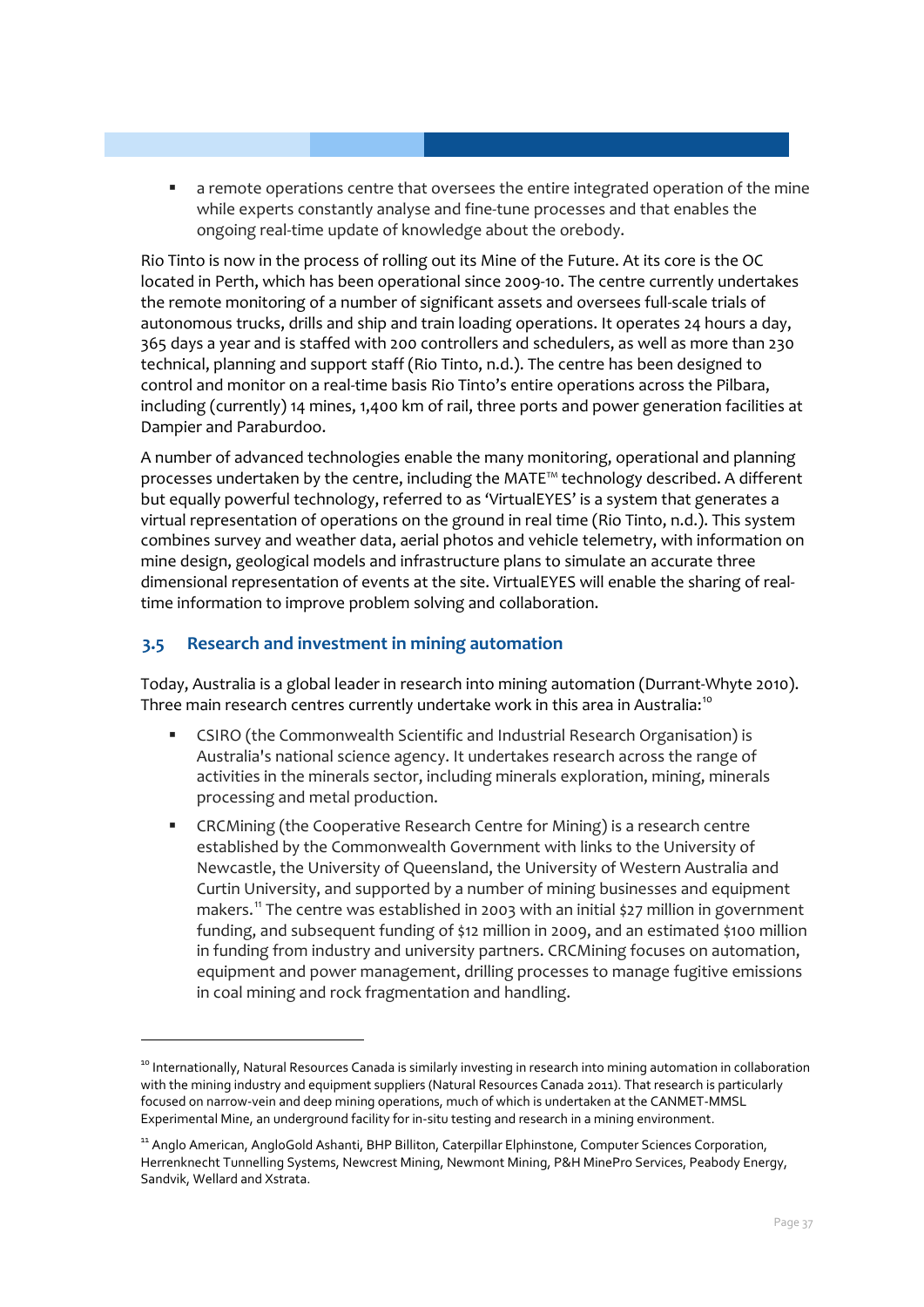- The Rio Tinto Centre for Mine Automation (RTCMA), established at the University of Sydney in 2007 and funded by Rio Tinto with \$21 million for an initial period of five years. It focuses on robotics, sensing technologies, data fusion and systems engineering. RTCMA is one of a number of research centres with links to universities funded by Rio Tinto (Roberts,2011):
	- the Rio Tinto Centre For Underground Mine Construction in Canada, which focuses on rock mechanics, geotechnical rock mass modelling, mechanical excavation and underground construction techniques;
	- the Rio Tinto Centre for Materials & Sensing, based at Curtin University in West Australia;
	- the Rio Tinto Centre for Advanced Mineral Sorting at the University of Queensland, which undertakes research in the areas of mineral excitation, nondestructive sensing, mineral sorting classification and orebody classification; and
	- the Rio Tinto Centre for Advanced Mineral Recovery at Imperial College (London), where research focuses on the fundamentals of rock fracture and processes to improve the efficiency of mineral extraction.

While Rio Tinto and some other international mining businesses provide information about ongoing innovation and automation efforts, most, including most Australian businesses do not. It is therefore difficult to gauge overall trends in automation. What is clear however, is that information and communications technology (ICT) expenditure in the mining industry has increased rapidly in recent years, along with record levels of investment (Topp et al. (PC), 2008). ICT is important in all stages of mining activity, especially in the field of exploration and three-dimensional seismic surveys, but is also an essential requirement for the automation of many mining processes.

Whereas ICT expenditures have increased relatively slowly when investment has picked up in the past, ICT expenditures have grown rapidly over the past ten years [\(Figure 3-1\)](#page-44-0). This trend is expected to continue with the increasing importance of automation and remote control in the mining industry together with other developments in telecommunications in the Australian economy in the future.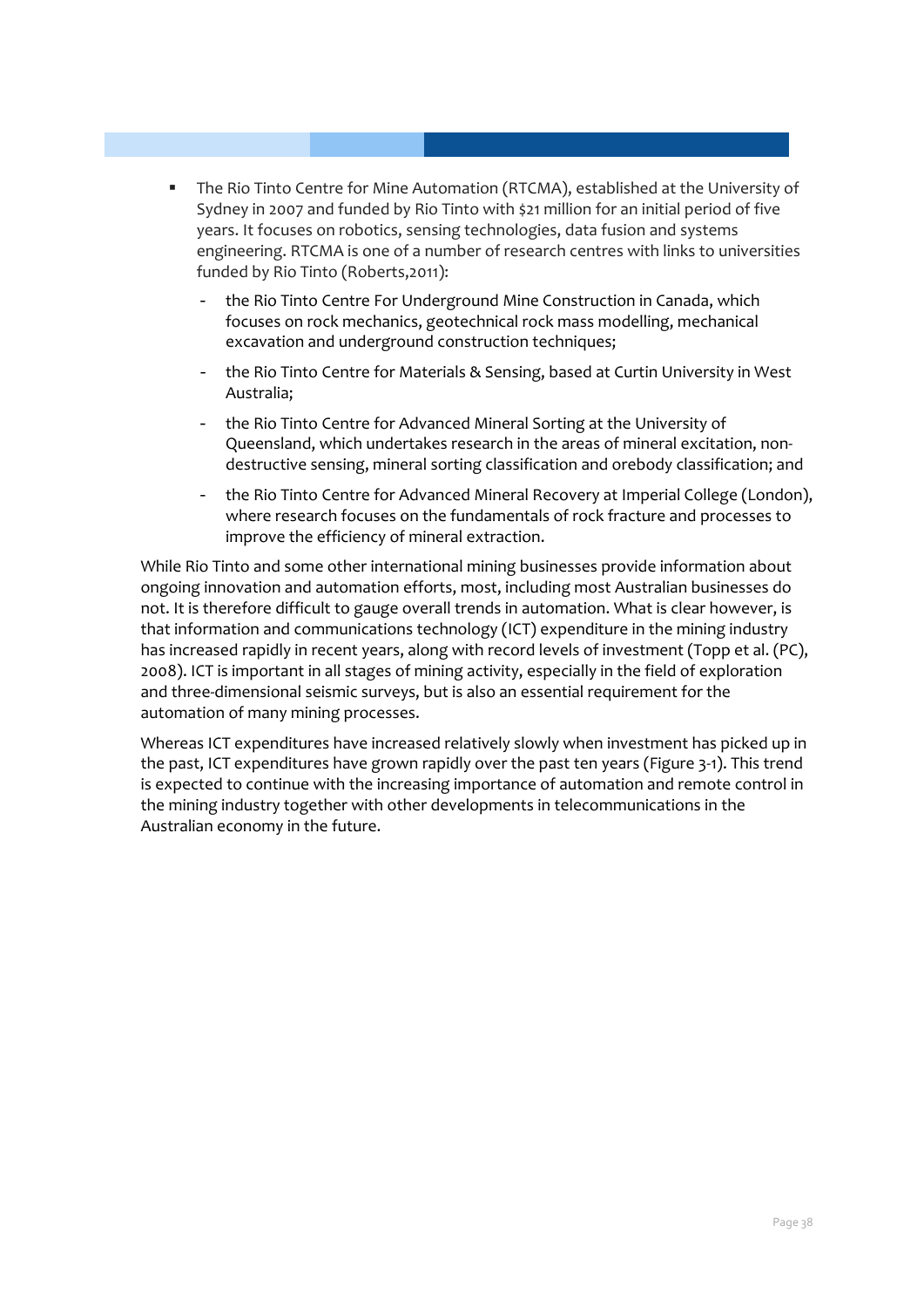<span id="page-44-0"></span>



Notes: Chain volume measures. ICT refers to expenditure on computers and peripherals, computer software, electronics and electrical equipment.

Source: ABS, 5204.0 Australian System of National Accounts; Adapted from Topp et al. (PC), 2008.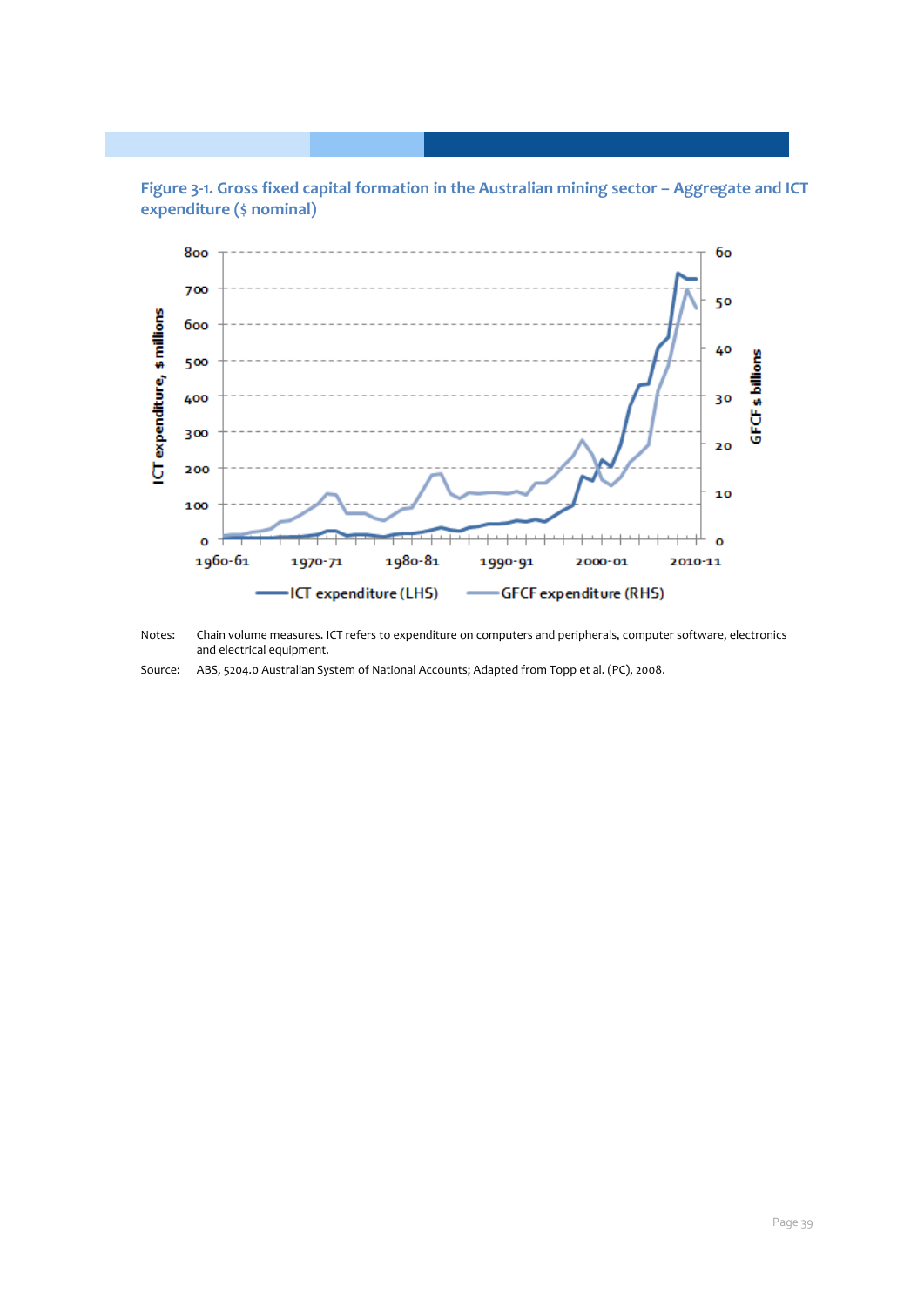#### <span id="page-45-0"></span>**4 Benefits and costs of remote and autonomous mining technologies**

An economic assessment of the implications of remote and autonomous mining technologies must consider not only the most immediate cost and benefits, for instance in terms of safety and improved efficiencies, but also the economy-wide 'knock-on' effects that such innovations can deliver. Given intense competition and other challenges facing the Australian mining sector today, the application of these technologies may be critical to supporting the ongoing growth of the sector.

#### **4.1 Economic framework**

Most businesses contemplating a significant investment such as automating some aspects of their operations will undertake an internal appraisal to establish whether the corresponding outlays are justified in commercial terms. An economic (cost-benefit) appraisal takes a broader perspective, focusing instead on the overall implications for society, rather than just on the (private) gains and costs to certain businesses or individuals (see for example Mishan 1975, Department of Finance 1991). An economic assessment of the implications of automation and other innovations in the mining industry is therefore fundamentally concerned with the efficient allocation of resources; that is, making the most of the limited resources that are available to society. Such an assessment is structured around comparing the benefits and costs of increased automation with the benefits and costs that would arise under a 'business-as-usual' scenario. The general decision rule that is applied to all economic assessments is that a project adds value to society if its net present value (NPV) is positive; that is, if the difference between the benefits and costs of a project – properly valued over the life of the project and discounted to a common point in time – is positive. A positive NPV means that by redirecting resources to a particular project, society gains overall.

Economic project assessments are then forward looking and focus only on incremental benefits and costs relative to a business-as-usual scenario. Applying such a framework in practice is not necessarily straightforward, however. In some instances, benefits and costs may be difficult to express in monetary terms. This can be the case for environmental benefits and costs, for less tangible benefits such as improved health and lives saved, but also in circumstances where market prices are not a good reflection of social costs and values, for instance for wages when unemployment is high. Uncertainty about the future can also introduce some complications, as may interactions between a (large) project and other parts of the economy. Finally, and as is likely to be the case here, where a project can potentially deliver a step change in efficiency in a key sector of the Australian economy with associated impacts on domestic employment and trade, wider economic effects need to be considered. A variety of techniques have been developed over the years to handle all of these issues, including the use of general equilibrium (GE) models to capture sectoral trends, balance of trade impacts and the consequences for overall economic growth.

#### **4.2 Direct benefits and costs**

The key direct benefits of increased automation arise from the improved health and safety of the workforce and from efficiency improvements so that the same output can be generated with fewer resources. In many instances, efficiency improvements translate into reduced requirements for energy and consumables, as well as less waste, and therefore better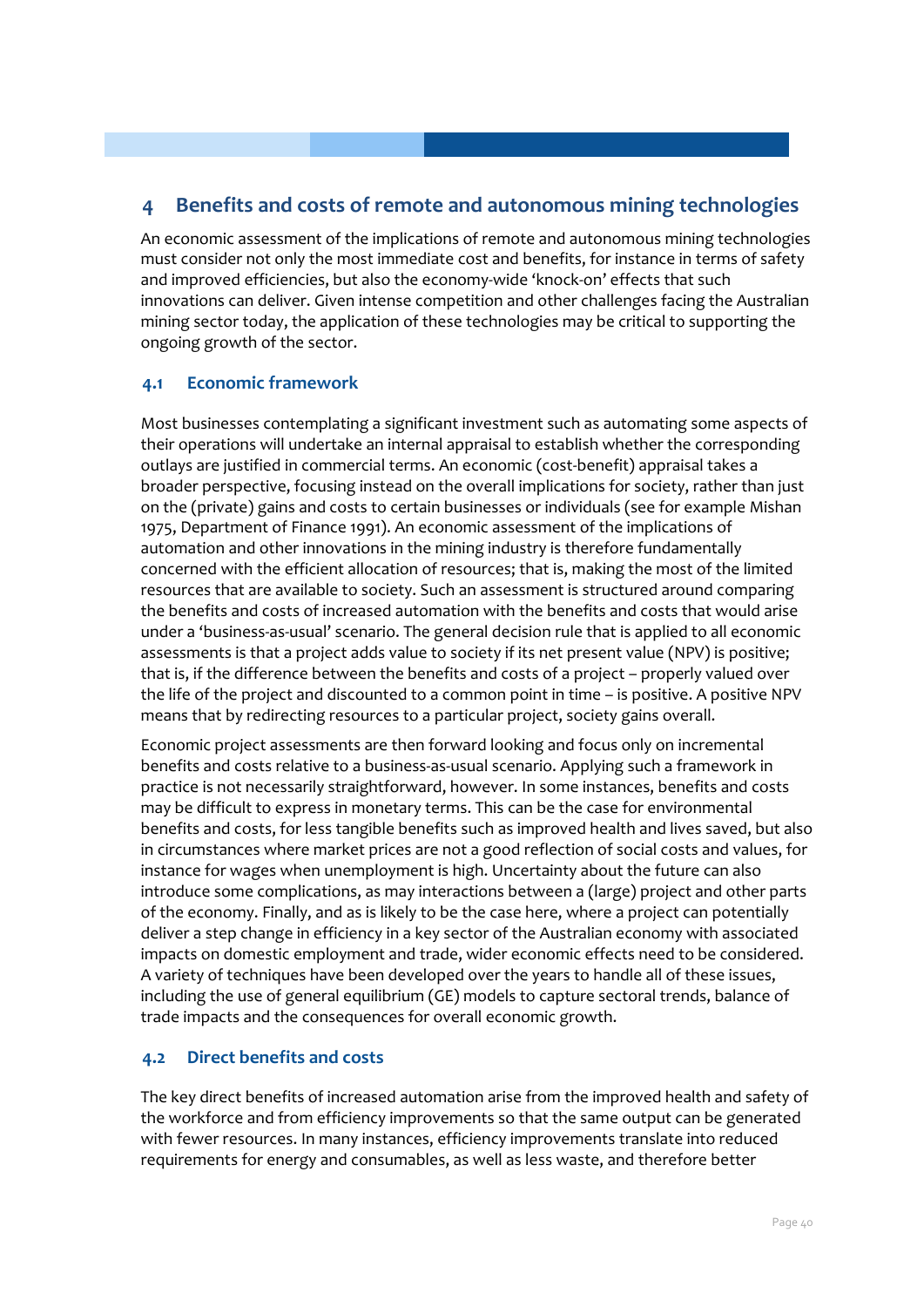environmental outcomes. Efficiency benefits take many different forms, however, and are highly specific to the innovation in question and the context in which automation is applied.

#### **4.2.1 Health and safety benefits**

As set out in Section [2.3,](#page-15-0) mining can impose a substantial cost on the workforce , not just in terms of injuries and possible lives lost, but also in terms of a range of broader health risks that are common in a mining environment. The mining industry has, over the years, introduced many incremental innovations that have improved the safety of personnel working in inherently hazardous environments, both above and below ground. Such improvements have taken the form of rigorous processes and procedures to eliminate common sources of accidents, but also new inventions such as the 'telltales' introduced in the early 1990s to alert personnel to impending roof falls, and significant improvements in roof bolting and stabilisation technologies. In recent years, assistive technologies such as automated collision detection devices have been introduced, both in underground and in surface mining, to protect personnel from moving equipment (as well as to safeguard these high value assets themselves).

The introduction of remotely controlled and autonomous technologies, however, represents a major advance in terms of its potential to significantly reduce the risks to humans of working in a hazardous environment. Automation will minimise the number of human operators that will need to be located on site or in close proximity to operations. This applies across different types of mines:

- **I** in underground mine sites where heavy moving equipment is operated in confined places, and where serious risks arise from explosions and rock falls; and
- in surface mines where operators undertake repetitive and potentially hazardous activities such as truck driving and drilling, explosives must be handled as a matter of routine, and where industrial type accidents are relatively common.

In the absence of automation, these risks will increase in future as mines expand on the surface and deeper underground. The need to access ore deposits in deeper and increasingly complex environments heightens safety risks, and accounts for the heavy emphasis on automation in modern mines being commissioned today.

Beyond the immediate concerns for human health and safety, other factors are also relevant. Mines are fundamentally dusty and dirty industrial sites, frequently wet in the case of underground mines, and often located in remote and difficult to access areas with few amenities. There is additionally a significant shortage of skilled workers, which is projected to become an increasing constraint in future. These difficulties are already apparent in Australia today (Minerals Council, 2011):

- Women comprise only around 18 per cent of the minerals industry workforce, compared to a national participation rate of 46 per cent. Only three per cent of employees at mine sites and minerals processing operations are women.
- The indications are that employee turnover in the minerals sector is high. Employee turnover at fly-in fly-out sites was estimated to have reached 30 per cent in 2008, and Australian Bureau of Statistics (ABS) figures suggest that 12 per cent of mining workers in February 2008 had changed their employer in the previous 12 months.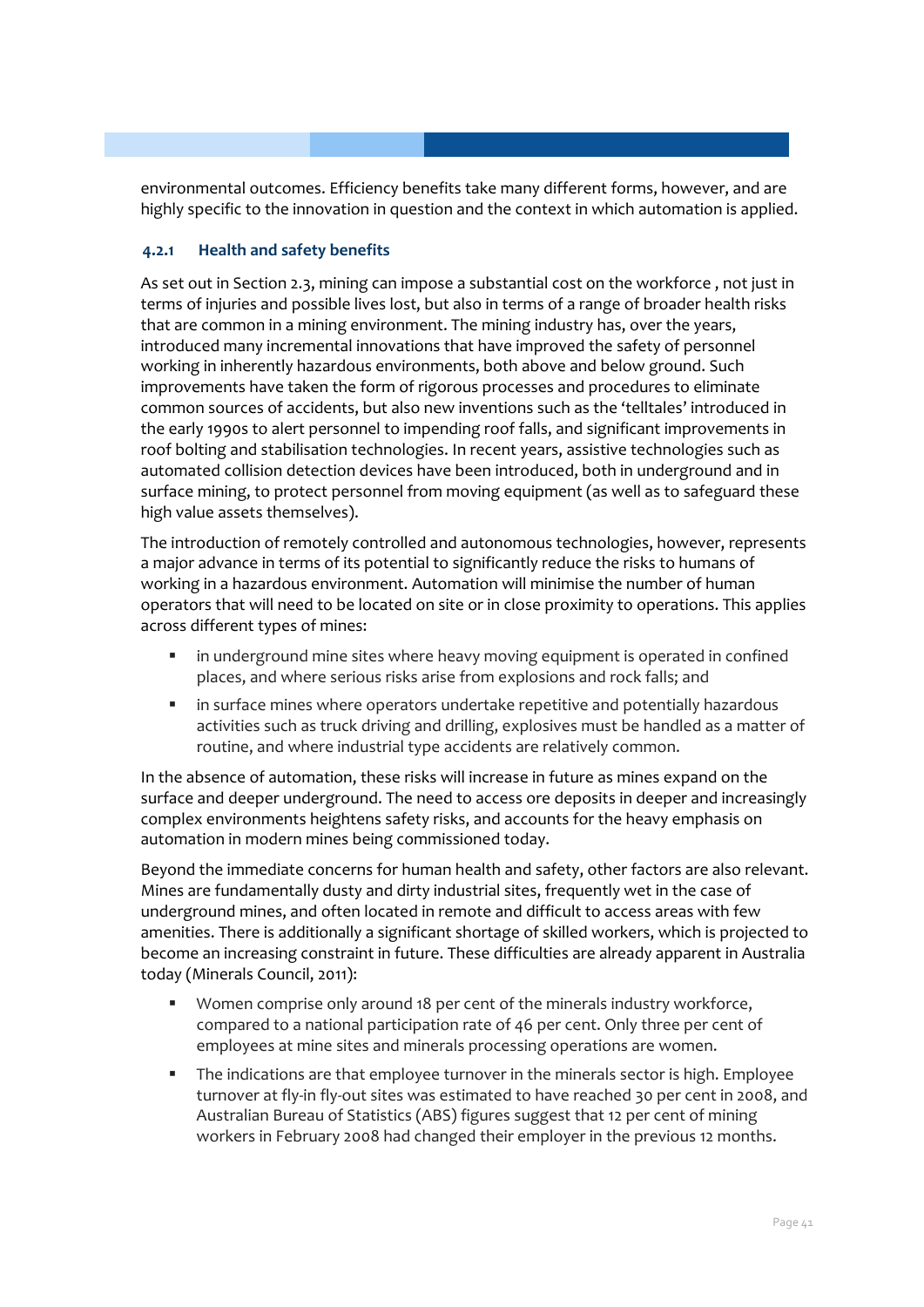The need to attract new employees, including women, in an environment where skilled labour is in short supply will therefore further reinforce the trend toward automation, which places workers in a safe environment close to their communities.

There are some challenges, however, that will need to be addressed before the full benefits of automation for the workforce can be achieved. Increased automation requires changes in the qualifications, knowledge and skills required of modern mineworkers. Traditional craftsman-like skills are being replaced by more technical qualifications that are necessary to operate new advanced technologies and to understand integrated process flows. New forms of knowledge and skills require concentration and tactile ability, for instance to drive a truck via monitor and joystick, rather than physical strength, manual skills or tacit knowledge.

It is also the case that automating previously manually controlled systems creates some specific risks arising from 'human factors'. These issues have been well studied in aviation, transport and other industries were automation is common (Parasuraman and Riley 1997). They include circumstances where there is an overreliance on automation, when monitoring errors occur, when warning systems are ignored or turned off, or when complex systems cause operators to be overloaded. Similar challenges must therefore also be addressed in the course of introducing greater automation in the mining industry, for instance in the design of user-friendly equipment interfaces and the integration of multiple warnings and alarms without overloading the operator. Other challenges arise because the nature of mine workers' jobs change in remotely controlled and automated mines (Lynas et al. 2010, 2011):

- a 'passive operator' of an automated system may lose situational awareness and over time becomes deskilled, and may be unable to take appropriate corrective action in the event of equipment malfunction or unusual events;
- greater automation can lead to boredom and complacency on the part of operators with what then becomes a vigilance task and deskilling, which in turn increases risk;
- alternatively, automated systems can overload, confuse and distract rather than assist the operator; and
- more generally, poor operator acceptance of new technologies/automation can be an issue.

These issues are well-recognised, however, and typically form an integral part of the development of automated technologies. Extensive testing and operator feedback, for instance, has been an integral component in the piloting of remotely controlled machinery at trials undertaken at Rio Tinto's mines.

#### **4.2.2 Efficiency benefits**

Automation essentially substitutes capital for labour and other inputs to achieve the same or a better production outcome. The automation of mine sites will move mine workers to a safer environment, but it will also reduce overall employee numbers and labour costs as operators undertake multiple tasks at the same time and require less time for shift changes. Relatedly, automation will reduce the cost of transporting and housing employees at remote mine sites, and related environmental and social impacts.

The various technical efficiencies that can be achieved are multifaceted and interrelated, and arise both at the process level and at the wider system level if processes are better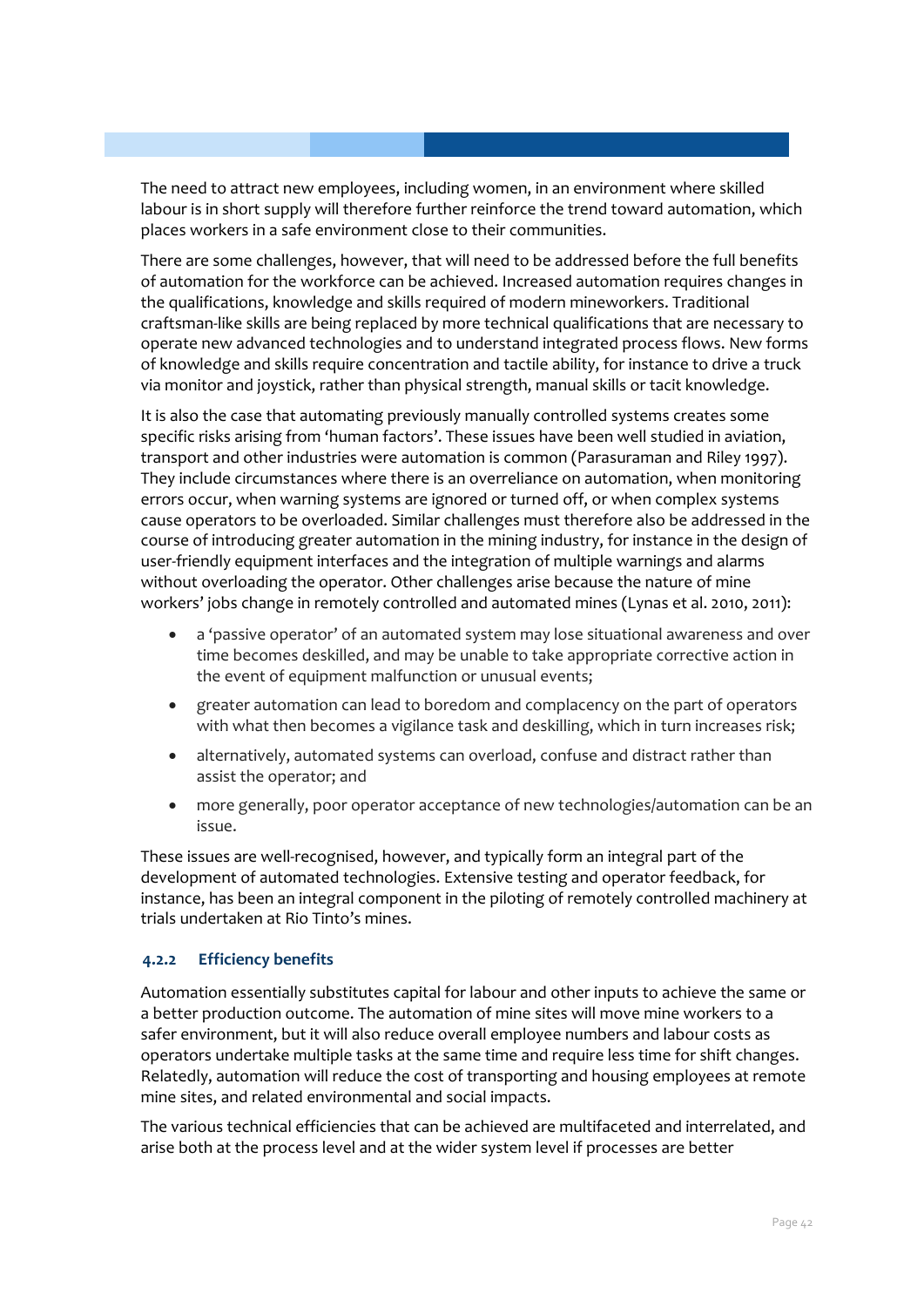integrated. The nature of these efficiencies differs by type of innovation, but there are some common themes:

- Equipment that is controlled remotely or automated can be better utilised. Its operation generally does not depend on a worker being on-site and available. In underground mining, autonomous machines can operate in situations, for instance, following blasting, where there are normally significant delays before humans can approach a site. Mining is capital intensive; capital costs make up around 42 per cent of total costs for iron ore mining and 43 per cent for coal mining (PC, 2008). The ability to make better use of very costly (fixed) capital can therefore deliver significant economies.
- Remote controlled and automated equipment operates in a more predictable, controlled and precise manner. This eliminates a range of inefficiencies, for instance:
	- unnecessary wear and tear or fuel consumption on the part of equipment such as automated trucks and LHDs, which operate at efficient speeds, or for automated trains, which brake in a controlled manner;
	- the need to repeat tasks such as redrilling blast holes that do not meet specifications;
	- unnecessary movements to place equipment in precisely the right position, for instance in the manual operation of ship loaders;
	- a reduction in the use of energy and consumables, for instance because automated processes measure and adjust input requirements in real time.
- Automated equipment can be better maintained, and is at less risk of catastrophic failure. Traditional equipment maintenance takes place in fixed cycles or once an asset has failed. With greater automation, including the use of sensor and other data transmitted remotely, equipment comes in for maintenance when a part is reliably observed to be approaching failure. Diagnostic tools that are incorporated in automated equipment allow faults to be identified more quickly, and also reduce equipment downtime. More generally, remote monitoring of equipment can extend the life of assets, and save on consumables and fuel, for instance because tyre pressures are maintained at the right level.

Many of these efficiencies are clearly interrelated, and there are often beneficial knock-on effects. For instance, precisely drilled blast holes in combination with the optimal use of explosives improve the efficiency of all subsequent mining and processing activities.

The counterpart of efficiency improvements at the individual process level is improvements at the system level. Businesses can take a holistic view of their operations with the help of integrated real-time information. Staff located in a central control centre are able to analyse and coordinate operations across multiple sites and at all points in the value chain. More informed decisions can be made on the basis of up-to-date data, for instance about the geology of the mine. As sensor and data analysis capabilities have advanced, mine planning has become considerably more sophisticated so that mining can take place more selectively and with lesser environmental impacts.

These benefits must be assessed not just in the near term but also in the future in the context of more difficult and complex mining environments. With greater automation, mining in areas that would otherwise not be accessible can be developed. New processing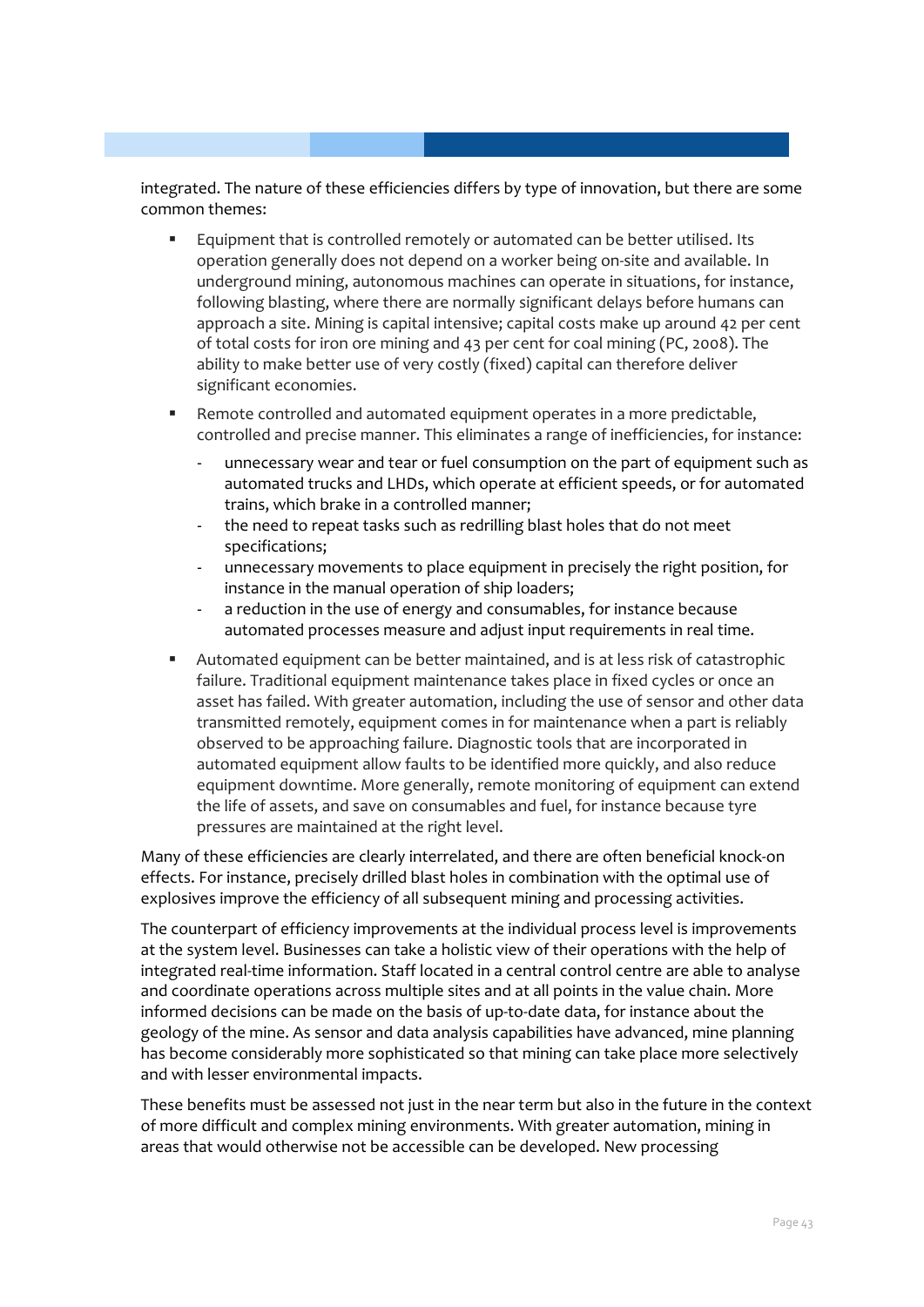technologies may enable historical mine waste to be reprocessed, resulting in significant energy and other savings.

#### **4.2.3 Benefits from reduced environmental impacts**

Many of the environmental benefits from automation have already been described above. They generally arise because machines are operated in a more precise and efficient manner so that fewer consumables and less energy are used in the process. Environmental benefits therefore arise in a wide array of applications. Intelligent ventilation systems can adjust requirements depending on the number and location of personnel. In some instances, the ability to reprocess existing waste piles from past operations can substitute for new blasting and mining operations and therefore reduce the environmental footprint of an expanding mine. Finally, significant process innovations such as Rio Tinto's eXDS™ platform significantly reduce energy requirements.

#### **4.2.4 Costs**

Information about the cost of developing and installing remotely controlled and autonomous technologies is not in the public domain, but these costs are understood to be substantial. As described in Section [3.2,](#page-28-1) creating step-change innovation is a long, complex, and costly process that stretches from R&D undertaken in research centres to multiple intermediate stages until the full-scale roll-out and commercial use of technologies. Rates of failures along the way are very high. The funding costs of Rio Tinto's research centres alone, for instance, amount to several tens of millions of dollars. Expensive prototypes of complex large machines such as Rio Tinto's underground drills must be designed, built, tested in an appropriate environment, and further refined in an intensive process involving multiple partners and many different types of expertise.

Installing remotely controlled and autonomous equipment in mines is also complicated because of the unique character of each mine operation. These systems are highly customised (Peterson et al. 2001). Requirements vary by type of mine, and considerable testing and investment in equipment such as control rooms and mobile assets, but also in ancillary services such as sensing and communications technologies, as well as signal processing and computing power must be undertaken.

As mining technologies become more complex and mining processes become more tightly integrated, the need for sustained, strategic alliances between equipment developers and mine operators becomes more critical. Few organisations have the capability to combine metallurgy with machine design to develop advanced technologies. Similarly, the development of automated equipment requires coordination and collaboration among producers of machinery, communications and GPS, sensors and imaging technologies and control algorithms.

Equipment manufacturers have identified the need for a standardised approach to automation and data exchange (Noort and McCarthy 2008). At the same time, the proliferation of equipment suppliers that only specialise in certain aspects of mining operations means that assembling one integrated solution from diverse hardware and software is difficult and costly. Additionally, the protection of intellectual property and similar considerations means that collaborative approaches by equipment manufacturers or mining companies can be an issue.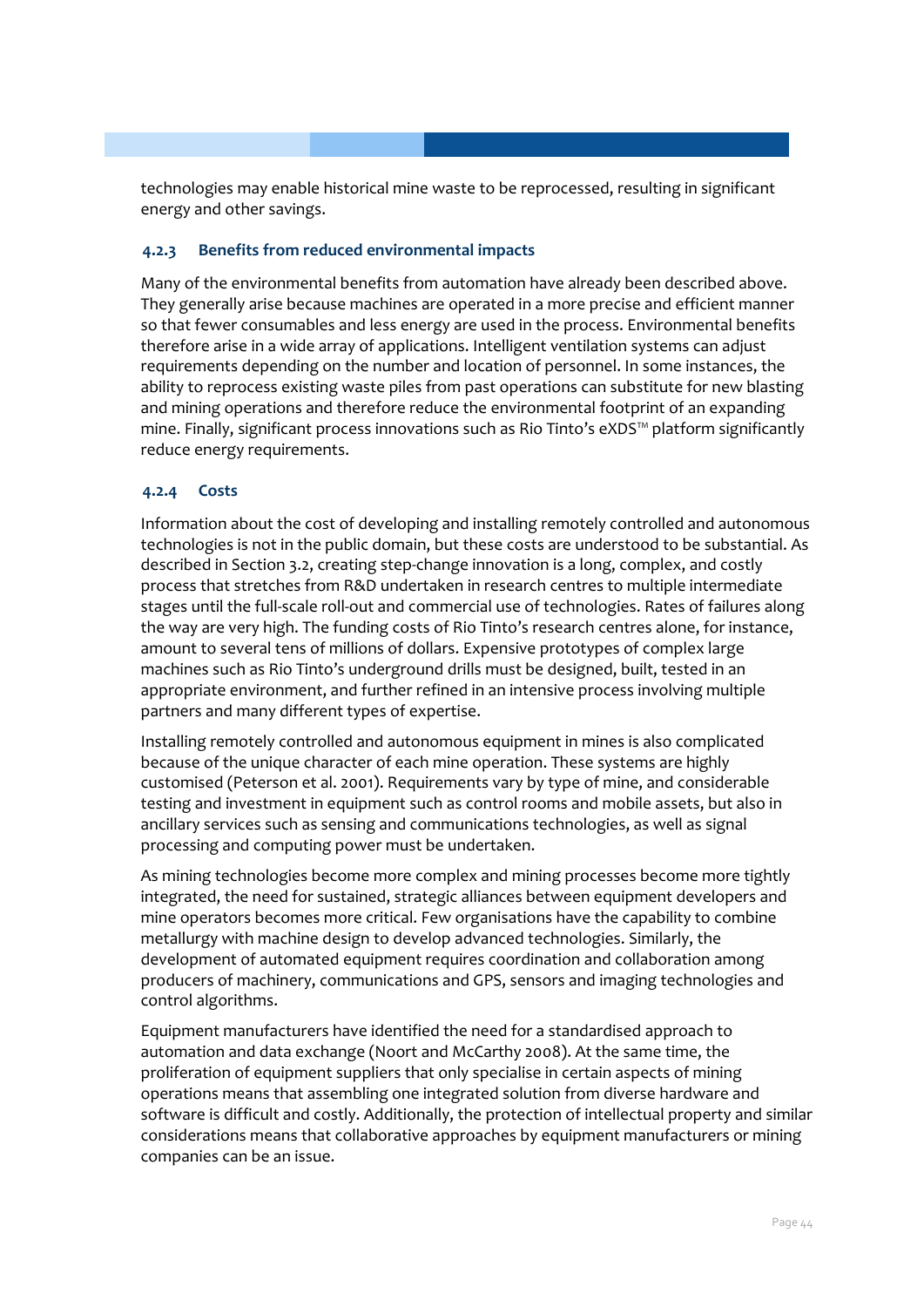#### **4.3 Broader economic effects**

While many economic assessments consider an individual project in isolation, given the importance of the mining sector to the Australian economy, broader economy wide knock-on effects from automation are likely to be substantial and cannot be ignored. This issue goes to the counterfactual that must be considered in any economic assessment – how Australia's mining industry would evolve if mining operations were not increasingly automated. More specifically, the question arises as to the implications for the Australian economy if, in the absence of greater automation and associated efficiencies, the minerals sector gradually declines in competitiveness relative to the rest of the world.

Australia is only one of many countries that are rich in natural resources, and that compete in global commodities markets to supply the raw material needs of developing economies. As Australian resources become progressively more difficult to mine, mining companies must continue to innovate to remain competitive. At the same time, the Australian mining sector suffers from a sustained shortage of staff who are both skilled and willing to work in an inhospitable environment, and must more generally comply with increasingly stringent environmental and other regulations. This context contrasts with that in many other resource rich countries with significant untapped deposits that have only recently begun to develop their own mining industries. While non-traditional producers face a number of hurdles in bringing their mines to full production, it is clear that a significant development effort with associated large capital flows is directed toward emerging mining industries in these countries. Unless Australian producers remain competitive, future production is likely to shift to those countries that are today catching up rapidly.

#### **4.3.1 Direct and indirect effects of the resources sector on the national economy**

While the effects on different sectors of the Australian economy have varied, to date, there is no doubt that the Australian economy has benefited greatly from the recent natural resources export boom to mainly Asian economies. Resources exports (including oil and gas) account for 55 per cent of total exports compared to 35 per cent ten years ago (Figure 4-1). The current resources boom continues to have a far greater impact on the Australian economy than has historically been the case (Connolly and Orsmond (RBA), 2011). Between 2000 and 2010:

- mining revenue increased from 6 per cent of GDP in 2000 to 14 per cent;
- mining investment rose from 1.5 per cent of GDP to over 4 per cent; and
- mining employment increased from under 1 per cent of total employment in 2000 to 1.7 per cent.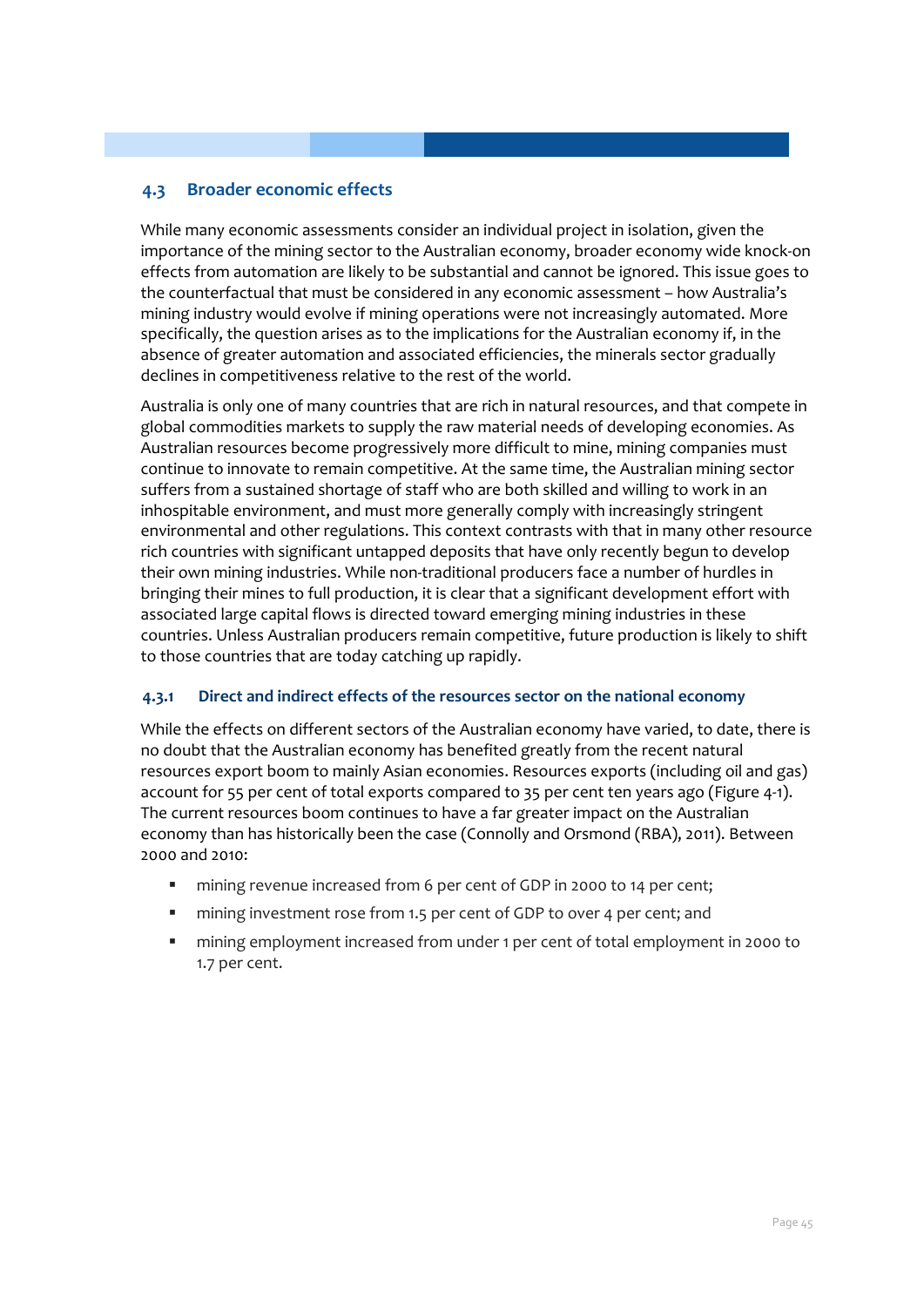

**Figure 4-1. Selected minerals exports – shares of total export values**

Source: Connolly and Orsmond (RBA), 2011.

The direct effects of the expansion of the mining sector over the past decade on the national economy can be broken down into a number of components (Connolly and Orsmond (RBA), 2011):

- Although mining is very capital intensive and employs relatively few people, employment in the mining industry grew at a rate of around 10 per cent per year, compared with employment growth in the national economy of 2 per cent.
- The costs of intermediate inputs used in the mining sector (goods and materials used in mining operations, and services) grew rapidly at an annual average rate of 15 per cent. Around a third of goods and materials were direct imports, but services, which make up around 66 per cent of intermediate inputs were provided locally. These services include mining support; finance, insurance, property and business; transport and storage; wholesale and retail trade; utilities; accommodation; and construction services.
- Royalties and company income taxes paid by the mining industry increased from around 0.5 per cent of GDP in 2000 to around 2 per cent of GDP in 2008-09.
- After deducting royalties and other taxes, the gross operating surplus of the industry rose from around \$15 billion in 1999-2000 (2 per cent of GDP) to around \$65 billion in 2008-09 (5.2 per cent of GDP).
- The mining industry boosted spending in the Australian economy through large-scale investment activity, which increased from \$10 billion (1.4 per cent of GDP) in 2000 to most recent estimates of around \$58 billion (4.2 per cent of GDP). It is estimated that, in broad terms, and over the life of a project, the domestically contracted share of mining investment averages around 70-80 per cent for iron ore and coal projects.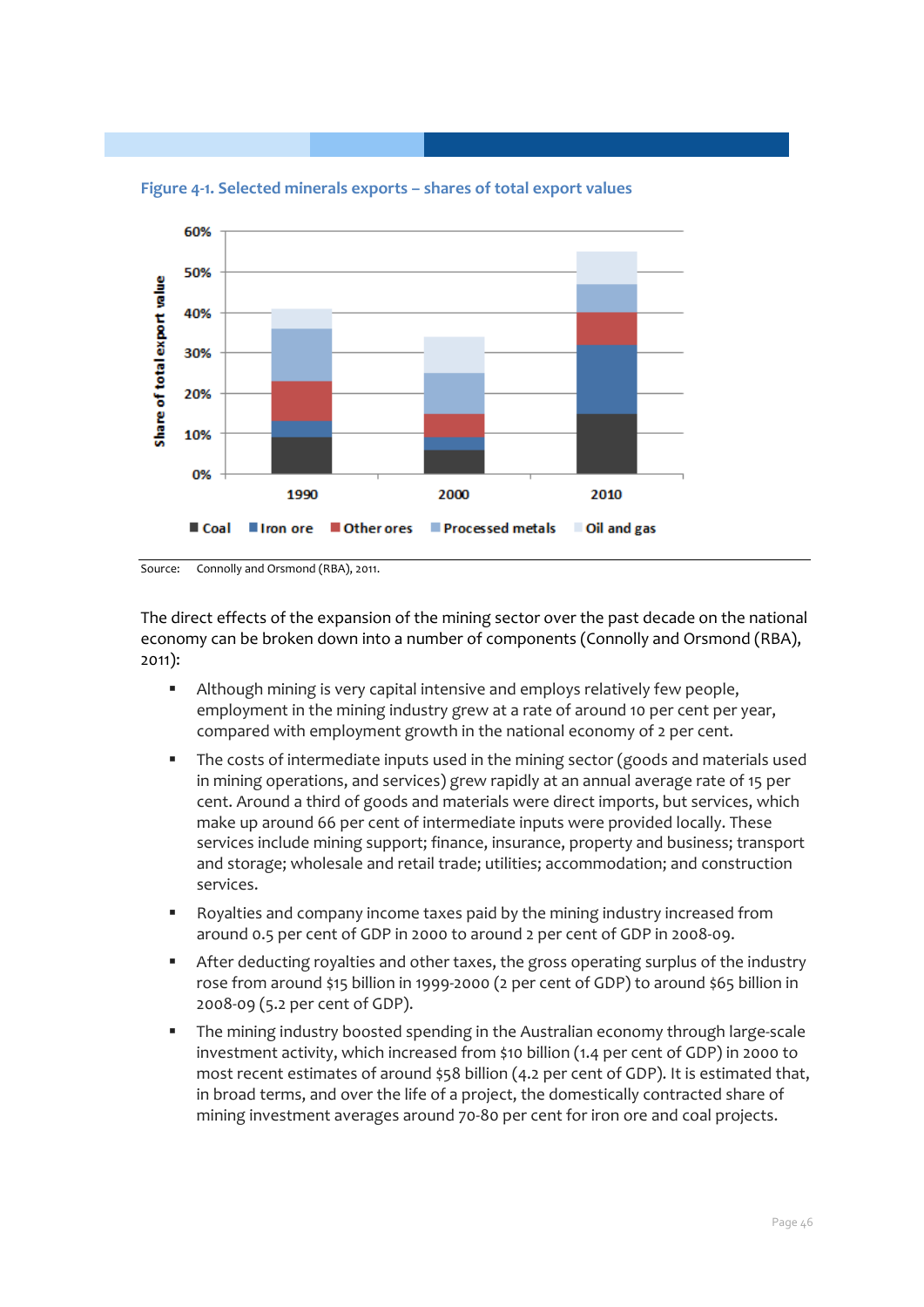Overall, the increase in mining revenues in the 2000s made a significant direct contribution to economic activity, and it is estimated that Australian residents received around half of the total receipts earned from mining operations.

The direct effects described above have had a number of wider consequences for the economy. Australia's terms of trade rose significantly, as did real incomes. Generally speaking, and although there is significant regional and inter-industry variability, the pace of growth of exports for manufactured goods and tourism services slowed concurrently, while import growth picked up. Overall, however, and perhaps reflecting large variations in how local sectors were affected, aggregate output and employment shares between industries have not changed significantly since the mid-1990s.<sup>[12](#page-52-0)</sup> Similar effects occurred at the state level. While resource endowments and associated growth of the mining industry have varied significantly across states, growth in overall demand and output across the states has become more similar. The implication is that the distribution of mining receipts – for instance through dividends and tax receipts – is relatively evenly dispersed across the country.

#### **4.3.2 Sector-specific benefits**

<u>.</u>

One key consequence of Australia's position at the forefront of mining innovation, which also illustrates the longer-term potential for growth in specific sectors, is the emergence of an Australian mining technology services and equipment (MTSE) sector (Tedesco and Haseltine (ABARE), 2010). This sector mainly consists of small to medium-sized businesses employing 50 or fewer people and specialising in:

- technology applications for exploration, mine development, mining, minerals processing, minerals handling and transport, and mining maintenance technologies; they include remote sensing, airborne and ground exploration technologies, exploration and mine planning software, remote control systems, protection systems and communications systems ;
- equipment and machinery manufacture and supply, including of scientific and electronic equipment, but also heavy plant, machinery and equipment;
- consulting services, such as surveying, geological, mining, geotechnical engineering, scientific research, laboratory and testing, environmental management, training and other services; and
- contract services, including specialist on- and off-site service contractors.

The Australian MTSE sector is now a dominant presence in the global market for the supply and development of technology goods and services for the minerals industry. As technologies have progressed, the range of applications has also widened and a number of companies now supply industries beyond mining.

[Table 4-1](#page-53-0) provides an overview of the broad characteristics of the MTSE sector in terms of global and export sales revenues, labour force and R&D expenditures. While the sector has historically grown at a similar pace as Australian minerals exports, the MTSE sector appears to have been relatively insulated from the effects of the GFC.

<span id="page-52-0"></span> $12$  For instance, activity at hotels servicing capital cities and fly-in/fly-out operations has been strong, while hotel bookings and flight reservations elsewhere has often declined. Similarly, different parts of the manufacturing and construction sectors have benefitted, depending on sales to the mining industry.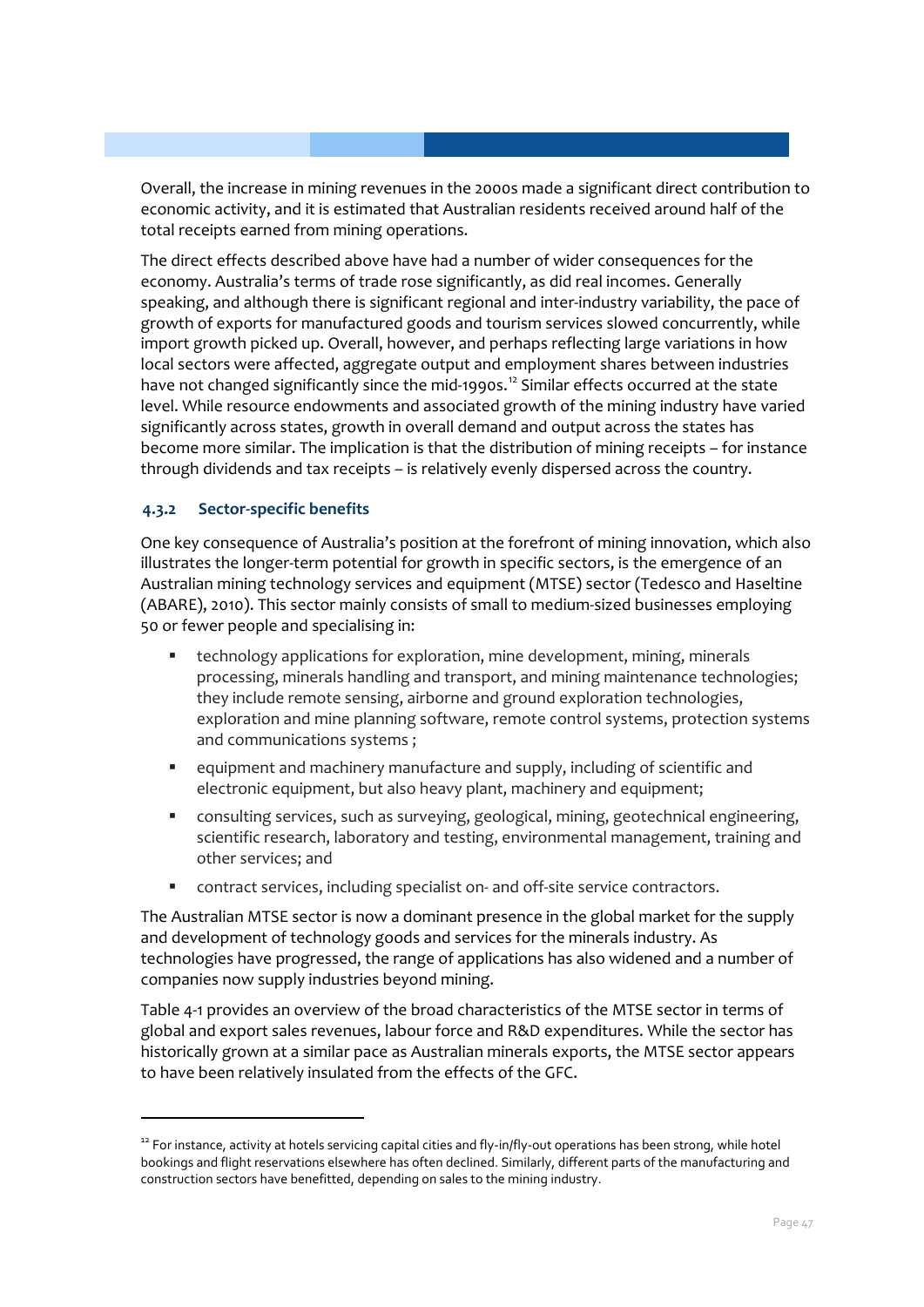| Year        | Global sales revenue |                                         | <b>Export sales revenue</b> |                                         | Size of<br>labour force   | R&D<br>expenditure |
|-------------|----------------------|-----------------------------------------|-----------------------------|-----------------------------------------|---------------------------|--------------------|
|             | \$ million           | Av. annual<br>growth rate<br>(per cent) | \$ million                  | Av. annual<br>growth rate<br>(per cent) | Full-time-<br>equivalents | \$ million         |
| 2000-01     | 3,120                | 20                                      | 611                         | 6                                       | 17,300                    | 382                |
| 2003-04     | 4,750                | n/a                                     | 1,110                       | n/a                                     | 16,800                    | 339                |
| 2008-<br>09 | 8,710                | 20                                      | 2,490                       | 25                                      | 31,300                    | 985                |

#### <span id="page-53-0"></span>**Table 4-1. Comparison of selected MTSE sector estimates, Australia**

Notes: Selected years from three ABARE studies; estimates may not be directly comparable across studies. Labour force is measured in full-time equivalents.

Source: Tedesco and Haseltine (2010).

MTSE businesses' domestic sales were greatest in Western Australia (1.1 per cent as a share of state GDP), Queensland (1.1 per cent) and New South Wales (0.6 per cent). Over the past three years, exports were a main source of revenues for MTSE businesses in Queensland and South Australia; West Australian businesses mainly sold their products and services domestically. Major export destinations include Oceania, Africa, North Asia and Europe; less important destinations are North America, Latin America and the Caribbean.

Although the sector definitions used in individual studies differ, Tedesco and Haseltine (2010) cite a number of other sources that point to the growing contribution of the MTSE sector to the Australian economy:

- Austrade (2008) estimated that in 2007-08 the sector generated \$12 billion in annual sales, with \$2.5 billion in export sales;
- a study commissioned by Invest Brisbane (2008) estimated that the Queensland mining technology and services (MTS) sector generated \$1.1 billion in sales revenue since 2006, accounting for a 26 per cent share of the Australian MTS sector;
- HighGrade (2010) estimated that in 2008-09 the MTS sector generated \$27.5 billion in annual sales and employed 82,725 people.

#### **4.4 Implications for the benefits and costs of automation**

The preceding discussion shows that, while the costs and associated wider challenges of automation in the mining sector are substantial, they are potentially far outweighed by the benefits they can deliver. Considered in isolation, step-change innovations can significantly reduce the risks to human health and safety, as well as delivering process and systems efficiencies, and environmental benefits. These benefits may help to counteract a number of the challenges currently facing the industry, including persistent skills and labour shortages, declining ore grades and more complex mining environments, and environmental challenges arising from the need to reduce emissions and impacts on natural resources. On a broader perspective, increased automation may sustain Australia's longer-term competitiveness compared to a situation where Australia's resource exports decline in importance relative to those from competitor nations with equally good or better resource endowments but fewer constraints.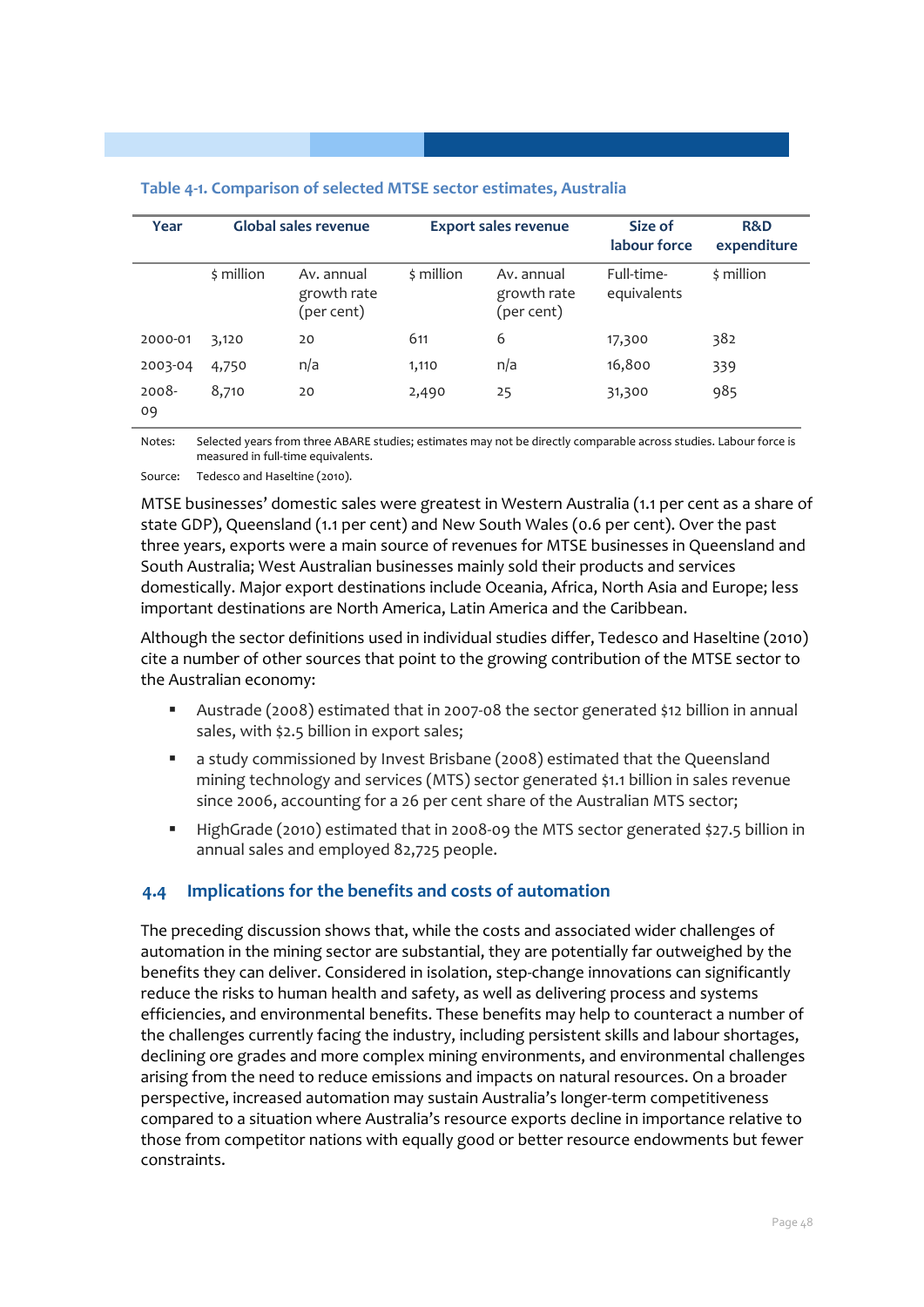On this longer-term view, economic growth and income in Australia may decline in a businessas-usual world relative to a situation where Australia maintains and strengthens its competitive position. As discussed above, the economic benefits of the present resources boom have been distributed widely across the economy, both in terms of employment and incomes. A decline in resources exports would then equally be expected to slow employment and income growth across Australian states and territories, as well as sectors, in particular the services sector.

From this perspective, concerns about a reduction in employment in the mining industry as a result of automation are misplaced. While some specific roles are likely to disappear over time, employment overall would be expected to grow faster while Australia maintains its competitive position. Relocating challenging new jobs to more desirable locations will furthermore broaden employment opportunities and attract more talent in addition to easing overall labour constraints in the Australian economy.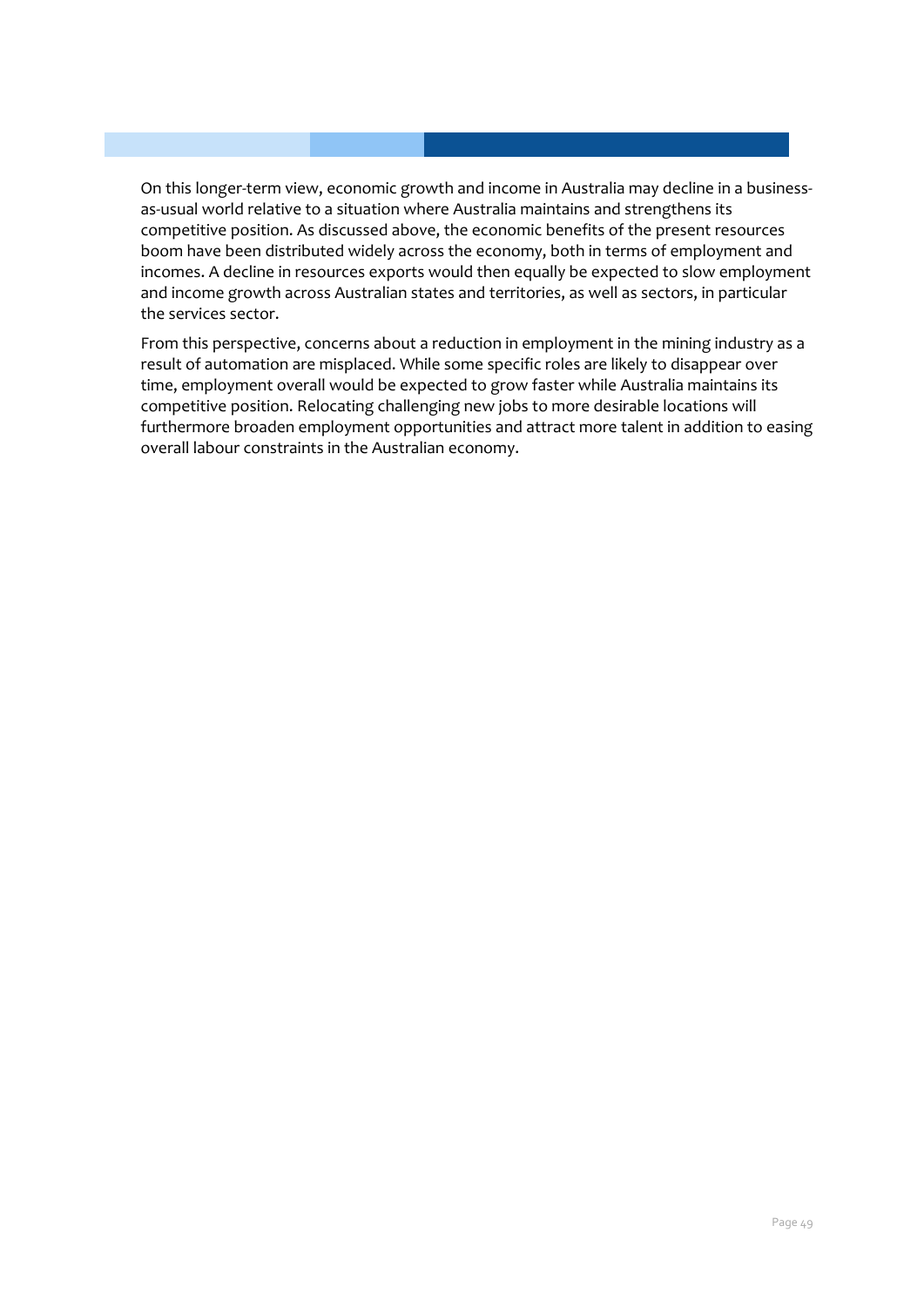### References

Abrahamsson, L, Johansson, B and Johansson, J. (2oo9), 'Future of metal mining: sixteen predictions', *International Journal of Mining and Mineral Engineering*, 1(3).

Arsenault, J-F. and Sharpe, A. (2008), 'An analysis of the causes of weak labour productivity growth in Canada since 2000', *International Productivity Monitor*, Centre for the Study of Living Standards, 16, pp.14-39.

Arvidsson, S. (2005), '*Remote control and automation in Swedish iron ore mining*', *Géosciences*, numéro 1, January.

Austrade (2008), at: www.austrade.gov.au/Mining-Equipment-Technology-Servicesoverview/default.aspx, New South Wales, accessed on 11 October 2011.

Australian Bureau of Statistics (ABS) (2011), 5260.0.55.002 – Experimental estimates of industry multifactor productivity, 2010-11, 11.30am Canberra time), 7 December.

Australian Government (2010), *Resourcing the Future*, National Resources Sector Employment Taskforce, July.

Australian Institute of Marine Science (2009), *Annual Report 08-09*, AIMS, Townsville.

Bellamy, D. and Pravica, L. (2011), 'Assessing the impact of driverless haul trucks in Australian surface mining', *Resources Policy*, 36(2), p. 149-58.

Chadwick, J. (2010), 'Ironclad Kiruna', *International Mining*.

Commonwealth of Australia (2008), *Carbon Pollution Reduction Scheme, Australia's Low Pollution Future*, White Paper, Volume 2, Canberra.

Connolly, E. and Orsmond D. (2011), 'The mining industry: from bust to boom', Paper prepared for the Reserve Bank of Australia Conference on 'Australia in the 2000s', H.C. Coombs Centre for Financial Studies, Kirribilli 15–16 August.

CRCMining (2010), *CRCMining News*, July.

CSIRO (2005), 'Rio Tinto's approach', ECOS Magazine, Issue 126, August-September.

CSIRO (2009a), 'Breaking rocks goes hi-tech', *Earthmatters*, Automating the mine, Issue 19, March/April.

CSIRO (2009b), 'Gently does it', *Earthmatters*, Automating the mine, Issue 19, March/April.

CSIRO (2009c), 'Get set!', *Earthmatters*, Automating the mine, Issue 19, March/April.

CSIRO (2011), 'Process', CSIRO research in minerals processing and metal production, February.

DeGaspari, J. (2003), 'Automated controls – armchair mining' [online], *Mechanical Engineering*, The American Society of Mechanical Engineers, at: http://www.memagazine.org/contents current/features/armchair/armchair.html; accessed on 12 October 2011.

Delabbio, F. (2011), 'The future is now', *World Coal*, November.

Department of Finance (1991), *Handbook of Cost-benefit Analysis*, Australian Government Publishing Service, Canberra.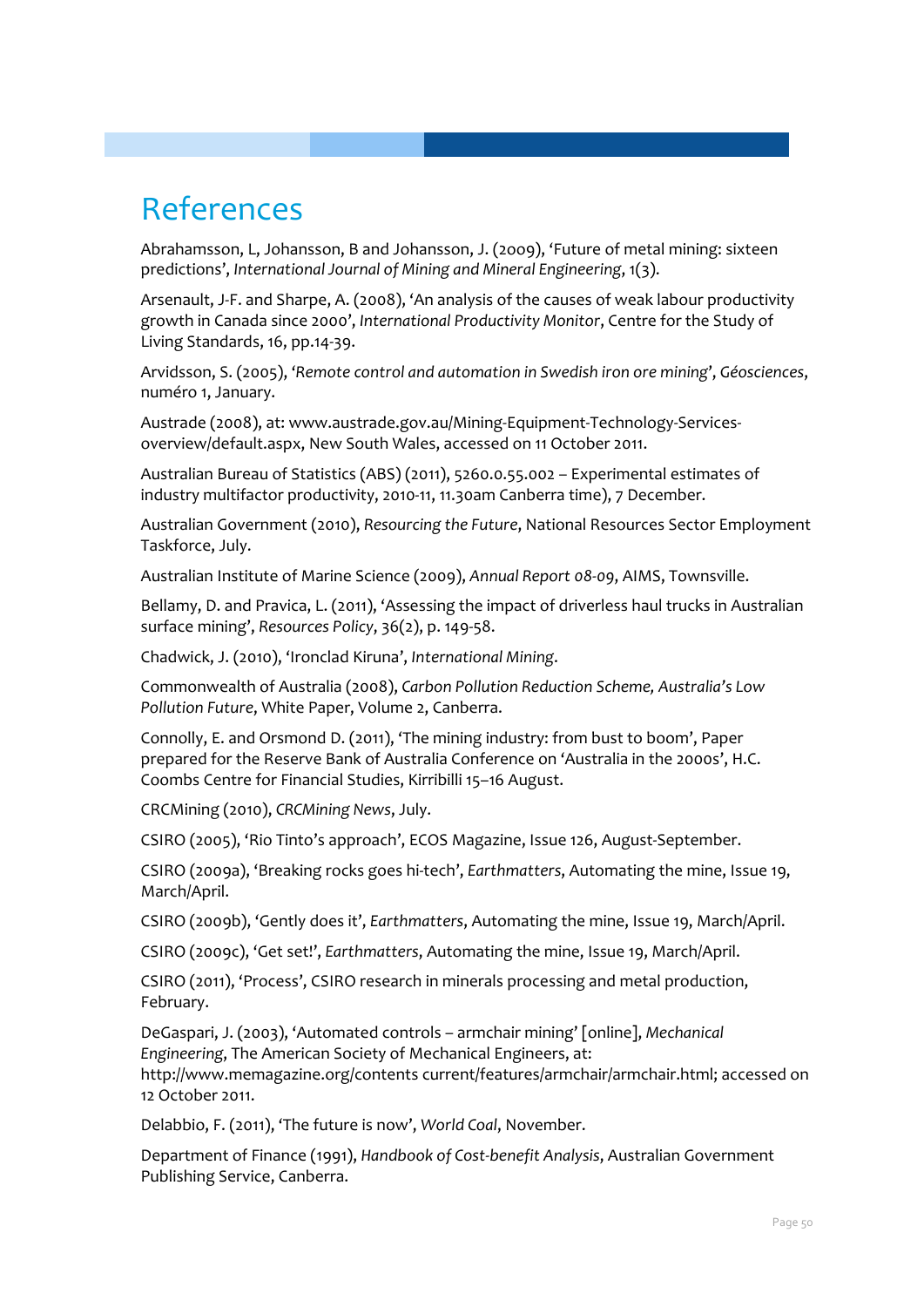Durrant-Whyte, H. (2010), Transforming [sic] mining industry globally', Australian Centre for Field Robotics, The Warren Centre, February; at:

http://sydney.edu.au/warrencentre/bulletin/NO61/ed61art1.htm, accessed on 10 October 2011.

Eslake, S. (2011), Commodity Prices, Paper presented to the International Conference of Commercial Bank Economists Amsterdam, the Netherlands, 23rd June.

Freed, J. (2011), 'Rio to extend driverless fleet', *Australian Financial Review*, 3 November.

Geoscience Australia 2008, 'Sustaining the mineral resources industry – overcoming the tyranny of depth', in ABS (Australian Bureau of Statistics), *Year Book Australia 2008*, catalogue no. 1301.0.

Goodes, C. (2010), 'Innovation - from ideas to implementation', IMPC Conference, September.

Giurco, D., Prior, T., Mudd, G., Mason, L. and Behrisch, J. (2010), 'Peak minerals in Australia: a review of changing impacts and benefits', prepared for CSIRO Minerals Down Under Flagship, by the Institute for Sustainable Futures (University of Technology, Sydney) and Department of Civil Engineering (Monash University), March.

Grattan Institute (2010),' Restructuring the Australian economy to emit less carbon: detailed analysis', April.

Harberger, A. C. (1997), 'New frontiers in project evaluation? A comment on Devarajan, Squire, and Suthiwart-Narueput', *World Bank Research Observer*, Oxford University Press, 12(1).

Höök, M. and Aleklett, K. (2009), 'Historical trends in American coal production and a possible future outlook', *International Journal of Coal Geology*, 78(3).

Hooper, M. (2010), 'Automation paving the way forward*', Australian Mining Review*, November.

Huang, Y., and Wang, B. (2011), 'From the Asian miracle to an Asian century?, Economic transformation in the 2000s and prospects for the 2010*s*", Draft paper prepared for the RBA Conference, 15-16 August.

International Longwall News (2008.),'Beltana sets new national record', http://www.longwalls.com/storyview.asp?StoryID=169803, accessed on 10 October 2011.

International Mining (2008), 'Kiruna grows', June.

International Mining (2010), 'El Teniente goes deeper', October.

International Mining (2010), 'Ironclad Kiruna', July.

Johansson, B., Johansson, J. and Abrahamsson, L. (2010), 'Attractive workplaces in the mine of the future: 26 statements', *International Journal of Mining and Mineral Engineering*, 2(3).

Kearns, J. and Lowe, P. (2011), 'Australia's Prosperous 2000s: Housing and the Mining Boom', paper prepared for the Reserve Bank of Australia Conference on 'Australia in the 2000s' at the H.C. Coombs Centre for Financial Studies, Kirribilli, 15–16 August.

Lowry, D., Molloy, S. and Tan, Y. (2006), *The Labour Force Outlook in the Minerals Resources Sector 2005-2015*, Report prepared for the Minerals Industry National Skills Shortage Strategy, National Institute of Labour Studies, Flinders University, May.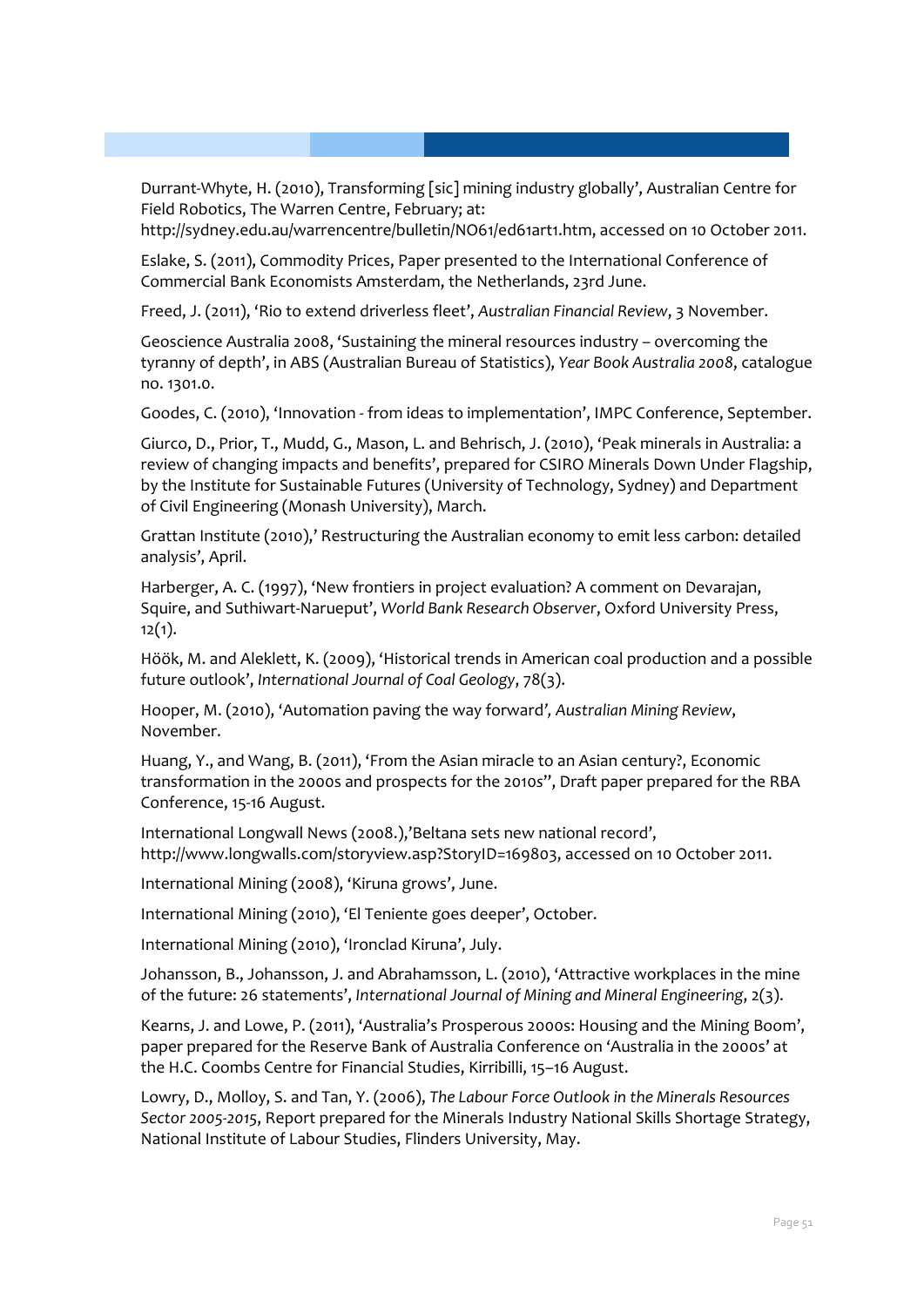Lynas, D. and Horberry, T. (2010), 'Exploring the human factors challenges of automated mining equipment', Proceedings of the 46th Annual Conference of the Human Factors and Ergonomics Society of Australia, 31 October - 2 November 2010.

\_\_\_ (2011) 'Human factor issues with automated mining equipment' *The Ergonomics Open Journal*, 4 S2-M3: 74-80.

Mining Industry Skills Centre (2010), 'Automation for success', May.

Mining-technology.com (2011), at: http://www.mining-technology.com/projects/kiruna/, accessed on 12 October 2011.

MEi Online (2009), 'State-of-the-art Courier® Analyser and Sampling System for Olympic Dam, January; http://www.min-eng.com/appliedmineralogy/131.html, accessed on 10 October 2011.

McGagh, J. (2010), 'Rio Tinto and step-change innovation drivers and progress', ASEG Conference, 22-26 August.

\_\_\_ (2011), 'Financial community visit to the Pilbara: Rio Tinto Innovation, Rio Tinto, June 10.

Minerals Council of Australia (2011), 'A sustainable population strategy for Australia'*,*  Submission to the Australian Government's Issues Paper, March.

Mishan, E.J. (1975), *Cost-Benefit Analysis: An Informal Introduction*, George Allen & Unwin Ltd, London.

Molloy, S. and Tan Y. (2008), 'The labour force outlook in the Australian minerals sector: 2008 to 2020', Report prepared for the Minerals Council of Australia, June.

Mudd, G. M. (2009a), 'The sustainability of mining in Australia : key production trends and their environmental implications for the future, *Research Report No RR5*, Department of Civil Engineering, Monash University and Mineral Policy Institute, Revised April.

\_\_\_ , (2009b), 'Historical trends in base metal mining: backcasting to understand the sustainability of mining, Proc. 48th Annual Conference of Metallurgists, Canadian Metallurgical Society, Sudbury, Ontario, Canada, August.

National Research Council (2002), *Evolutionary and Revolutionary Technologies for Mining*, Committee on Technologies for the Mining Industry, Committee on Earth Resources, National Academies Press.

Natural Resources Canada (2011), 'Mine mechanization and automation', http://www.nrcan.gc.ca/mms-smm/tect-tech/sat-set/mec-mec-eng.htm, accessed on 11 October 2011.

Noort D. and McCarthy, P. (2008), 'The critical path to automated underground mining', paper presented at The First International Future Mining Conference, Sydney November.

Norgate, T.E., S. Jahanshahi and Rankin, W.J. (2007), 'Assessing the environmental impact of metal production processes', *Journal of Cleaner Production*, 15(8-9).

NSW Department of Primary Industries (2008), International-Mining-Fatality-Reviewdatabase.xls.

Parasuraman, R. and Riley, V. (1997), 'Humans and automation: use, misuse, disuse, abuse', *The Journal of the Human Factors and Ergonomics Society*, 39(2).